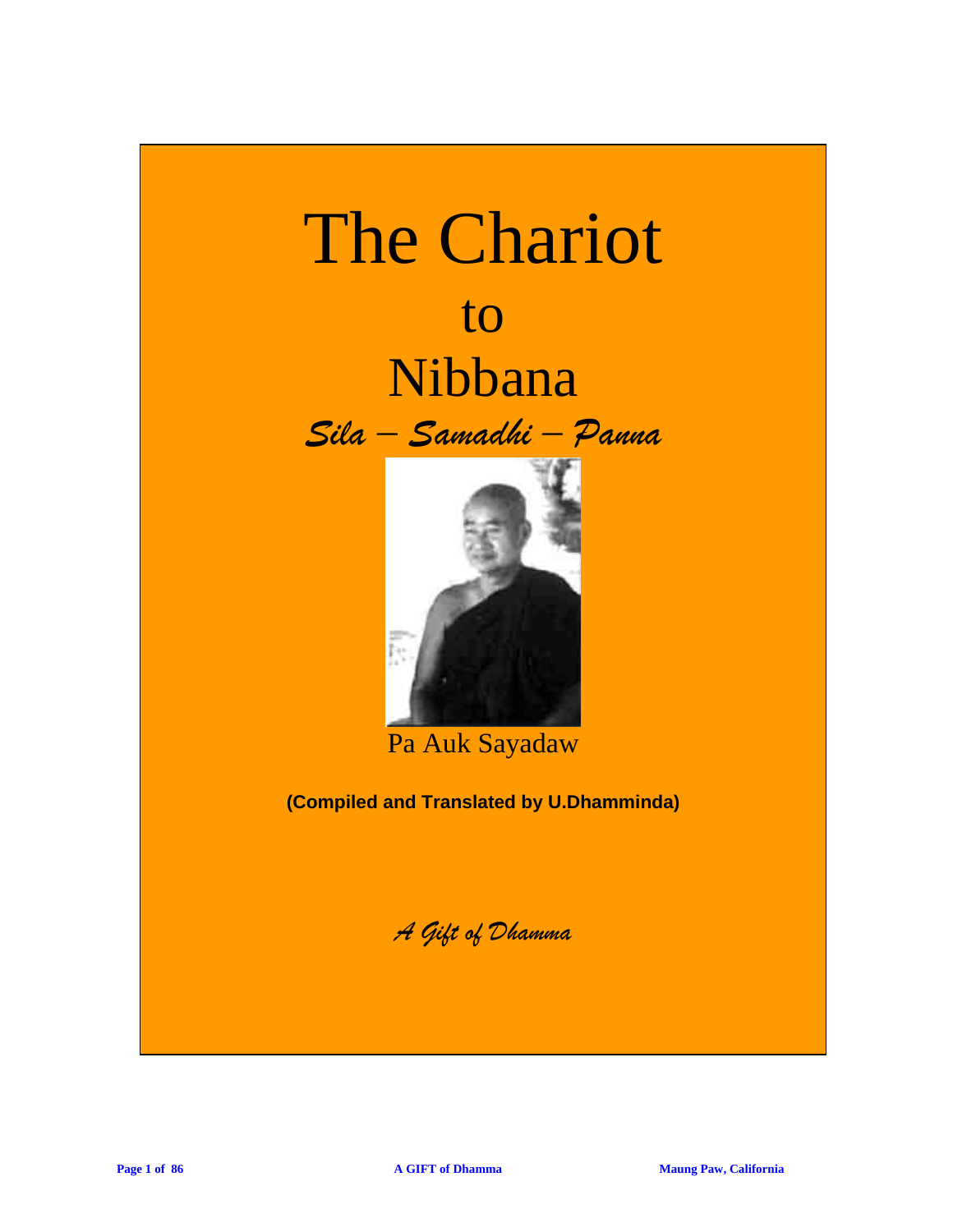# **The Chariot to Nibbana**

**(***Sila – Samadhi – Panna***)** 

**Namo tassa bhagavato arahato sammAsambuddhassa**



# **1.0 INTRODUCTION**

**1.0 Introduction** 

The method of practicing meditation, based on Visuddhimagga commentary, taught at **Pa Auk Tawya Monastery**. The method involves several stages of complex and involved practice. Each stage includes detailed analysis of mental and physical processes as enumerated in the **Abhidhamma.** Based on these analyses and understanding, the Yogi's are taught to proceed on to discern the process of **Dependent Origination** for events that occur in the **Past, Present,** and the **Future**.

It is basically inline with the Noble Eightfold Path – **Morality – Concentration - Wisdom** ( Sila – Samadhi – Panna. – the Noble Eightfold Path or the Four Noble Truths)

Therefore, yogi's practicing in the Pa Auk Tawya method should be familiar with the subject given in (a) **Visuddhimagga** and (b) the **Abhidhamma** to receive the maximum benefit and to develop a clear picture of the practice of meditation at Pa Auk Tawya. Those Yogis's out side of Myanmar might possibly find it difficult to follow the method. To alleviate such difficulties, this book presents simplified examples of some successful meditator's and their progress made in their meditation practices at Pa Auk Tawya.

This is the manual guidebook for use by Yogi's who are presently undergoing the meditation practice at the center under the guidance of Pa Auk Sayadaw.

> **This book is reproduced from the original "The Practice that leads to Nibbana" as a Gift of Dhamma to all practicing Yogi's Retiled as – The Chariot to Nibbana".**

> > **Reformatted and Recompiled (March, 2004)**

> > > **A GIFT of DHAMMA**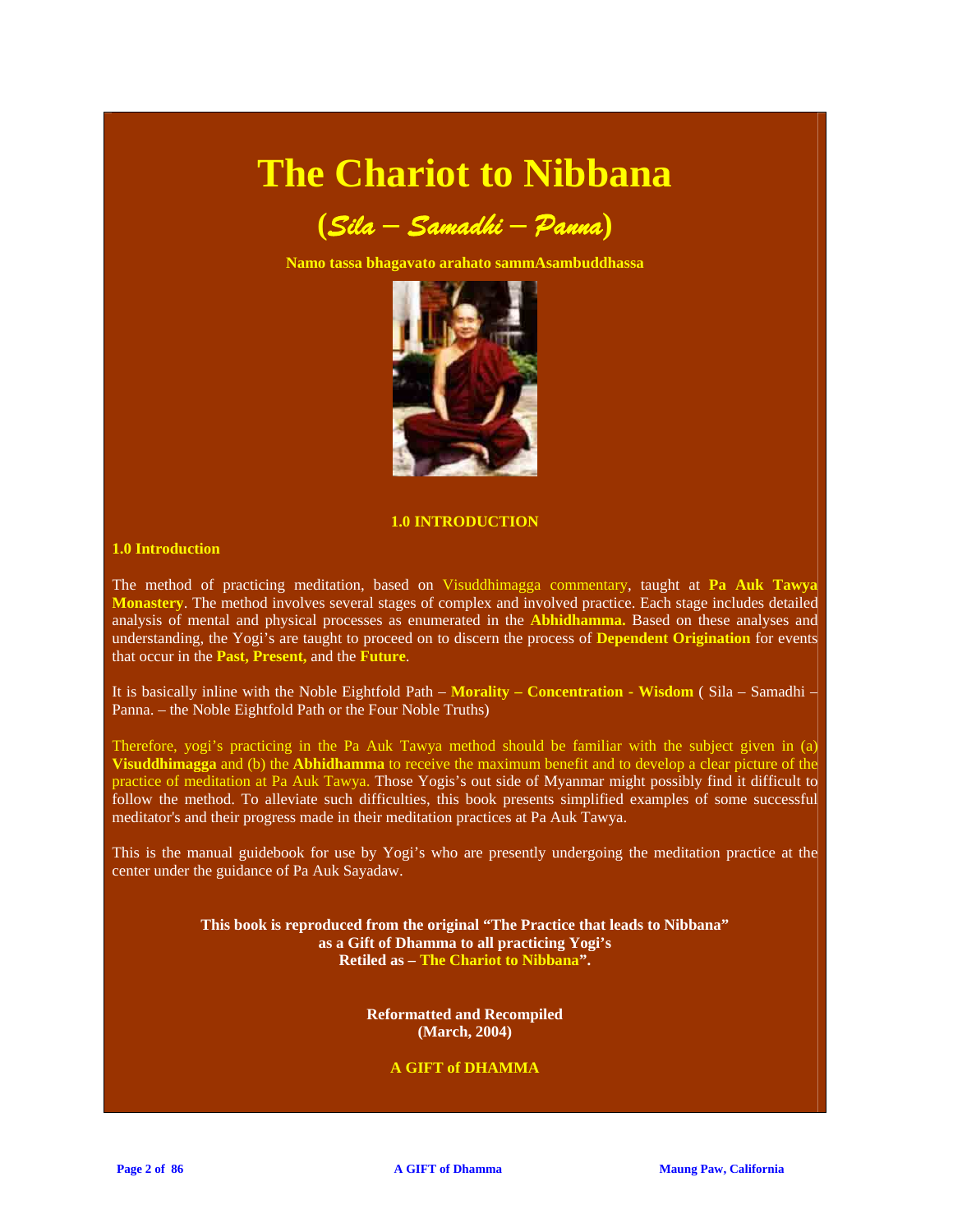#### **CONTENTS**

- 1. INTRODUCTION
- 2. THE DEVELOPMENT OF CONCENTRATION
- 3. DEVELOPING INSIGHT
- 4. DISCERNING MENTAL PHENOMENA
- 5. DISCERNING MENTAL PHENOMENA EXTERNALLY
- 6. DISCERNMENT OF MENTAL PHENOMENA INTERNALLY AND EXTERNALLY
- 7. DISCERNING DEPENDENT ORIGINATION
- 8. DISCERNING THE PAST
- 9. EXAMPLE OF DISCERNING DEPENDENT ORIGINATION
- 10. SIXTEEN KNOWLEDGES
- 11. THE SEVEN WAYS FOR MATTER PHENOMENA
- 12. SEVEN WAYS FOR MENTAL PHENOMENA
- 13. SAMUDAYADHAMMANUPASSI
- 14. VAYADHAMMANUPASSI
- 15. TEN IMPERFECTIONS OF INSIGHT
- 16. KNOWLEDGE OF DISSOLUTION & FORMATIONS
- 17. THE METHOD OF DEVELOPING MINDFULNESS OF BREATHING
- 18. BALANCING THE FIVE CONTROLLING FACULTIES
- 19. BALANCING THE SEVEN FACTORS OF ENLIGHTENMENT.
- 20. ATTAINING JHANA
- 21.THIRTY-TWO PARTS OF THE BODY
- 22. EARTH ELEMENT GROUP
- 23. WATER ELEMENT GROUP
- 24. THREE WAYS
- 25. SKELETON MEDITATION.
- 26. FIVE JHANA FACTORS
- 27. JOY AND HAPPINESS (PITI SOMANASSA)
- 28. DISCERNING INTERNALLY AND EXTERNALLY
- 29. COLOR OF KASINA
- 30. WHITE KASINA
- 31. FIVE JHANA FACTORS
- 32. FOURFOLD JHANA METHOD OF CLASSIFICATION
- 33. FIVEFOLD JHANA METHOD OF CLASSIFICATION
- 34. TEN KASINAS
- 35. THE EARTH KASINA MEDITATION
- 36. THE WATER KASINA MEDITATION
- 37. THE FIRE KASINA MEDITATION
- 38. THE WIND KASINA MEDITATION
- 39. THE LIGHT KASINA MEDITATION
- 40. THE SPACE KASINA MEDITATION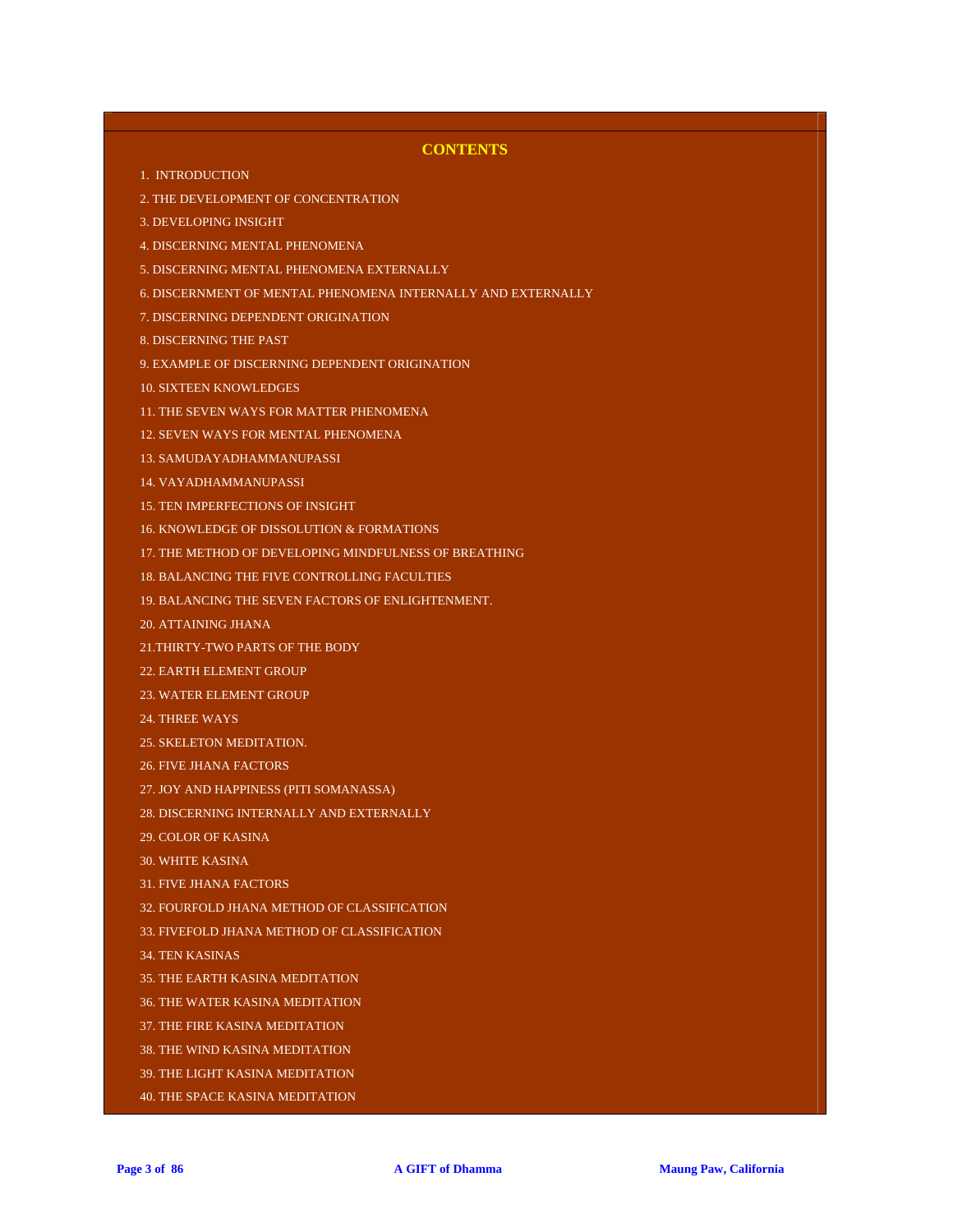|  |  |  |  | 41. THE FOUR ARUPAJHANAS |
|--|--|--|--|--------------------------|
|--|--|--|--|--------------------------|

42. THE BASE CONSISTING OF BOUNDLESS SPACE

- 43. THE BASE CONSISTING OF BOUNDLESS CONSCIOUSNESS
- 44. THE BASE CONSISTING OF NOTHINGNESS
- 45. THE BASE CONSISTING OF NEITHER PERCEPTION NOR NON PERCEPTION
- 46. FOUR PROTECTIONS
- 47. PERVADING LOVINGKINDNESS TO A PERSON WHO IS LIKED AND RESPECTED.
- 48. BREAKING DOWN THE DISTINCTIONS BETWEEN INDIVIDUALS (SIMASAMBHEDA).
- 49. PERVADING LOVINGKINDNESS TO THE TEN DIRECTIONS
- 50. METTANISAMSA SUTTAM
- 51. METTA SUTTA
- 52. SYMPATHETIC JOY MEDITATION (MUDITA BHAVANA)
- 53. EQUANIMITY MEDITATION (UPEKKHA BHAVANA)
- 54. RECOLLECTION OF THE QUALITIES OF THE BUDDHA. (BUDDHANUSSATI)
- 55. MEDITATION ON THE REPULSIVENESS OF CORPSES (ASUBHA)
- 56. RECOLLECTION OF DEATH
- 57. THE METHOD FOR DEVELOPING THE FOUR ELEMENTS MEDITATION
- 58. METHOD OF ANALYSING RUPA KALAPAS
- 59. ANALYSING THE RUPA TRANSPARENT ELEMENTS
- 60. METHOD FOR SEEING CITTAJA RUPA
- 61. METHOD FOR SEEING UTUJA RUPA
- 62. METHOD OF SEEING AHARAJA RUPA
- 63. THE 54 RUPAS OF THE EYE DOOR (CAKKHU DVARA)
- 64. THE 54 RUPAS OF THE EAR DOOR (SOTA DVARA)
- 65. THE 54 RUPAS OF THE NOSE DOOR (GHANA DVARA)
- 66. THE 54 RUPAS OF THE TONGUE DOOR (JIVHA DVARA)
- 67. THE 44 RUPAS OF THE BODY DOOR (KAYA DVARA)
- 68, THE 54 RUPAS OF THE MIND DOOR (MANO DVARA)
- 69. DETAILED METHOD FOR DEVELOPING FOUR ELEMENTS MEDITATION
- 70. NINE KINDS OF RUPA KALAPAS PRODUCED BY KAMMA
- 71. EIGHT KINDS OF RUPA KALAPAS PRODUCED BY MIND
- 72. FOUR KINDS OF RUPA KALAPAS PRODUCED BY TEMPERATURE
- 73. TWO KINDS OF RUPA KALAPAS PRODUCED BY NUTRIMENT
- 74. THREE KINDS OF SOUND
- 75. DISCERNING THE FOUR LAKKHANA RUPAS
- T76. HE TIME FOR CONTEMPLATING AS "RUPA"
- 77. THE CHARACTERISTIC OF BEING MOLESTED BY CHANGE
- 78. SEVEN PURIFICATIONS
- 79. THEORETICAL EXPLANATIONS FOR RUPA KAMMATTHANA:
- 80. 28 RUPAS
- 81. THE NATURE OF RUPAS
- 82. THREE KINDS OF COMPACTNESS OF RUPA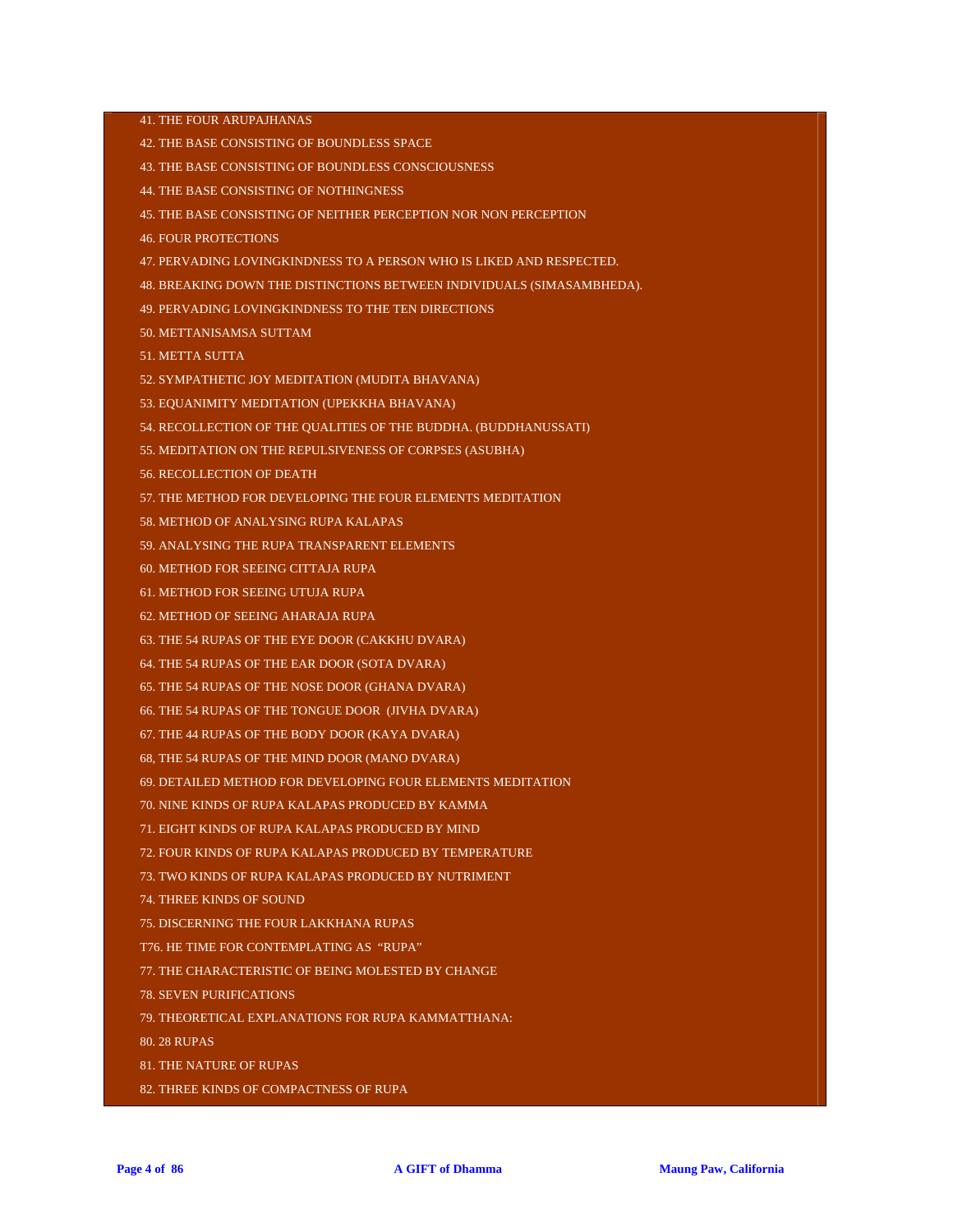#### 83. PURIFICATION OF MIND

- 84. THE KHANIKA SAMADHII OF CITTAVISUDDHI
- 85. INSIGHT AND MOMENTARY CONCENTRATION
- 86. ALL THREE CHARACTERISTICS
- 87. FALLING INTO BHAVANGA
- 88. SOMETHING TO NOTE

# **PART - 1**

# **2.0 THE DEVELOPMENT OF CONCENTRATION**

As said in the course, all beginners at **Pa Auk Tawya** usually begin by developing either one of the two meditations: methods.

- **Four Elements Meditation or**
- **Mindfulness of Breathing**.

**Either of the two methods can be used to develop concentration** and with one skillful in concentration, can proceed on to investigate the **natural phenomena of mind and matter** (**Nama Rupa**) and its causal relationships that govern the process of the round of rebirths.

Should a Yogi elect to use the "**Mindfulness of Breathing**" then, the Yogi begins by focusing on the breath that passes in and out of the nostrils. The awareness of the passage is through the sense of touch, the in and out of breathe through the nostrils. In due time, a Yogi develops his mindfulness of the breath. As the concentration develops, the Yogi's begins to perceive the breath as a small light resting against his face. The continued development of this concentration will lead to perceiving grow of white light that gradually becomes brighter and clearer like a bright star. As the Yogi continues the concentration, by being mindful of this bright light, (which is called a "**nimitta**" or **sign of Concentration**) the Yogi is said to have attained ultimately the fixed one-pointedness concentration. At this stage, the Yogi has attained the fixed concentration.

As Yogi remains in concentration on the Nimitta (sign) for one, two or three hours, one prominent quality of mind will develop. **The result of a sustained application of mind in concentration leads to joy and one pointedness, which is called – first jhanas**.

At this first stage of jhanas concentration, a Yogi , if so chooses, could further proceed on to the understanding of "*mind and matter*" and the "*causal relationships*" that govern them by moving on to the practice of insight meditation. **This is a possible transition from concentration to Insight.** It is however, recommended that a Yogi develop to higher levels of concentration because it will enable the Yogi to practice Insight meditation more at ease to discern mind and matter, or causal relationship. Higher concentration enhances the light of the insight wisdom.

**To illustrate this benefit, now, the Yogi's have the help of a flashlight (concentration) to see the insight knowledge rather than groping in the dark**. Again, you will see the object clearer with a good battery. **.This is the advantage of going into higher concentration. For that reason, the Pa Auk Tawya meditation practice gives much importance to developing the concentration first before moving on to Insight meditation**. We do like the Yogi to first develop to the level of second, third or the fourth jhanas before transition to Insight.

Having developed to the fourth jhanas, exercising the Mindfulness of Breathing, the mind has becomes so bright it emits its own light to enable Yogi to use this light in discerning the thirty-two (32) parts of the body. To do that, he first enters into the fourth jhanas based on Mindfulness of Breathing and then directing his awareness to discern the hairs of his head. With the assistance of the light emitted by the mind, he is able to see clearly the hairs of the head just as if he were looking at them in a mirror. The Yogi could now each one of the 32 parts of the body.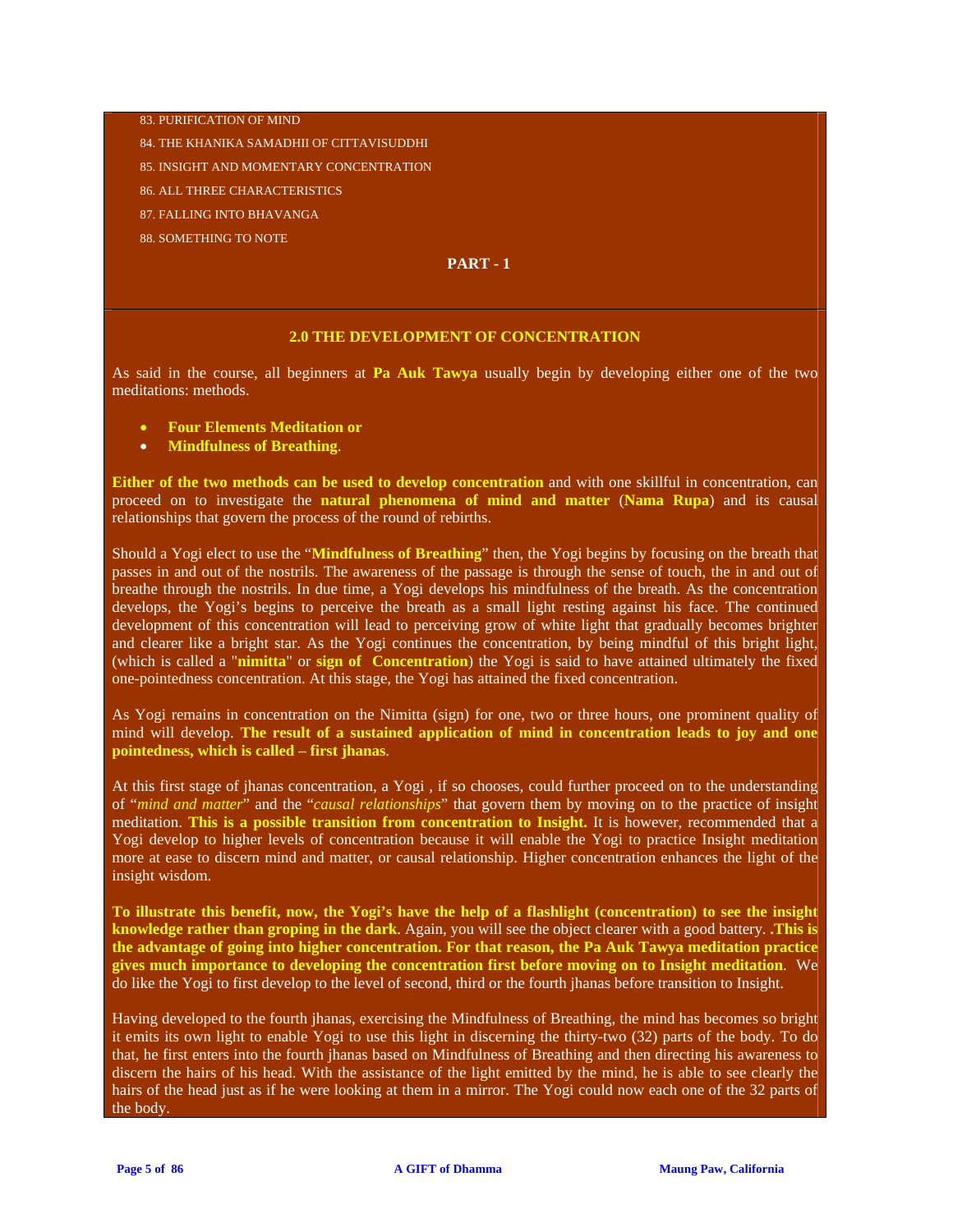Should Yogi senses any dimming of the light during this process, the Yogi could fall back on to the fourth jhanas again (mindfulness of breathing) to strengthen the concentration.

**The 32 parts of the human body are:** 

**Head hair, body hair, nails, teeth, skin, flesh, sinew, bones, marrow, kidney, heart, liver, membrane, spleen, lungs, intestine, mesentery, gorge, fasces, brain, bile, phlegm, pus, blood, sweat, fat, tears, grease, saliva, mucus, synovia , urine.** 

With the concentration thus strengthened, the light much brighter, the Yogi could proceed to discern the 32 parts of another person sitting next to him. Thus, the Yogi is able to discern his internal and the external parts the body. The repeated exercise of the power of the concentration improves the meditator's skill... The skill could be improved.

# **2.1 Further development of concentration**:

1. Use the repulsiveness of a body part to develop meditation on the repulsiveness.

2. Use the color of a body part as a **kasina** – meditation object

3. Analyze and discern the four elements **(earth, water, fire**, and **air**) in each part and develop Four Elements meditation.

# **2.2 Object of Meditation – Bone**

The bone is picked as an object of meditation at Pa Auk Tawya. Using the bone, part of your own 32 parts of the body, one could then develop to the first jhanas... The Yogi could further use the white color of the bone to as an object of meditation, Kasina, and develop the mind to the fourth jhanas. This is the attainment of fourth jhanas through concentration.

# **2.2.1 Mindfulness on Meditation – Bone**

The Yogi could attain fourth jhanas by meditating of his awareness on bone through mindfulness of breathing... When the Yogi reaches the stage of strong light emit ion, turns his awareness to the discernment of the 32 parts of the body internally. Then he discerns the 32 parts externally in a person sitting nearby.

#### **2.2.2 Meditation on repulsiveness – bone**

The Yogi could select the same bone as a repulsiveness object and proceed on to perceive repulsiveness. As "repulsive bones, repulsive bones or bones, bones". He them develops that perception in such a way that his mind stays with the perception of repulsiveness for one or two or three hours. Assisted by the power of fourth jhanas, and mindfulness of breathing should not take long for him to attain the first jhanas based on the perception of the repulsiveness of the bones.

When he is able to do this, he can also develop in a similar way the perception of the repulsiveness of bones externally in other people and animals. After he has become skillful in this, he can move on to develop the white kasina.

# **2.2.3 Meditation on White kasina – Object of meditation.**

To develop the white kasina he develops his concentration as before and until he is able to discern the repulsiveness of the bones externally. **Then he looks at a very white part of those external bones such as the back of the skull of the person sitting in front of him and by giving attention to it as only** "**white, white,** white", he eventually removes the perception of repulsiveness and bones and is just aware of the white color. This may appear to him as a small white circle.

Continued concentration on this white circle, it progressively becomes whiter and brighter and he can use it to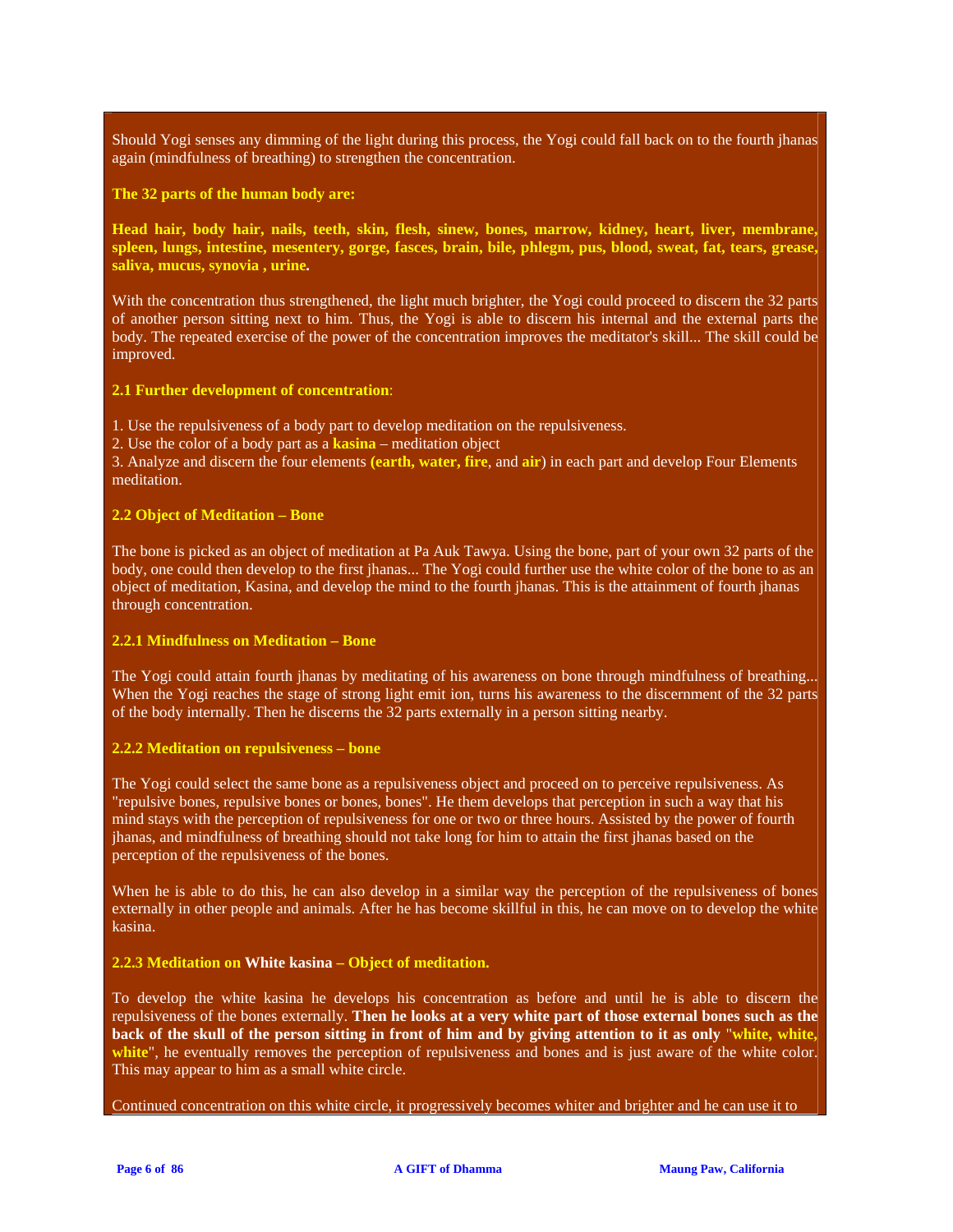# attain the first, second, third and fourth jhanas's based on this white nimitta.-object.

A meditator who can attain the fourth jhanas using the white kasina can then easily use that concentration and the light associated with it as a basis for the development of the "**Four Protections**" (caturakkha):

- **Loving-kindness meditation (metta),**
- **Recollection of the qualities of the Buddha (Buddhanussati),**
- **meditation on the repulsiveness of corpses (asubha), and**
- **Recollection of death. (Marananussati).**

The Yogi will find that he will be able to learn and develop these meditations very easily and quickly because of the momentum and assistance of the fourth jhanas concentration using the white kasina.

The above practice describes the general course of meditation practice based on mindfulness of breathing as instituted for Yogi's at Pa Auk Tawya... The alternate Way of Developing Concentration is based on Four Elements Meditation.

#### **2.3 Meditation of Four Elements**

The alternate method is the meditation on the four elements to develop the concentration. Firstly, he learns to discern in the body on each of the 12 characteristics of the four elements one at a time. The twelve (12) characteristics of the four elements are:

- Hardness, roughness, heaviness, softness, smoothness, lightness, (**Earth element**).
- Cohesion, flowing (**Water element**).
- Heat, cold, (**Fire element**).
- Supporting, and pushing. (**Air element**).

Then when he is able to discern all of these characteristics throughout the whole body then he meditates simply observing the first six, hardness, roughness, heaviness, softness, smoothness, and lightness, as the Earth element. The next two, flowing and cohesion, as the Water element, the next two, heat and cold, as the Fire element, and the last two, supporting and pushing, as the Air Element.

In this way, he develops his discernment of the four elements so that in whatever posture he is in, he observes his body to be simply the four elements of **Earth, Water, Fire**, and **Air**. As he continues to meditate and develop to deeper concentration based on the four elements, he finds that his body begins to emit light. At first, this light maybe gray like smoke or bluish white, but as he continues to discern the four elements in that light he finds his whole body appears to be **white**. Continued discerning the four elements in the white form of the body his whole body becomes **clear like a block of ice**. At this point, he has developed what is called access concentration (*upacara samadhi*).

**At this point, the Yogi could go on to develop insight meditation,** if one so chooses. The Yogi may want to go further on with the concentration by proceeding on to discerning the 32 parts of the body in until the body becomes clear form. Then, by using one of those parts like bone, he can use the perception of bones to develop the first jhanas based on the repulsiveness or one can use the white color of the bones as a kasina object and develop the white kasina to the fourth jhanas.

A Yogi who can attain the fourth jhanas using the white kasina can easily use that concentration and the associated light as a basis for the development of the "**Four Protections**" (caturakkha).

This alternate way of attaining concentration by meditating on the four elements is similar to the mindfulness of breathing as described above.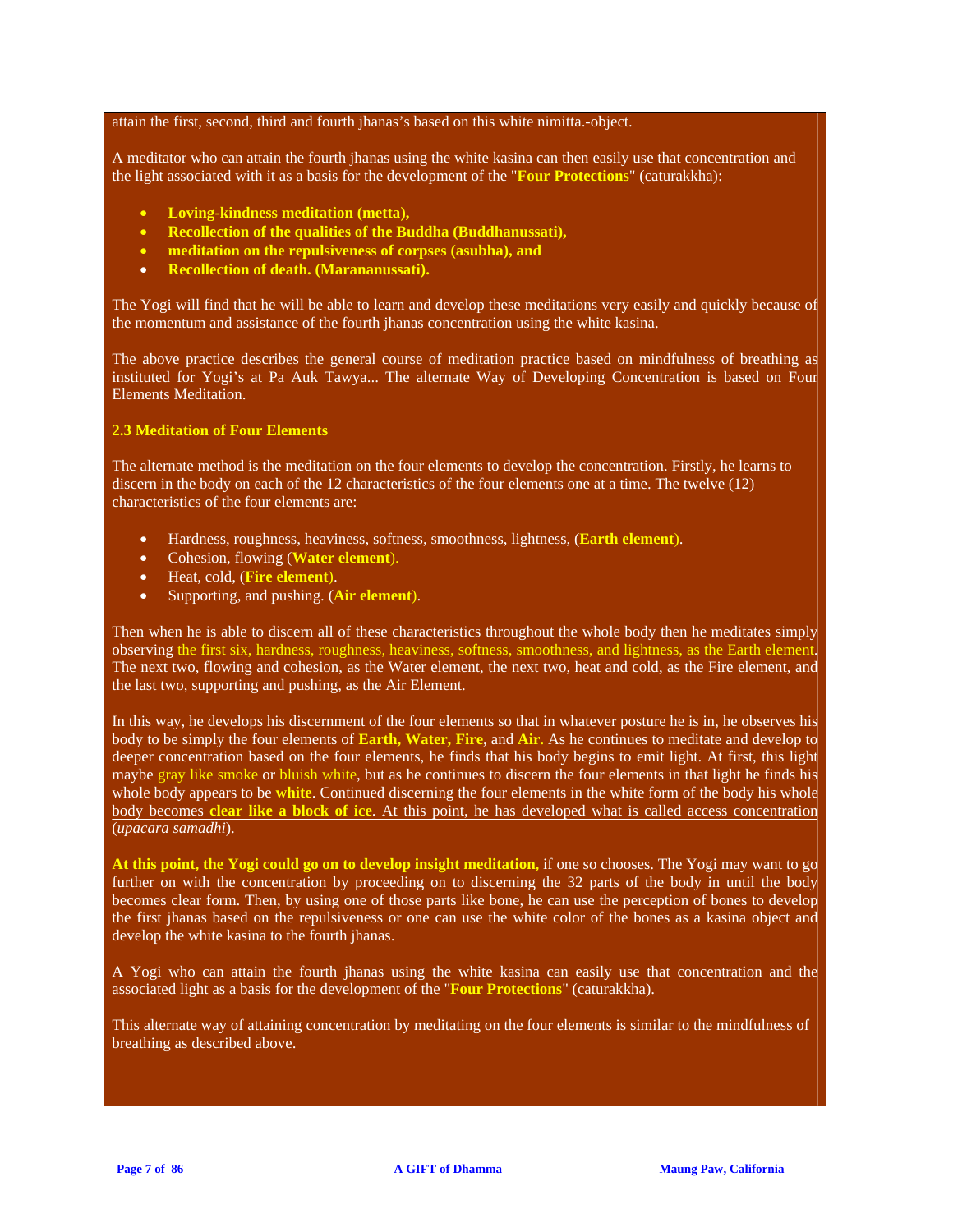#### **3. DEVELOPING INSIGHT**

#### **3.0 Insight**

After the meditator has completed the development of concentration, the mind is then pliant, usable and ready to begin the development of insight practice. If he developed his concentration by using mindfulness of breathing then he again develops that concentration as described above. He attains the fourth jhanas based on mindfulness of breathing, then discerns the 32 parts of the body a few times internally and externally, then using the white color of the bones he progressively enters the fourth jhanas based on the white kasina. Then, he directs his mind towards the discernment of the four elements in the body.

As described above the Yogi develops concentration based on the four elements until he finds his whole body **appears to be white**. Then, as he continues to discern the four elements in the white form of the body, his whole body becomes clear like a block of ice.

The meditator then continues to discern the four elements in the clear form of his body and as one continues in this path, the Yogi will find that block breaks up into tiny particles. If it das not break up into particles while he is meditating in this way, the Yogi then must directs his attention to discerning the **element of space in the body**. The Yogi then finds that there are spaces all over the body such as the pores in the skin and as he discerns these spaces, the clear form breaks up into particles because he is able to discern the space between particles.

By continuing to discern these particles, which are called **rupa kalapas**, he will notice at first that they are arising and passing away very quickly. He should not pay much attention to them arising and passing away, but just continue to observe the four elements in each rupa kalapa. The Yogi will notice that the particles are of two main kinds:

- (a) those that are **clear or transparent** and
- (b) Those that are **not clear or transparent.**

The transparent particles are those, which are sensitive to the five sense objects of *light, sound, odors, tastes,* and *touch.* There are five types of transparent particles. Of these, the body sensitive elements are found dispersed throughout the body, while the other sensitive elements are found only in their respective place, which is the **eye, ear, nose,** and **tongue**.

Therefore, the meditator is then repeated to discern the four elements in individual particles and becomes proficient in the analysis of different kinds of particles. As he continues discerning progressively and systematically, the Yogi will eventually be able to recognize and identify all of the 28 different types of matter that occur in the body and outside of the body as well. Thus, the Yogi repeated training would be able to discern which of these rupas are produced by **kamma, consciousness, temperature,** and **nutriment** (kamma, citta, utu, and Ahara).

# **The 28 kinds of matter are:**

- *4 Primary Elements 1. earth, 2. water, 3. fire, 4. air,*
- *24 Kinds of derived matter 1. eye sensitivity, 2. ear sensitivity, 3. nose sensitivity, 4. tongue sensitivity, 5. body sensitivity, 6. light, 7. sound, 8. odor, 9. taste, (note that touch is made of the primary elements of earth, fire, and air) 10. matter that causes one to be male, 11. matter that causes one to be female, 12. heart base matter, 13. life force, 14. nutriment, 15. space, 16. bodily intimation, 17. verbal intimation, 18.lightness, 19. softness, 20. wieldiness, 21. growth of matter, 22. continuity of matter, 23. ageing of matter, 24. dissolution of matter.*

When a meditator is able to analyze matter and discern all these 28 kinds of matter then one could discerns them as a group and knows them as "**matter"**.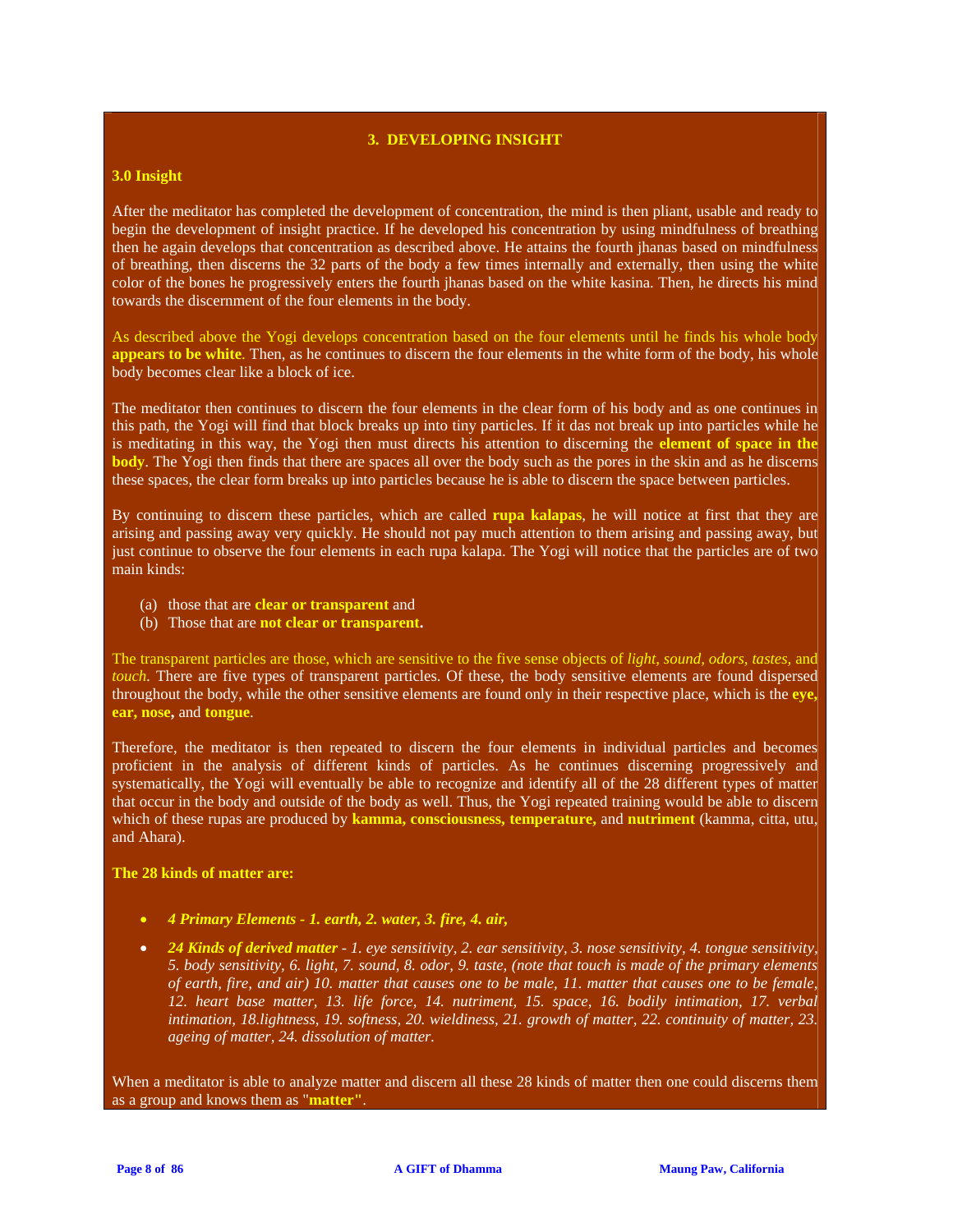The meditator then moves on to the discernment of mental phenomena which entails the analysis of all of the different types of consciousness that occur in him, discernment of all of the individual mental factors that are present in each consciousness, and the discernment of the processes of consciousness called "*vithi*" that occur at the six doors of the senses

#### **4. DISCERNING MENTAL PHENOMENA**

In Abhidhamma the mind is seen as consisting of **consciousness (cittas)**, that knows an object, and concomitant **mental factors (cetasikas)**, which arise together with consciousness. There are 52 such mental factors for example:

contact, feeling, perception, intention, one pointedness, life faculty and attention. (phassa, vedana, sanna, cetana, ekaggata, jivita, manasikara).

There are 89 types of consciousness, which can be classified according to whether they are wholesome, unwholesome or indeterminate, and classified according to their plane of existence, rupa, arupa, or kamavacara.

The six types of sequences of consciousness called (vithi) in which consciousness occurs. Five of them are sequences that occur when each of the five objects of the five senses are known by the mind. These sequences of consciousness enable the mind to know objects at each of the five sense doors such as visible objects seen by the eye or sounds heard by the ear. The sixth sequence is one that occurs when the mind has a mental phenomenon as its object. So that there are, five senses door processes or vithis and one mind door process or vithi, which make six vithis.

The analysis of mental phenomena is made up of three parts:

- *1. The analysis of all of the different types of consciousness that occur in oneself.*
- *2. Discernment of all of the individual mental factors that are present in each consciousness.*
- 3. *The discernment of the processes of consciousness called "vithi" that occur at the six doors of the senses.*

If a meditator wants to discern mental phenomena one must have already completed the development of concentration by practicing any one: mindfulness of breathing, some other tranquility subject of meditation or the four elements meditation. The meditator should also have finished the discernment of matter (rupa kamatthana). Then only after that should he attempt to discern mental phenomena (*nama kamatthana*).

If the meditator has attained jhanas concentration using **mindfulness of breathing** or other object of meditation, and could start discerning mental phenomena. The process is to discern the consciousness (citas) and mental concomitants (cetasikas) that are associated with the jhanas state that the meditator has attained.

There are two good reasons why we discern the consciousness.

The first reason, the Yogi has already observed the five jhanas factors when developing jhanas and has some experience in discerning the mental factors associated with jhanas.

The second reason is that the jhanas *impulsion consciousnesses* (jhanas javana cittas) that are present during the jhanas experience occur many times in succession and are therefore prominent and easy to discern. Otherwise, under normal kamavacara vithi, at each javana this consciousness only occurs seven times.

So if a meditator has attained jhanas and wishes to discern mental phenomena one must begins by entering the first jhanas and then after leaving the first jhanas, discerns the five jhanas factors according to their individual characteristics and proceeds on until all the five factors could be discerned at once in each first jhanas javana citta. **The five factors are:**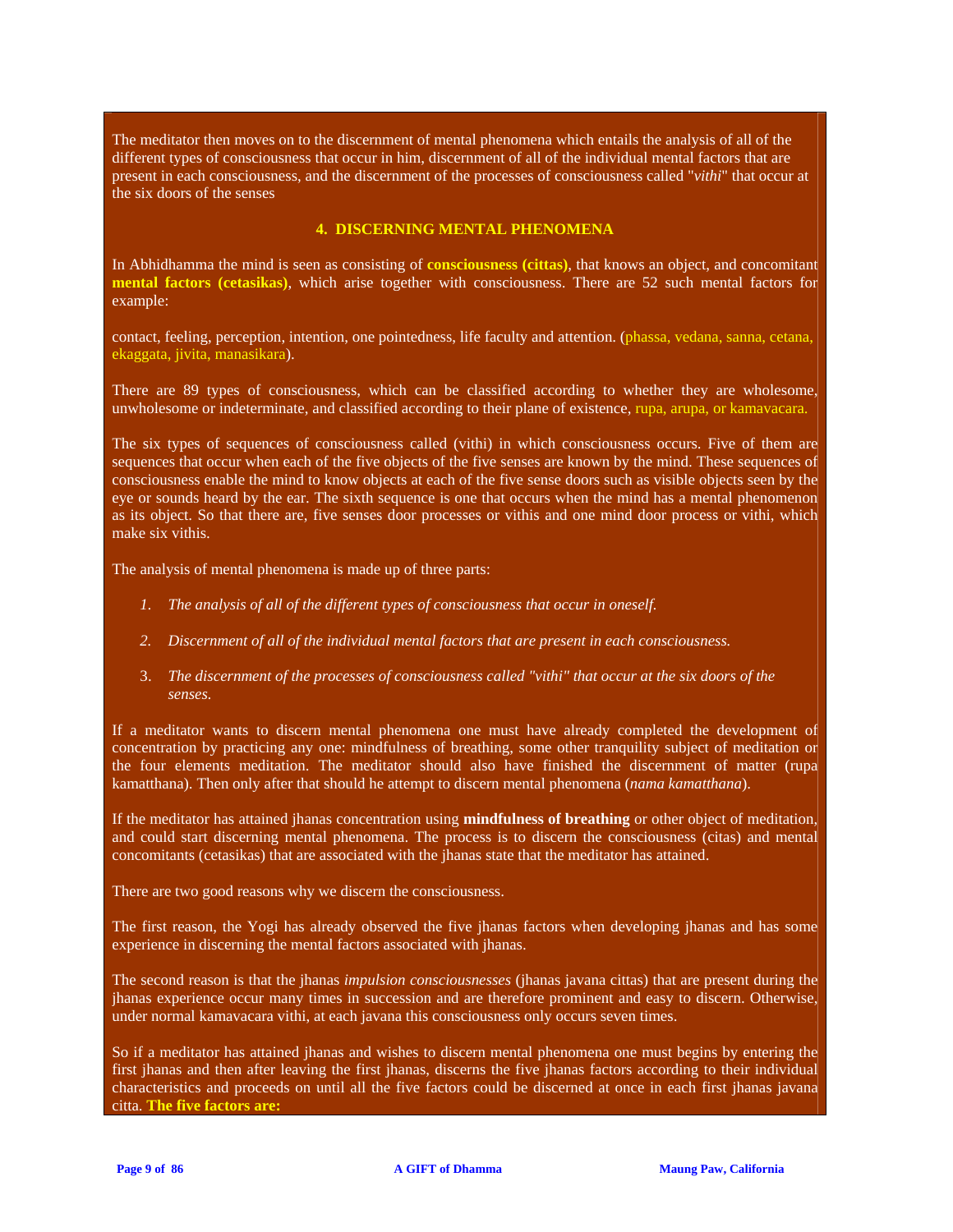- 1. Vitakka = initial application of the mind; is the directing and placing of the mind on the object of the patibhaga nimitta.
- 2. Vicara = sustained application of the mind; is the sustained keeping of the mind on the object of the patibhaga nimitta.
- 3. Piti  $=$  joy and liking for the patibhaga nimitta.
- 4. Sukha = pleasant feeling or happiness associated with experiencing the patibhaga nimitta.
- 5. Ekaggata = one pointedness of mind on the patibhaga nimitta.

Then, after the meditator can discern these five mental factors, he then attempts to discern each of the other mental factors present in the first jhanas javana citta. He begins by discerning **consciousness** (**vinnana**), **contact** (**phassa**) , or **feeling** (**vedana**) first. Whichever of these three is prominent, the Yogi discerns it and then continues to discern it in every first jhanas javana citta. After that, the Yogi discerns each of the remaining types of mental phenomena by adding one type at a time. The Yogi now is able to see 1 types of mental in each first jhanas javana citta, and then to 2 types, then to 3 types, etc., until eventually the Yogi can see **all 34 types of mental phenomena** present in each first jhanas javana citta.

When the meditator can discern all the 34 types of mental phenomena present in the first jhanas javana cittas he then tries to discern all the types of mental phenomena present in each and every consciousness that occur in a mind door thought process (mano dvara vithi). A mind door thought process of the first jhanas consists of a sequence of six types of functional consciousness.

- First, there occurs in the mind door adverting consciousness (manodvaravajjana) in which the Yogi can discern 12 types of mental phenomena.
- Then it occurs one preliminary consciousness (parikamma) in which he can discern 34 types of mental phenomena.
- Then it occur one access consciousness (upacara) in which he can discern 34 types of mental phenomena.
- Then it occur one adaptation consciousness (anuloma) in which he can discern 34 types of mental phenomena.
- Then it occur one change of lineage consciousness (gotrabhu) in which he can discern 34 types of mental phenomena.
- Then it occur an uninterrupted sequence of jhanas impulsion consciousnesses (jhanas javana) in which he can discern 34 types of mental phenomena.

To discern these, the meditator must first enter into the first jhanas and then after arising in the first jhanas the Yogi can then observe that previously occurring jhanas mind door process.

He then begins to observe each of the different functional consciousnesses in the first jhanas mind door process and discern all the types of mental phenomena that occur in each functional consciousness whether it be 12 or 34.

After the meditator can discern all the types of mental phenomena that arise in each consciousness of a first jhanas mind door process he then discerns the common characteristic of all mental phenomena which is their characteristic of bending towards and sticking to an object. Then he simply discerns all the 34 types of mental phenomena present in the first jhanas as mental phenomena (nama).

After that, the meditator performs the same type of discernment and analysis of mental phenomena of the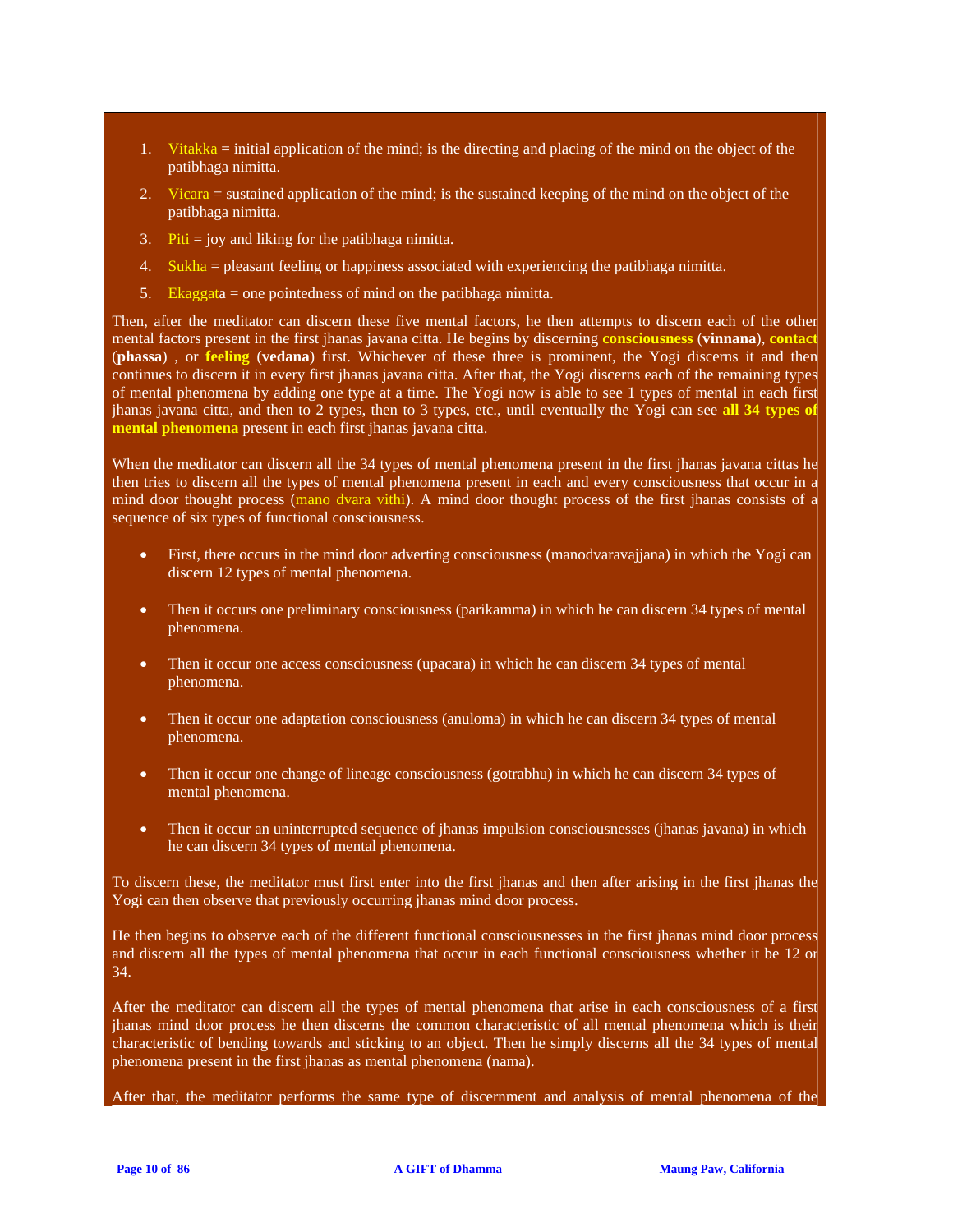second, third, and fourth jhanas of mindfulness of breathing or other jhanas's that he is able to attain using other meditation subjects. For example, repulsiveness of the body, white kasina, loving kindness etc.

Then after that, the meditator discerns the different types of mental phenomena that occur when a wholesome mind door thought process of the sensual plane occurs (kamavacara kusala mano dvara vithi).

If the meditator has not attained jhanas but has only attained upacara concentration by developing the four elements meditation then he must also begin his discernment of mental phenomena from this same point because he das not have the ability to discern the mental phenomena associated with jhanas consciousness.

To discern the mental phenomena associated with a wholesome mind door thought process of the sensual plane (kamavacara kusala mind door (vithi) the meditator first, discerns the mind door, which is the bhavanga citta and then takes the eye transparent element (cakkhu pasada) as an object. Then when the object of the eye transparent element appears in the mind door, it produces a mind door vithi.

For a sensual plane consciousness, the most important factor that determines whether this consciousness is wholesome or unwholesome is the presence or absence of wise attention (yoniso manasikara) or unwise attention (ayonisomanasikara).

If the meditator pays attention to an object and knows it as **material, mental,** (rupa, nama) cause or effect, **anicca, dukkha, anatta** or **asubha** then this attention is wise attention and it is associated with a wholesome consciousness.

If the meditator pays attention to an object by way of a concept such as: person, man, woman, being, gold, silver, or as permanent, happiness, or self then this is unwise attention and it will be associated with an unwholesome consciousness.

Therefore, the meditator repeats this process repeatedly and tries to discern the types of mental phenomena associated with the consciousness of that mind door process, one at a time in a similar way in the way mentioned earlier for the jhanas mind door process. So that the Yogi discerns the mental phenomena begins with **consciousness, feeling,** or **contact** and then develop the understanding until he can discern progressively one, two, and three types of mental phenomena in each consciousness. Continuing in this way, he eventually is able to see all of the different types of mental phenomena present in each consciousness of a wholesome mind door thought process of the sensual plane be they 34 ,33 or 32.types.

A wholesome mind door thought process of the sensual plane consists of the following sequence of functional consciousnesses. First, there occurs mind door adverting consciousness (manodvaravajjana) in which the meditator can discern 12 types of mental phenomena.

Then, there occurs 7 impulsion consciousnesses (javana citta) in which the meditator can discern 34, 33, or 32 types of mental phenomena.

Then, there occur 2 registration consciousnesses (tadaramana citta) in which the meditator can discern 34, 33, or 32 types of mental phenomena.

The meditator begins by discerning the mind door process because the types of functional consciousness are less in a mind door process than in a sense door process.

Then the meditator continues by discerning the mind door process in the same way using each of the 18 real rupas and 10 artificial rupas as an object.

Then the meditator starts to discern the eye door vithi. He discerns all the mental phenomena that make up each consciousness in an eye door vithi. In the same way as the examples mentioned earlier, he first discerns consciousness, contact, or feeling.

Then he continues to search for and discern the different types of mental phenomena one at a time until he can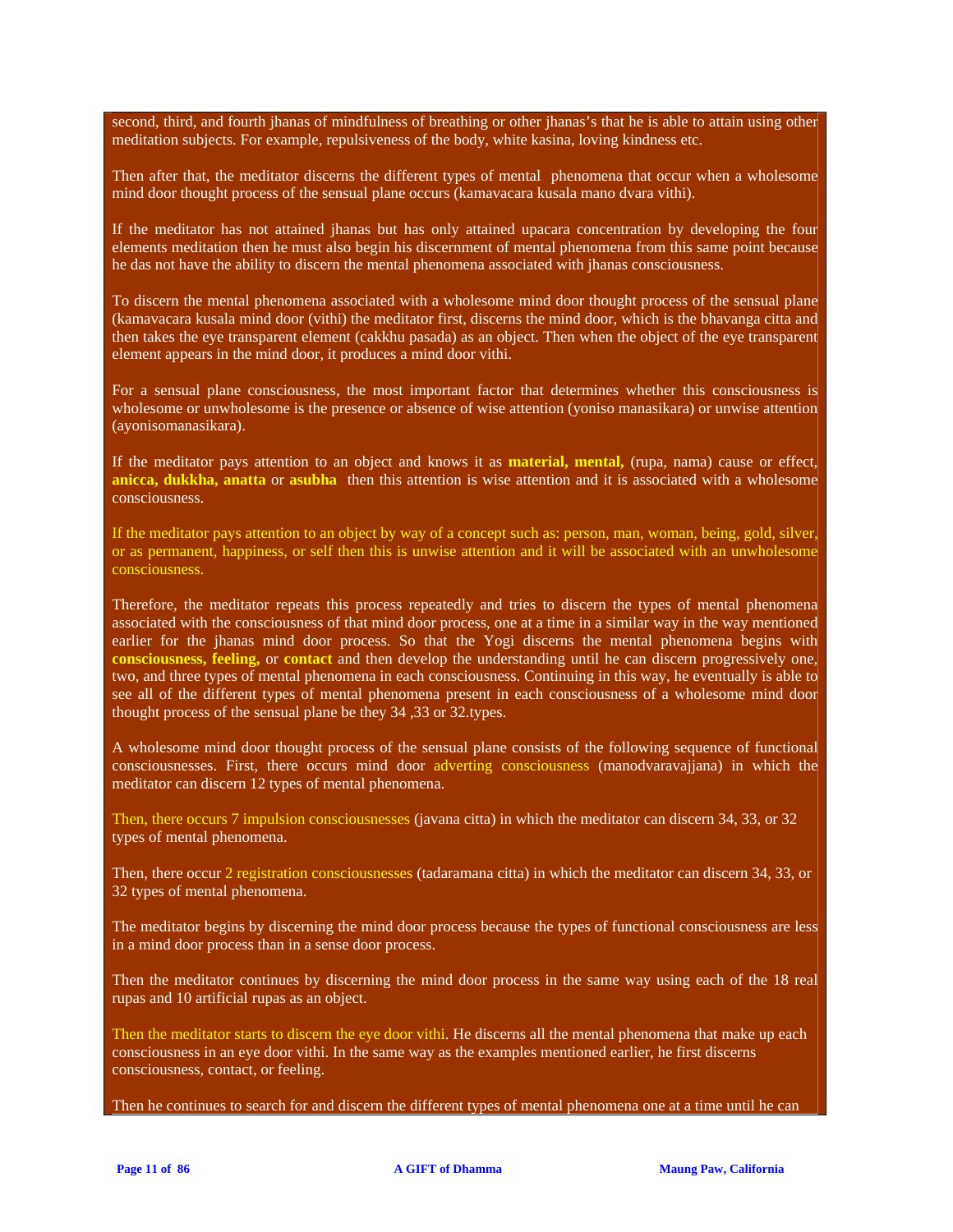#### see all the different types of mental present in one consciousness.

To discern the mental phenomena that make up each consciousness in an eye door vithi the meditator first discerns the eye transparent element and then the mind door. Then he discerns both at the same time and then he pays attention to the color of a group of small particles when they appear in both doors. At this point he is able to discern the eye door process occurring and the mind door process that follows it according to the natural law of the mind.

An eye door process consists of a sequence of six types of functional consciousness. First, there occurs a fivesense door adverting consciousness (pancadvaravajjana) in which the meditator can discern 11 types of mental phenomena.

Then it occurs one eye consciousness (cakkhuvinnana) in which the meditator can discern 8 types of mental phenomena.

Then after that there occurs one receiving consciousness (sampaticchana) in which the meditator can discern 11 types of mental phenomena.

Then after that there occurs one investigating consciousness (santirana) in which the meditator can discern 11 or 12 types of mental phenomena.

Then after that there occurs one determining consciousness (vuttho) in which the meditator can discern 12 types of mental phenomena.

Then there occur 7 impulsion consciousnesses (javana citta) in which the meditator can discern 34, 33, or 32 types of mental phenomena.

Then there occur 2 registration consciousnesses (tadaramana citta) in which the meditator can discern 34, 33, or 32 types of mental phenomena.

Then several moments of bhavanga consciousness arise.

Then if a wholesome mind door thought process of the sensual plane arises with the same object as the eye door process then there occurs mind door adverting consciousness (manodvaravajjana) in which the meditator can discern 12 types of mental phenomena.

Then there occur 7 impulsion consciousnesses (javana citta) in which the meditator can discern 34, 33, or 32 types of mental phenomena.

Then there occur 2 registration consciousnesses (tadaramana citta) in which the meditator can discern 34, 33, or 32 types of mental phenomena.

After discerning this, the meditator starts to discern all the different types of mental phenomena that occur in every consciousness in these eye door and mind door processes beginning with consciousness, contact, or feeling. Then discerning one by one each of the other types of mental phenomena until he can discern all mental phenomena that are present in each consciousness in both processes. Then after the meditator can discern these processes and the mental phenomena present there in the case of the eye base he continues to discern the same in a similar way in each of the other four sense bases the ear, the nose, the tongue, and the body. Therefore, by this stage he will have developed the ability to discern the mental phenomena associated with wholesome consciousnesses.

Then next after that, the meditator needs to learn how to discern the mental phenomena in unwholesome consciousnesses. To do this he simply takes the same objects as he did in the examples given earlier and pays proper attention to each of them. When the meditator attains this stage in meditation, the Yogi has developed concentration, discerned all of the 28 kinds of matter, and discerned all mental phenomena that are present internally.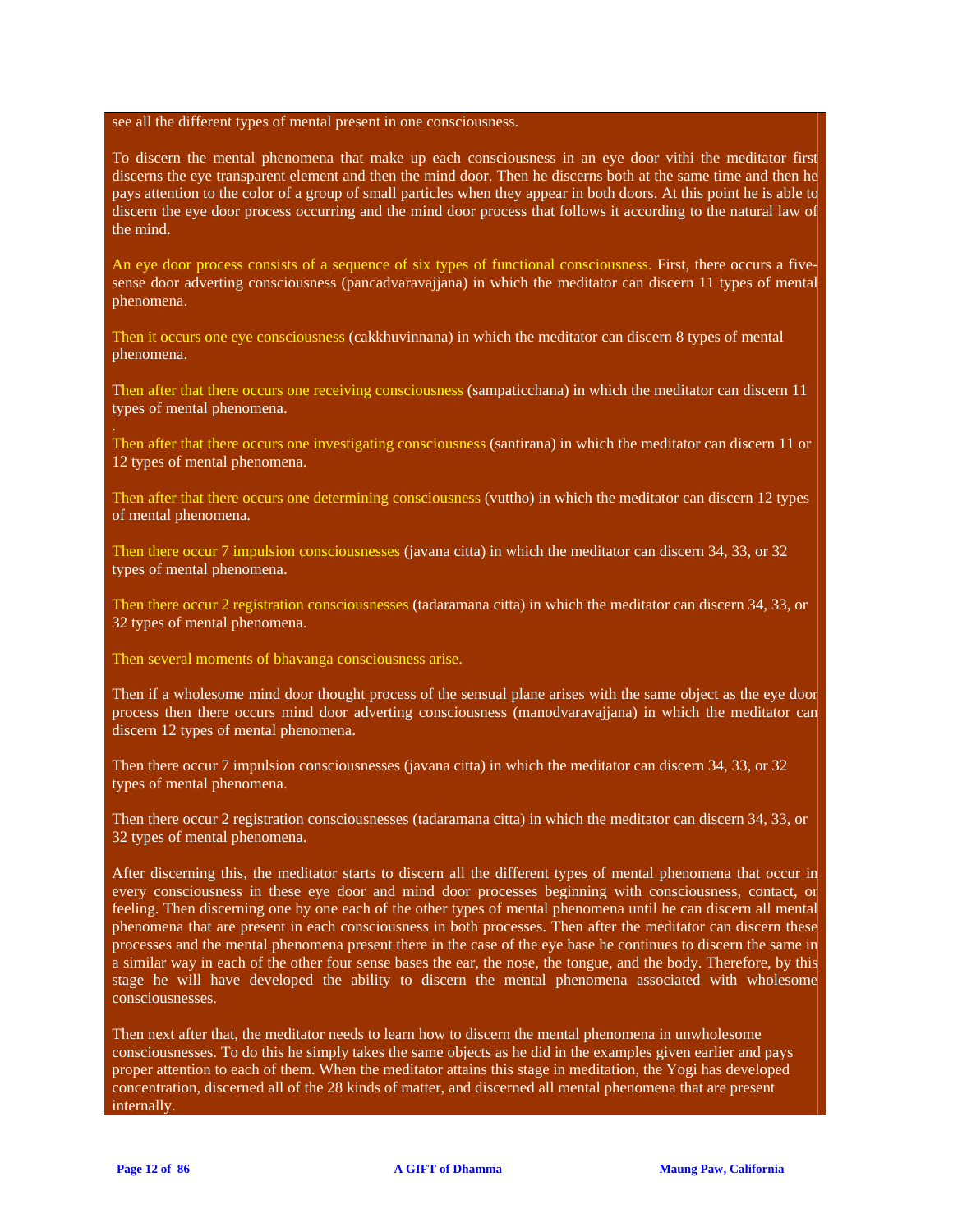# **5.0 DISCERNING MENTAL PHENOMENA EXTERNALLY**

Now, the Yogi can proceed to discern mental phenomena externally. To do this he begins by discerning the four elements internally and then discern the four elements on the clothes he is wearing. While doing this he will be able to discern that his clothes break down into particles and he is able to discern 8 types of matter in each of these particles. They are called nutriment as the eighth particles arisen from temperature.

In this case, the temperature that arises from the cloth is the fire element in each external particle. The meditator then discerns matter in this way internally and externally alternately, for three or four times. Then using his light of concentration he gas on to observe matter that is a little further distant such as the floor on which he is sitting. He is also able to discern the 8 types of matter in each of these particles and again discerns matter internally and externally alternately three or four times.

After this, the Yogi discerns the matter in the building, the area around the building including the trees, etc. In this way, he gradually expands the field of his discernment externally until the Yogi completes all inanimate matter that is external to him and all matter that is internal.

Sometimes, while discerning matter that is external, the meditator finds that he also sees transparent matter present in inanimate objects. This is because there are small insects and animals living in those places and he is seeing the transparent matter of those beings. After the meditator discerns the external matter that is inanimate, he gas on to discern external matter that is animate and associated with consciousness. That is the matter present in the bodies of other living beings.

The meditator then discerns matter of livings beings that is external and understands that it is not a man, woman, person, or being, but is just matter. He then discerns all matter that is external all at once and discerns all of the different types of matter that exist internally and externally.

This means the 54 types of matter that exist in the eye internally and externally, and the 6 types of particles that exist in the eye internally and externally. The meditator then discerns all the forms of matter produced by kamma, mind, temperature, or nutriment in the same way in the remaining 5 sense bases. He also discerns all the remaining artificial types of matter both internally and externally.

After this, he proceeds to discern the mental phenomena internally and externally.

# **6.0 DISCERNMENT OF MENTAL PHENOMENA INTERNALLY AND EXTERNALLY**

First, the Yogi discerns mental phenomena internally starting form the mind door process, the eye door process, and to all other mental phenomena associated with it, whether it is wholesome or unwholesome as explained earlier. Then proceeds to do the same externally.

He das this by discerning an external eye transparent element and an external mind transparent element and then discerning the eye door process and mind door process that occur when the color of a group of particles appear in both doors. The Yogi must repeat many times both internally and externally, and the same for the rest of the 6 sense doors that are internal and external.

**If the meditator is able to attain jhana he can also discern external jhana mind door processes, but das not have experience of jhana he will not be able to do this.** 

In this way, the meditator discerns matter internally and externally until he can see the matter in the limitless universe. Then he discerns mental phenomena internally and externally until he can see mental phenomena in the limitless universe. Then discerns both mental phenomena in addition, matter extent to the universe.

Then after that, the meditator defines mental phenomena and matter with wisdom and sees no beings, men, or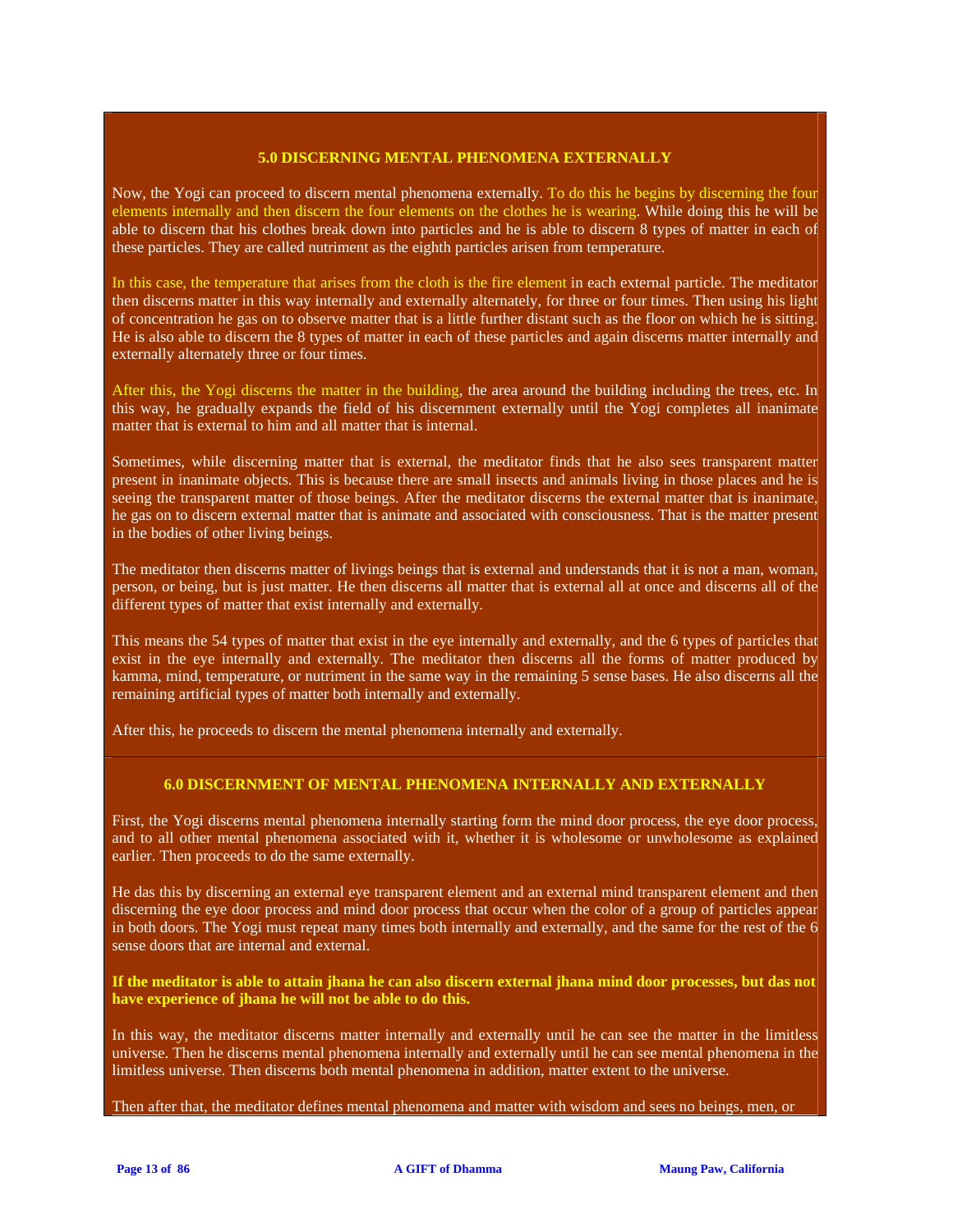women, but only mental phenomena in addition, matter as far as the extent of the entire universe.

#### **7.0 DISCERNING DEPENDENT ORIGINATION**

After the meditator is able to discern mental phenomena and matter in the way described above then, the Yogi will be able to discern the causes of mental phenomena and matter. This means discerning Dependent Origination, which describes the way in which causes, and effects operate over the three times of the past, present, and future.

There are several ways in which a meditator can develop the ability to discern Dependent Origination. The method most often used involves in steps:

- **First to discern the five aggregates in the present, then in the past, and then in the future.**
- **Second, to discern the five aggregates in the present, past, and future and the cause and effect relationships that is present over these three periods.**

Having skillful in discerning the five aggregates in the present, past, and future and see which of the aggregates is a cause and which is an effect, then the Yogi can learn to discern Dependent Origination in the various ways that are taught in the suttas and commentaries.

# **8.0 DISCERNING THE PAST**

To either discern the past the meditator begins by making an offering of candles, flowers, or incense at a pagoda or in front of a Buddha image and making a wish to be reborn as a monk, nun, man, woman, deva or whatever he would like to become.

Then, develops concentration and then discerns one after another the internal and external of mental phenomena and matter. This is important because if the meditator cannot discern external mental phenomena and matter, he will have great difficulty discerning mental phenomena and matter in the past. This is because of the similarity of external mental phenomena and matter of past mental phenomena and matter.

Then the meditator tries to discern the mental phenomena and matter that occurred at the time of making the offering as an external object. He should find that while doing this an image of him at that time of offering appears.

Then he discerns the four elements in that image. When the image becomes particles, he discerns all the matter of the 6 doors, especially the 54 rupas of the heart basis.

Then discerns the bhavanga consciousness and then the mind door process that occur in the gaps in the bhavanga consciousnesses. Then discerns forwards and backwards amongst those mind door processes and tries to find the defilement round (kilesa vatta), and kamma round (kammavatta) mind door processes. The kamma round mind door process has 34 kinds of mental phenomena while the defilement round only has 20 kinds of mental phenomena. Then, having discerned the mental phenomena of the defilement round and the kamma round the meditator then discerns the matter that they depend on.

There are three rounds or vatta found in the process of Dependent Origination.

- the round of kamma (kammavatta),
- the round of defilements (kilesavatta), and
- the round of results (vipakavatta).

Of the twelve links of Dependent Origination, the round of kamma refers to kamma formations and kammabhava. The round of defilements refers to ignorance, craving and clinging. In addition, the round of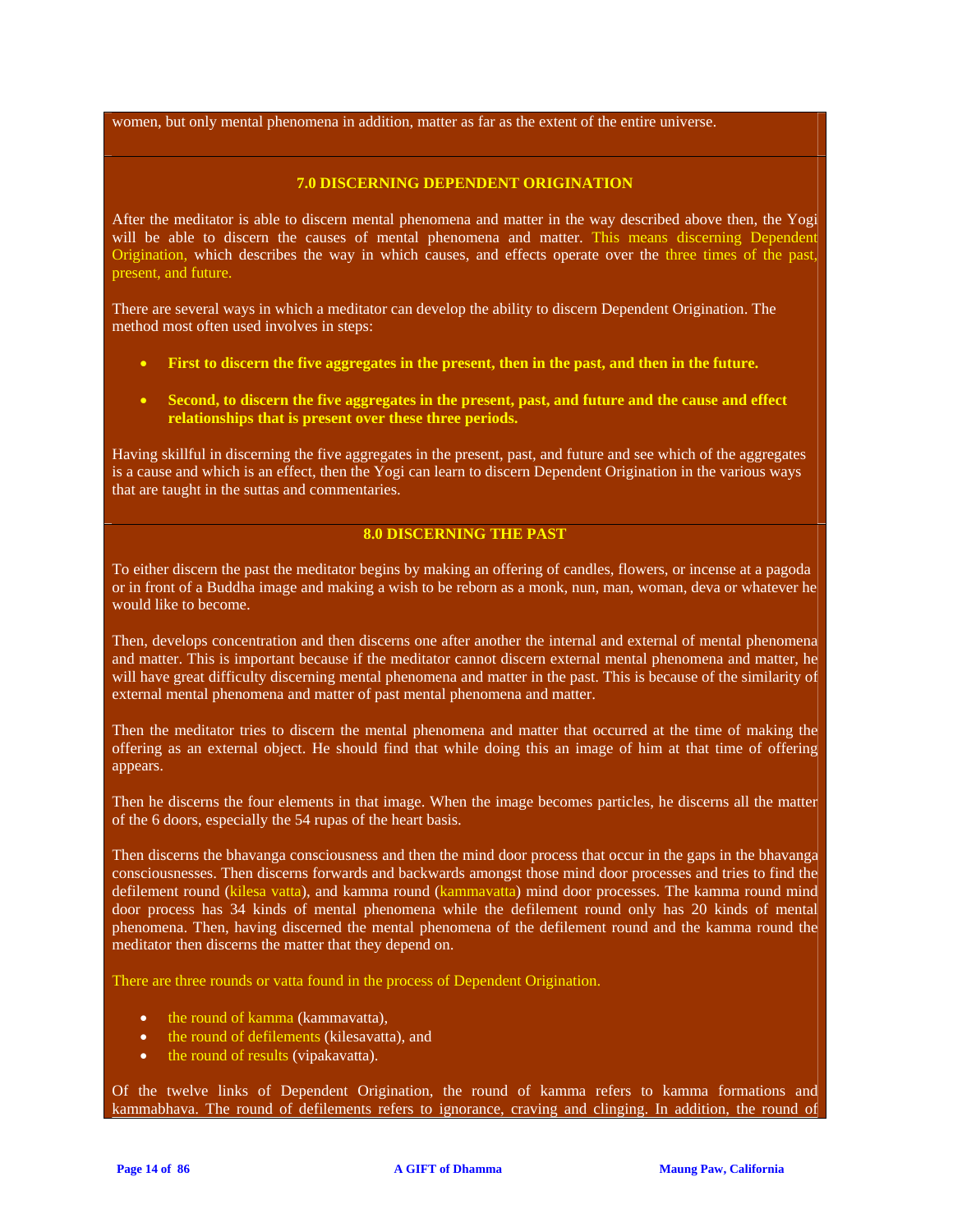# results refers to consciousness, mind and matter, the six sense bases, contact, and feeling.

**Example** - in the case of making an offering of candles, flowers, or incense in front of a Buddha image and making a wish to be reborn as a monk. In this example, ignorance is on the wrong knowledge thinking that "monk" is a reality, craving is the desire, and longing for a life as a monk, and clinging is the attachment to a life as a monk. These three: ignorance, craving, and attachment are all found together in the consciousness that makes up the round of defilements (kilesa vatta).

**Example** - If the meditator made an offering of candles, flowers, or incense in front of a Buddha image and instead had wish to be reborn as a woman. Then in that case, the ignorance is the wrong knowledge thinking that "woman" is a reality, craving is the desire, and longing for a life as a woman and clinging is the attachment to a life as a woman.

In both examples kamma formations (sankhara) are the wholesome intentions of offering of candles, flowers, and incense in front of a Buddha image and kamma is the kammic force associated with the kamma formations. Both of these are found in the consciousnesses that make up the kamma round (kamma vatta) of Dependent Origination.

With skill in discerning the mental phenomena and matter of the defilement round and the kamma round of the recent past, then the Yogi gas back in time a little further, to sometime prior to that offering and discerns the mental phenomena and matter present at that time in the same way. Then after having discerned the mental phenomena and matter at that time the Yogi could, continues a little further back again and repeats the same. In this way, the Yogi could discern the mental phenomena and matter that occurred one day in the past, one week in the past, one month in the past, one year in the past, two years in the past, and three years in the past and so on. Thus, the Yogi is eventually able to discern backwards into the past until he can see the mental phenomena and matter associated with rebirth, which occurred at the conception of his present life.

Then searching for the cause of this, the meditator would be able to go back further and sees either the mental phenomena or matter present at the time near death of the previous life, or the object of the near death impulsion (maranasanna javana).

There are three possible objects of the death impulsion. They are:

- 1. Kamma object, the thoughts that produced the actions of giving, etc.
- 2. Kamma nimitta, or kamma sign such as a pagoda, monk, flowers, or an object offered.
- 3. Gati nimitta or rebirth sign, is the place where one will be reborn. For humans it is the mother's womb and is usually red in color like a red carpet.

If the meditator can discern the mental phenomena and matter near death then, he will have no difficulty to discern the object of the death impulsion whether it is a kamma object, kamma sign, or rebirth sign. This object appears because of the kammic force, which produces the rebirth consciousness. Then if he can discern this, he will be able to discern the kamma formations, and kamma that produces the relevant resultant aggregates in this present life. After discerning the kamma formations and kamma, the Yogi then proceeds to discern the ignorance, craving, and clinging that precede them.

After that, the Yogi discerns the other mental phenomena that are associated with that kamma round and defilement round that are 34, 33, or 32 types.

# **9.0 EXAMPLES OF DISCERNING DEPENDENT ORIGINATION**

**Example, 1** In the case where a meditator concentrated and searched at the time near death and discerned the mental phenomena and matter, let us supposed the Yogi saw the kamma object of a woman offering fruit to a Buddhist monk. The Yogi should further examine the mental phenomena and matter, starting with the four elements, at the time of making the offering of fruit to the Buddhist monk. The Yogi found that she then found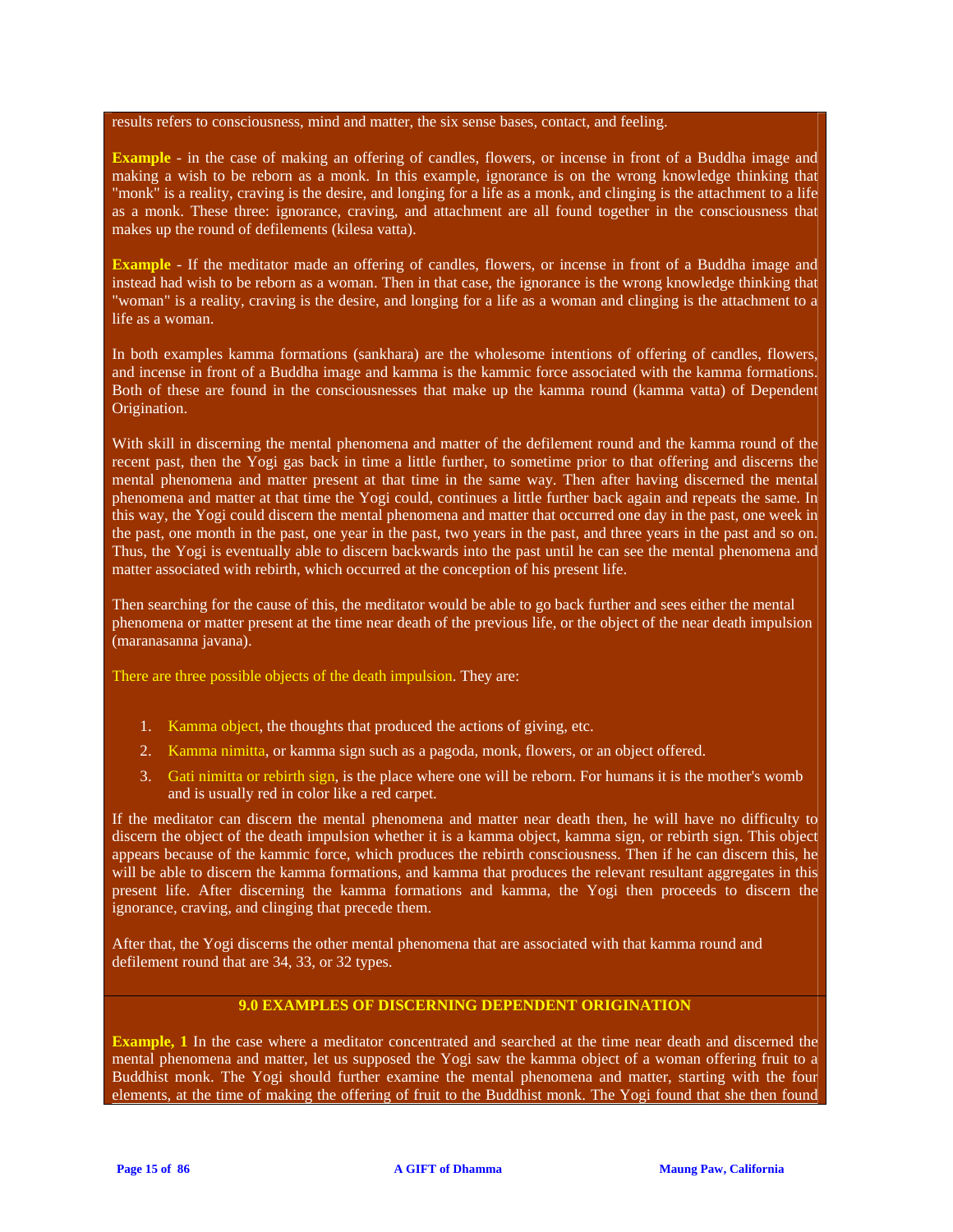that she was very poor and uneducated villager who having reflected on her own state of suffering had made an offering to the monk wishing for a life of better education living in a large town.

In this case, ignorance is the wrong knowledge and that "an educated woman in a large town" is a reality. The wish for that life as an educated woman is craving, the attachment to that life as an educated woman is clinging. The wholesome intentions to offer fruit to a Buddhist monk are the kamma formations and the kamma is the kammic force of those kamma formations.

In this present life, that woman is an educated woman in a large town in Myanmar. She was able to directly discern with right view how the kammic force of offering of fruit in her past life had produced resultant five aggregates in this present life. When a meditator is able to discern causes and effects in this way then this knowledge is called paccaya pariggaha –Nana or Knowledge that discerns the causes of mind and matter.

**Example 2.** . In this case, a man while searching and discerning at the time near death found that around the time of the near death impulsion there were four kamma objects competing with each other. There was one kamma involving teaching Buddhist texts, another involving teaching dhamma, yet another involving meditation, and finally one teaching meditation. When the Yogi searched amongst these four kammas to discern which had caused the resultant five aggregates in the present life he found that the kamma of meditating was the one that had given the result and that that kamma was the object of the near death impulsion.

On further investigation to discern, which meditation subject was being practiced he saw that he had been practicing insight meditation and applying the three characteristics of anicca, dukkha, and anatta to mental phenomena and matter. Again, on further investigations saw that before and after each meditation sitting, the Yogi had made the wish to be reborn as a man, to become a monk, and be a monk who disseminates the Buddhist teachings.

In this case, ignorance is the wrong knowledge that "a man, a monk, or a monk who disseminates the Buddhist teachings" is a reality. Craving is the liking and craving for that, and clinging is the attachment to that. A Kamma formation is the act of practicing vipassanna meditation, and kamma is the kammic force of that action.

When the meditator discerns the immediate past life in this way and is able to see the five causes in the past life of ignorance, craving, clinging, kamma formations, and kamma and is also able to see the five results in the present of rebirth consciousness, mental phenomena and matter, six sense bases (Ayatana), contact, and feeling. The Yogi needs to discern in the same way back further progressively to a second, third, and fourth past life. He das this for as many lives as he can discern in the past.

Then after that, he discerns in the same way into the future. To do this he starts by discerning the present matter and mental phenomena and then discern into the future until the time of death in this life. At that time, he is able to see either the kamma object or the sign of the place of birth that will occur because of the power of a particular kamma the Yogi has performed in this life. The Yogi will then be able to discern after that the rebirth mental phenomena and matter that will be produced in the future life.

# **Discerning Future Life**

When discerning a future life if it is a life in the Brahma world then there are only three types of doors there: eye, ear, and mind, whereas the deva and human worlds each have six doors.

The meditator continues to search in this way and discern up until the time when ignorance will cease without remainder, which will happen with the attainment of Arahatta magga. Thus, the Yogi continues up till the cessation of the five khandhas without remainder, which occurs when one enters into parinibbana.

Therefore, the Yogi has to discern as many lives into the future as will occur until his own attainment of Arahatship and Parinibbana. Then will the Yogi be able to discern that with the ceasing of ignorance matter ceases.

Thus, in this way the Yogi is able to discern the ceasing of dhammas. After the meditator can discern the five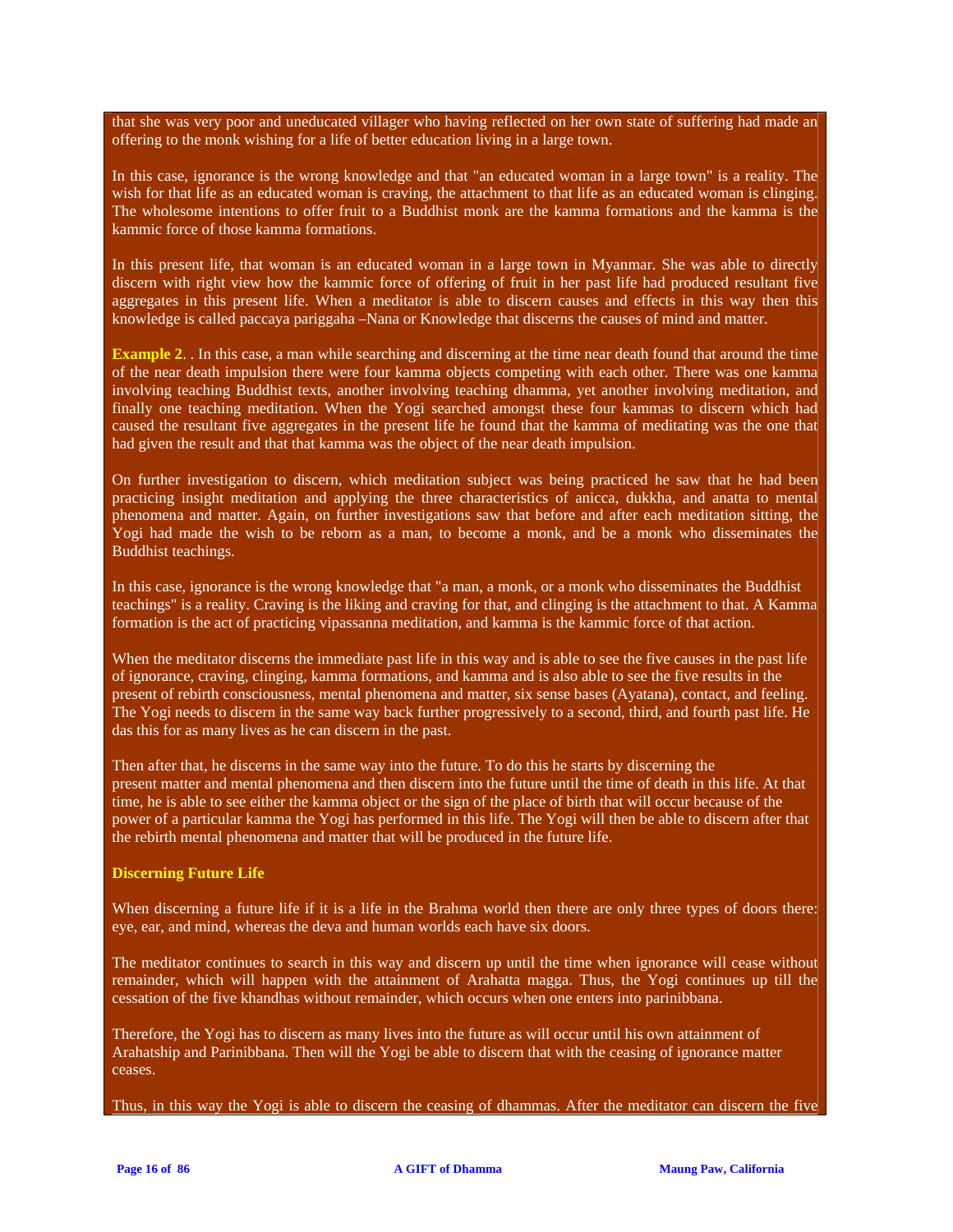aggregates in this way in the past, present, and future and also discern the causal relationships present there according to this method, which is called the fifth method, then the Yogi is taught how to discern all these by the first method.

#### **The First Method**

The first method of dependent origination occurs over three lives and in forward order beginning from the causes in the past life, which are ignorance and kamma formations. These cause the results in the present life of rebirth consciousness, mind and matter, the six sense bases, contact, and feeling. The causes in this life of craving, clinging, and becoming which produce the results of birth, ageing, death and all forms of suffering in the future life.

The meditator has to search for ignorance, craving and clinging in the defilement round. Then he discerns how that defilement round causes the kamma round and how the kamma round in turn produces the five aggregates of the matter and mental phenomena present at conception. He then has to check that it has discerned the right thing by seeing the connection. To do this the Yogi has to be able to see the kammic force and see if it actually produces the rebirth matter and mental phenomena at the time of conception. This then is a brief explanation of how to discern Dependent Origination according to the fifth method and the first method.

#### **10. SIXTEEN KNOWLEDGES**

After discerning Dependent Origination, the meditator continues to develop insight up to the attainment of nibbana. There are sixteen-insight knowledge's (nana), which need to be attained progressively in order to attain nibbana.

**The first knowledge is nama rupa pariccheda –nana** or the knowledge that **discerns mind and matter**. This has been explained above when we explained how to discern mind and matter.

**The second knowledge is paccaya pariggaha –nana** or knowledge that discerns the **causes of mind and matter**. This has been explained above on how to discern the past, present and the future mind and matter, and how to discern Dependent Origination.

After the meditator has developed the first two knowledge, the Yogi needs to again discern all mental phenomena, all matter, and all the factors of dependent origination according to their individual characteristics, functions, manifestations, and proximate causes in order to make these two knowledge's complete. It is difficult to explain this in a briefly, so if you wish to know the details it is best to learn them at the time of actually practicing.

**The third insight knowledge is sammasana –nana** or the knowledge that comprehends formations in groups. The development of this knowledge involves the dividing of conditioned phenomena into two groups as mental phenomena and matter, or five groups as the five aggregates, or twelve groups as the twelve bases, or eighteen groups as the eighteen elements, or as twelve groups according to the twelve links of Dependent Origination. After that the meditator applies the three characteristics - **anicca, dukkha, and anatta** - in turn to each of the above se groups.

#### **Examples**

**Example 1.**, there is the method given in the anatta lakkhana sutta where the Buddha teaches how to discern with right understanding all matter, feeling, perception, mental formations, and consciousness in the past, future, or present; whether gross or subtle; whether internal or external; whether inferior or superior; whether far or near as not me, not mine and not-self (**anicca, dukkha, anatta**).

To develop this knowledge the meditator begins by reestablishing concentration progressively up to the fourth jhana. If he has only developed the four elements meditation as a pure insight individual then he re-establish that concentration until his light of concentration is bright and strong. Then he starts by discerning the real matter of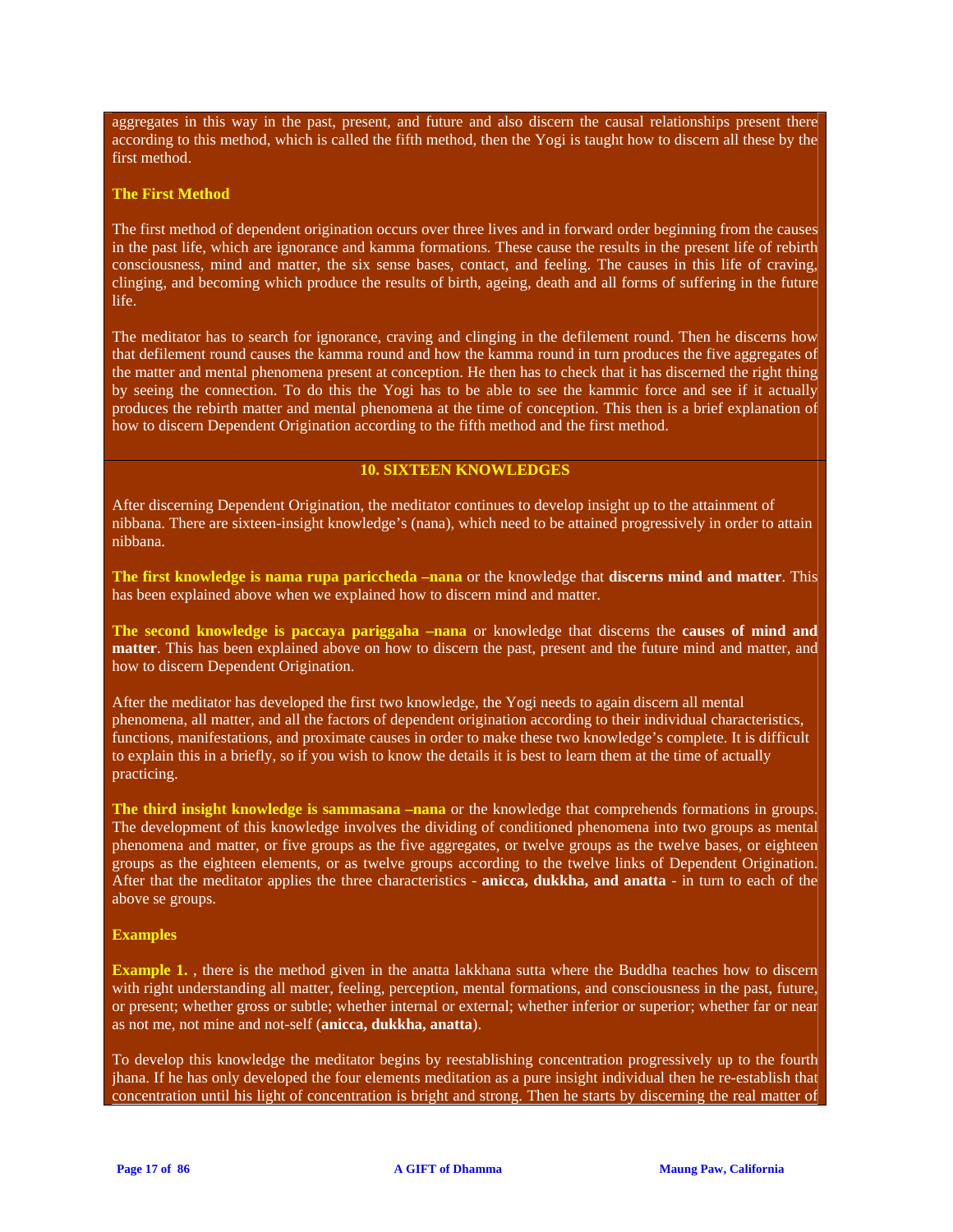#### each of the six sense doors.

Then he takes that matter together as a group and pays attention to the arising and passing away of that matter and then views that with wisdom as impermanent **(anicca**). He applies this characteristic once internally and then once externally repeatedly.

While doing this externally he gradually extends this perception from near to far up till the extent of the unbounded universe. Then he again takes that matter together as a group and pays attention to the pain and suffering that one has to constantly experience because of the arising and passing away of that matter and then views that with wisdom as suffering **(dukkha**). He applies this characteristic once internally and then once externally repeatedly.

While doing this externally and gradually extends this perception from near to far up till the extent of the unbounded universe. Then he again takes that matter together as a group, pays attention to that matter as empty of a permanent self, and then views that with wisdom as not-self (**anatta)**. The Yogi then applies this characteristic once internally and then once externally repeatedly.

While doing this externally he gradually extends this perception from near to far up till the extent of the unbounded universe. When the meditator skillful in this, the Yogi applies the three characteristics in a similar way to mental phenomena.

First, he discerns all the mental phenomena that occur at the six sense doors. This includes the consciousness and mental factors present in each moment of each sense door process or vithi and the bhavanga consciousness that occurs between vithis.

Then take the mental phenomena with a group and paying attention to the arising and passing away of those mental phenomena. Then view that with wisdom as impermanent **(anicca**). Then applies this characteristic once internally and then once externally repeatedly.

While doing this externally he gradually extend this perception from near to far up till the extent of the unbounded universe.

Then takes that mental phenomena together as a group and pays attention to the pain and suffering that one has to constantly experience because of the arising and passing away of that mental phenomena and then view that with wisdom as suffering **(dukkha)**. He applies this characteristic once internally and then once externally repeatedly.

While doing this externally he gradually extends this perception from near to far up till the extent of the unbounded universe. Again take those mental phenomena with a group and by paying attention to those mental phenomena as empty and non-permanent or not self and then views that with wisdom as not-self **(anatta)**. Then, applies this characteristic once internally and then once externally repeatedly. While doing this externally he gradually extends this perception from near to far up the extent of the unbounded universe.

Then after that applies the three characteristics first, to the matter in the whole of this present life from the rebirth consciousness up to the death consciousness, and then to the mental phenomena in the whole of this present life from the rebirth consciousness up to the death consciousness. Applying the three characteristics one at a time repeatedly both internally and externally to all matter and mental phenomena of this present life.

After that, applies the three characteristics to all the matter and all the mental phenomena in the past, present, and future that he is able to discern. Then applies the three characteristics one at a time repeatedly both internally and externally to all matter and mental phenomena of the past, present and future.

While the meditator is doing this Yogi may find that he is able to develop greater insight and attain progressively up to Arahatship, but if he has difficulty in doing this there are several exercises that can be practiced to strengthen his insight.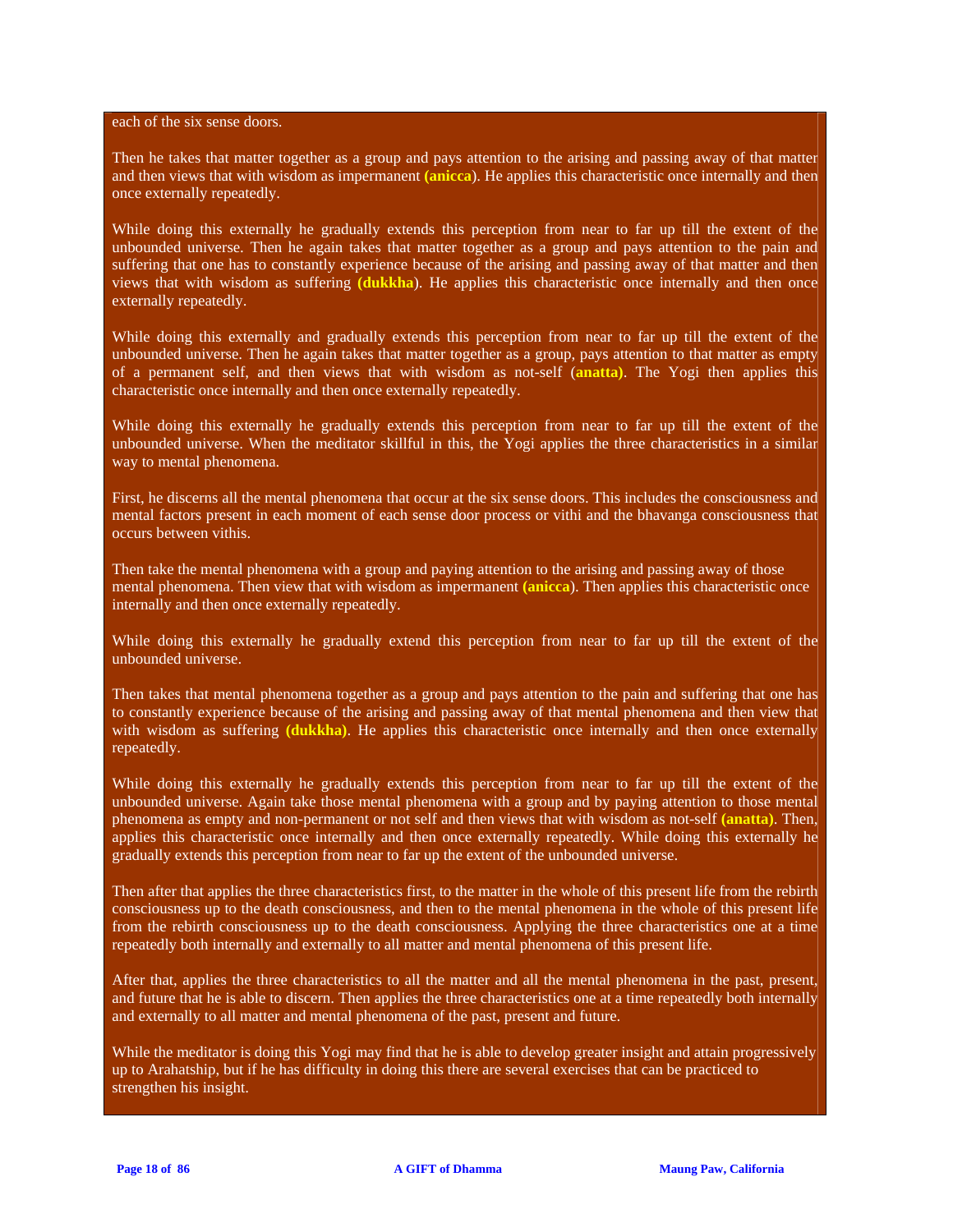#### **Exercise to Strengthen Insight**

**The first exercise is to apply forty different perceptions of anicca, dukkha, and anatta to mental phenomena, and matter, that is internal or external, in the past, present, and future**. In the pali language these forty perceptions all end with the suffix **"to"** so that they are called the forty "tos".

There are ten "tos" in the **anicca group**:

| 1. Impermanent    | 2. Disintegrating           |
|-------------------|-----------------------------|
| 3. Fickle         | 4. Perishable               |
| 5. Unenduring     | <b>6. Subject to change</b> |
| 7. Having no core | 8. Due to be annihilated    |
| 9. Formed         | 10. Subject to death.       |

There are twenty-five "tos" in the **dukkha group:**

| 1. Painful                | 2. A disease            |
|---------------------------|-------------------------|
| 3. A boil                 | 4. A dart               |
| 5. A calamity             | <b>6. An affliction</b> |
| 7. A plague               | 8. A disaster           |
| 9. A terror               | 10. A menace            |
| 11. No protection         | 12. No shelter          |
| 13. No refuge             | 14. A danger            |
| 15. The root of calamity  | <b>16. Murderous</b>    |
| 17. Subject to cankers    | 18. Mara's bait         |
| 19. Subject to birth      | 20. Subject to ageing   |
| 21. Subject to illness    | 22. Subject to sorrow   |
| 23. Subject to            | 24. Subject to despair  |
| <b>lamentation</b>        |                         |
| 25. Subject to defilement |                         |

**There are five "tos" in the anatta group:**

| 1. Alien | 2. Empty    | 3. Vain |
|----------|-------------|---------|
| 4. Void  | 5. Not self |         |

For some people while applying the forty "tos" to mental phenomena, and matter internally and externally, in the past, present, and future their insight progresses to the attainment of arahatship.

If the meditator finds that his insight is still not strong enough to apply the three characteristics to mental phenomena and matter, the Yogi may apply using the methods called the seven ways for matter and the seven ways for mental phenomena.

# **11. THE SEVEN WAYS FOR MATTER PHENOMENA**

1. **The first way** for matter is to apply the three characteristics to matter during the period of one lifetime from rebirth to death both internally and externally.

2. **The second way** for matter is applying the three characteristics to matter for each lifetime both internally and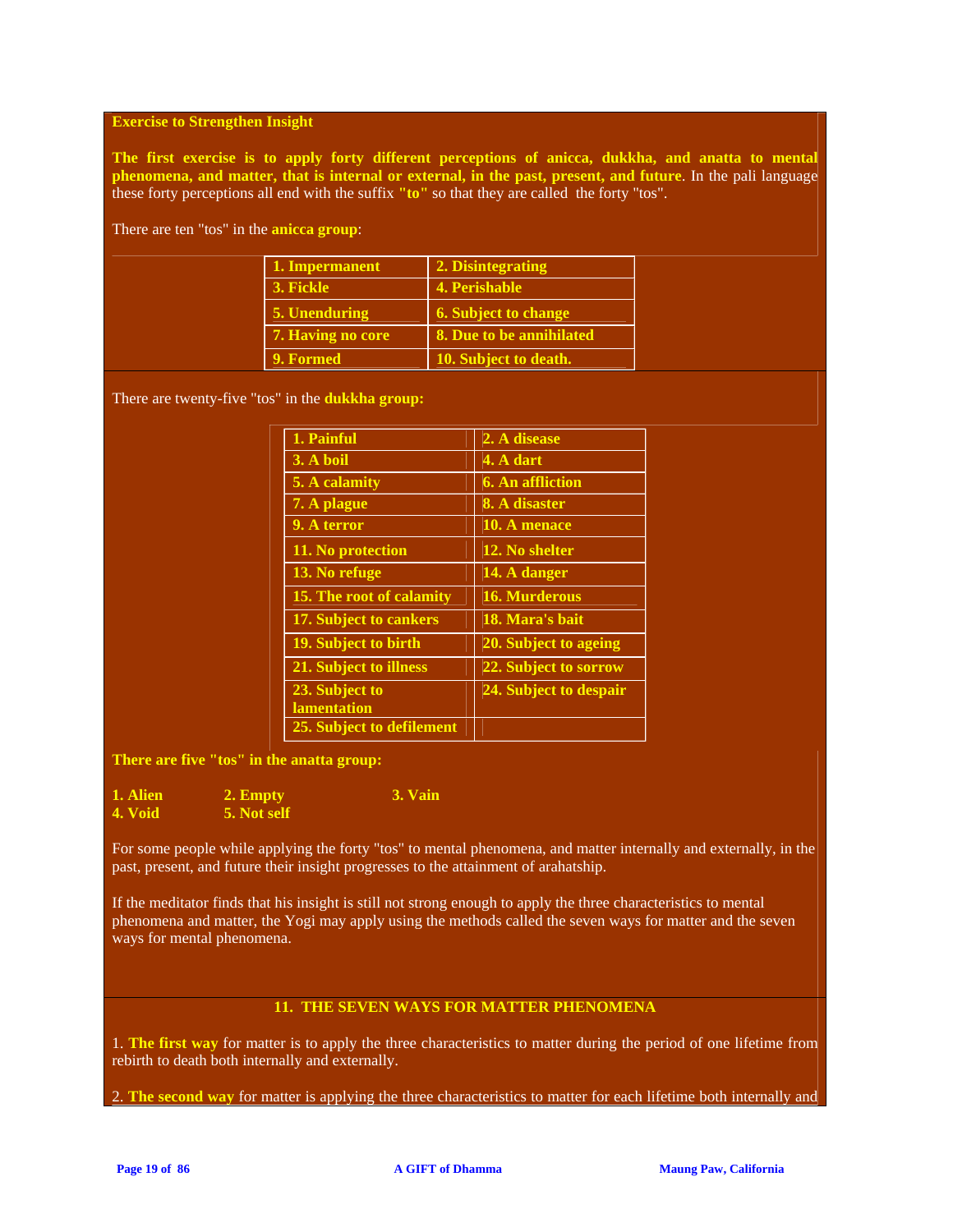externally. To do this the meditator takes the period of one lifetime as 100 years and then divides it into three stages consisting of 33 years and then applies the three characteristics to each stage by seeing that the matter present in the first stage only; and then to the matter present in the second stage. The Yogi sees that the matter ceases in the stage in which it arises.

After the Yogi has done this by dividing a lifetime into three stages he then divide the lifetime into progressively smaller periods and applies the three characteristics to each stage.

The Yogi may then divide the lifetime into:

10 periods of 10 years, 20 periods of 5 years, 25 periods of 4 years, 33 periods of 3 years, 50 periods of 2 years, and 100 periods of 1 year, 300 periods of 4 months, 600 periods of 2 months, or 2400 periods of half months.

The Yogi may even divide each day into 2 parts, and then 6 parts and see that the matter present in any period ceases in that same period and so is impermanent, painful and not self.

Then after that the meditator applies the three characteristics to the period of each movement of the body. That is during the period that is going forward or going back, looking toward or looking away, bending a limb or stretching a limb.

Then he divides each footstep that he takes into six parts of lifting up, moving forward, moving sideways, lowering down, placing down, and fixing down and applies the three characteristics to each of these parts of a footstep.

3. **The third way** for matter is to apply the three characteristics to matter arising from nutriment. Discerning matter does this at the time when the meditator is hungry and at the time when he has eaten sufficient food and applying the three characteristics to the matter present at each of these times.

4. **The fourth way** for matter is by applying the three characteristics to matter arising from temperature. Discerning matter does this at the time when he is hot and at the time when he is cold and applying the three characteristics to the matter present at each of these.

**5. The fifth way** for matter is by applying the three characteristics to matter arising from kamma. Discerning matter associated with the six sense doors does this: the eye door, ear door, nose door, tongue door, body door, and mind door. Then seeing that the matter in any door das not pass on to another door, but arises and ceases exclusively in its respective door, the meditator then applies the three characteristics to the matter present in each of these doors.

**6. The sixth way** for matter is applying the three characteristics to matter arising from consciousness. This is done by discerning matter at the time when the meditator is happy and pleased and at the time when he is unhappy and sad, and applying the three characteristics to the matter present at each of these times.

7. **The seventh way** for matter is applying the three characteristics to natural matter. Natural matter is the matter that is not associated with the faculties, but is the matter of non-sentient objects such as iron, copper, gold, silver, pearls, gems, shells, marble, coral, rubies, soil, rocks, and plants. This type of matter is only found externally.

These are the seven ways for matter

# **12.0 SEVEN WAYS FOR MENTAL PHENOMENA**

**The first way** for mental phenomena is applying the three characteristics to mental phenomena in groups. To do this the meditator applies the three characteristics to the mind that perceived the three characteristics of matter during the practice of the seven ways for matter.

**Example** after seeing with insight all the matter seen in the 7 ways for matter as impermanent, he then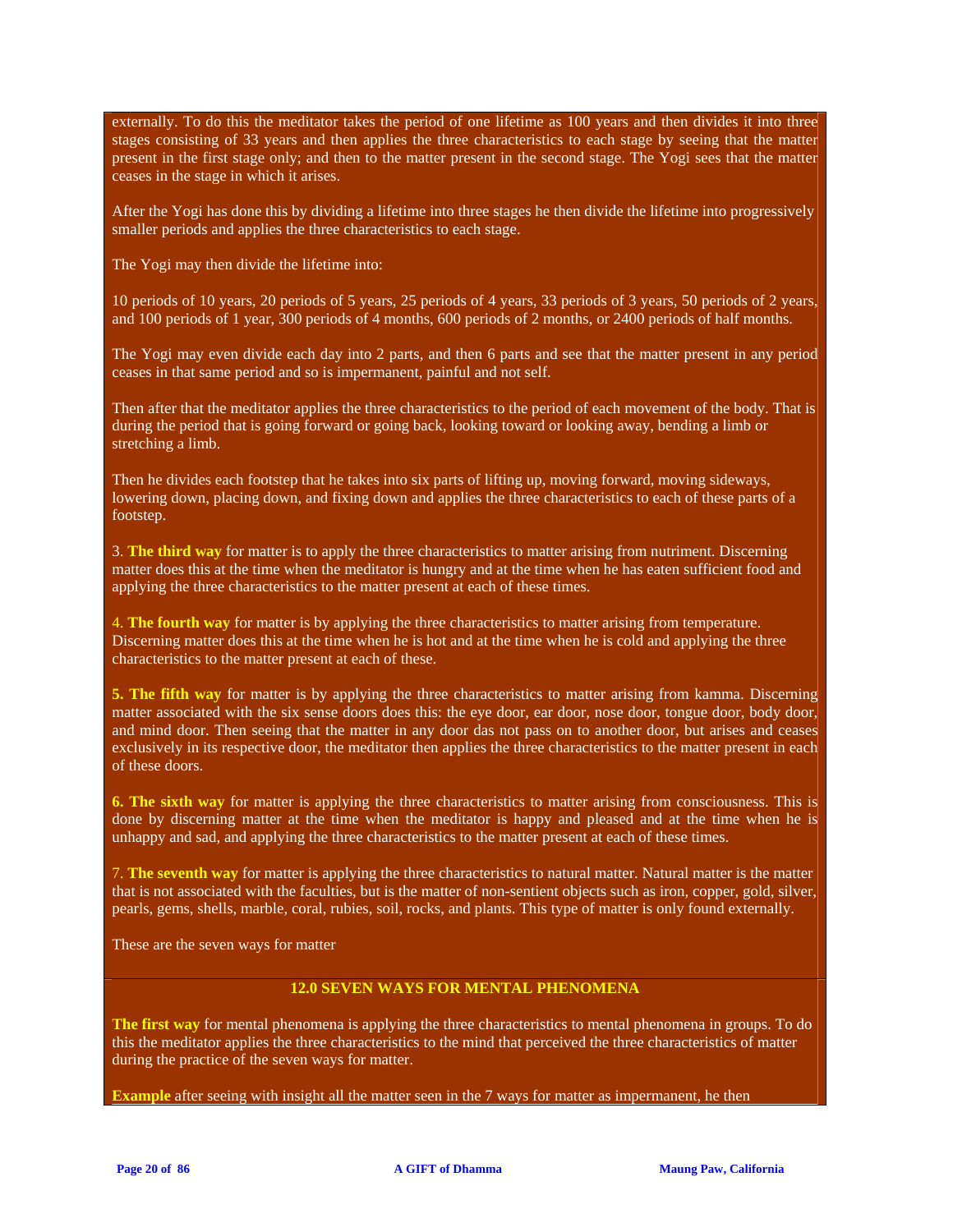contemplates that insight mind as it being impermanent, then contemplates it as painful, and then contemplates it as not self.

After seeing with insight all the matter seen in the 7 ways for matter as painful, he then contemplates that insight mind as being impermanent, then contemplates it as painful, and then contemplates it as not self.

After seeing with insight all the matter seen in the 7 ways for matter as not self, then contemplates that insight mind as being impermanent, then contemplates it as painful, and then contemplates it as not self.

**The second way** for mental phenomena is applying the three characteristics to mental phenomena by pairs. In this case each time the meditator sees matter in each way of the 7 ways for matter as impermanent, painful, or not self , he immediately contemplates that insight mind as being impermanent, painful, and not self.

**The third way** for mental phenomena is applying the three characteristics to mental phenomena by moments. To do this each time the meditator sees matter in each way of the 7 ways for matter as impermanent, painful, or notself, immediately contemplates that insight mind itself as impermanent, painful, and not-self, then in turn contemplates that second insight mind with a third insight mind as impermanent, painful, not self. Then again contemplates that third insight mind with a fourth insight mind as impermanent, painful, and not-self, and he then contemplates that fourth insight mind with a fifth insight mind as impermanent, painful, and not self.

**The fourth way** for mental phenomena is applying the three characteristics to mental phenomena by series. This is similar to the last method except that the meditator continues until the Yogi contemplates a tenth insight mind as impermanent, painful, and not-self with an eleventh insight mind.

**The fifth way** for mental phenomena is by applying the three characteristics to mental phenomena for the removal of views. To do this the meditator while contemplating in the above way, the 7 ways for matter and the insight minds present at that time, pays more emphasis to the perception of not-self to overcome views; especially the view that there is a self.

**The sixth way** for mental phenomena is applying the three characteristics to mental phenomena for the removal of conceit. To do this the meditator while contemplating in the above way, the 7 ways for matter and the insight minds present at that time, pays more emphasis to the perception of impermanence to overcome conceit.

**The seventh way** for mental phenomena is by applying the three characteristics to mental phenomena for ending the attachment. To do this the meditator while contemplating in the above way, the 7 ways for matter and the insight minds present at that time, pays more emphasis to the perception of suffering to overcome attachment.

By developing these 7 ways for matter and 7 ways for mental phenomena both matter and mental phenomena will become clear to you. This is how the meditator develops the knowledge of formations in groups. He then tries to develop the knowledge of arising and passing away of formations.

# **13.0 SAMUDAYADHAMMANUPASSI**

The knowledge of arising and passing away of formations consists of two forms of knowledge. The first is seeing the momentary arising and passing away of formations (khanato) and the second is to see the causal arising and ceasing of formations (paccayato). Each of these again is also divided into three parts:

- 1. Momentary arising, momentary passing away, momentary arising and passing away.
- 2. Causal arising, causal ceasing, causal arising and ceasing. To begin there is the brief method of discerning arising and passing away of formations. To develop this meditator first discerns the momentary arising of mental phenomena and matter, the five aggregates, the twelve bases, the eighteen elements, the four noble truths, or dependent origination, internally and externally in the past, present,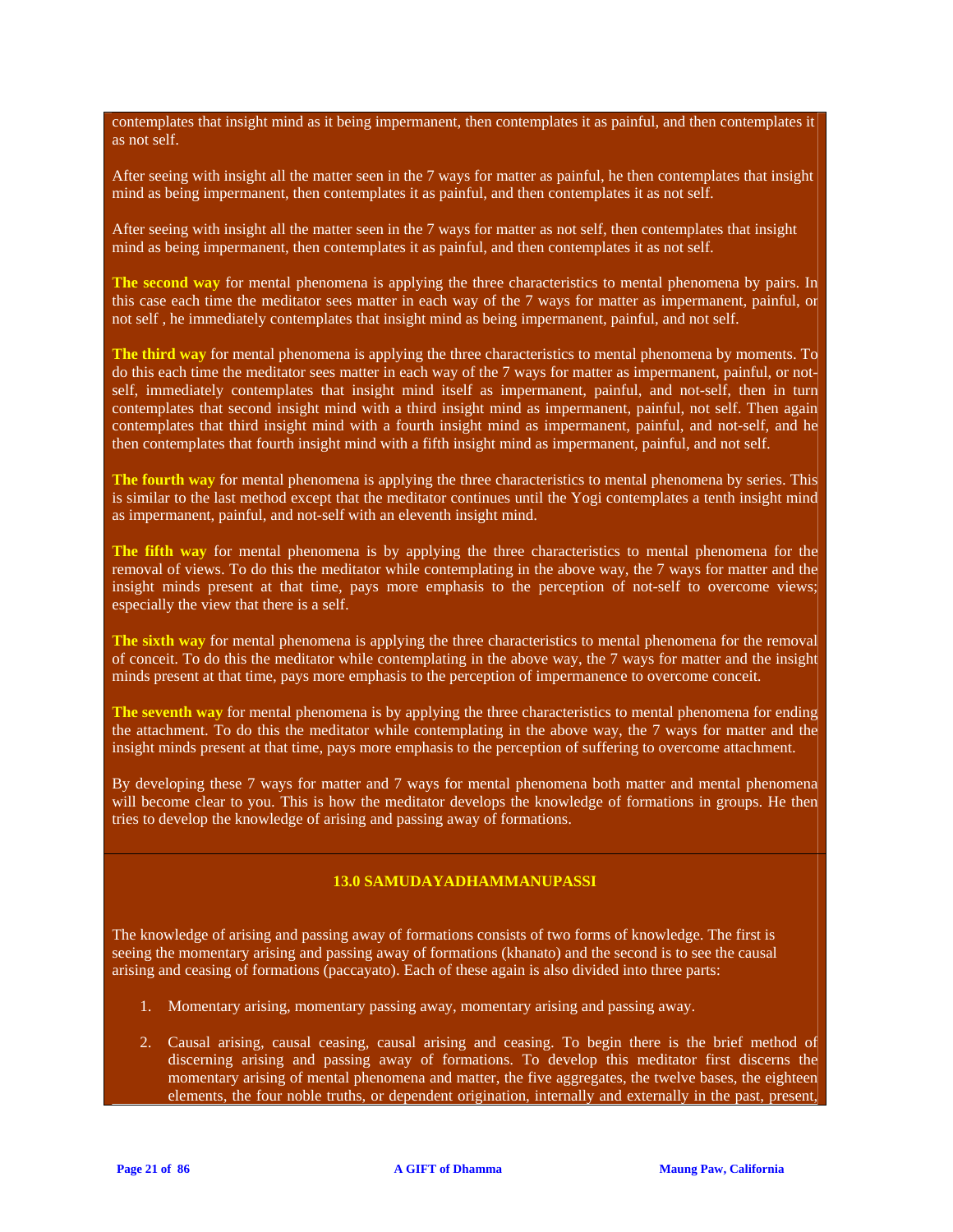and future. Then discerns the momentary arising and passing away of these and apply the three characteristics to them. This brief method is based on seeing the momentary arising and ceasing of formations.

To develop the detailed method the meditator has to see both the momentary arising and passing away of mental phenomena and matter, and the causal arising and passing away of the *five aggregates*, *the twelve bases*, the *eighteen elements*, the *four noble truths*, or *dependent origination*.

First, the meditator discerns repeatedly the momentary arising of dhammas and the cause of the arising of those same dhammas.

**Example – 1**. in the case of matter he discerns the causal arising of matter by seeing that according to the method of Dependent Origination:

- **1. The arising of ignorance causes the arising of matter originated by kamma.**
- **2. The arising of craving causes the arising of matter originated by kamma.**
- **3. The arising of clinging causes the arising of matter originated by kamma.**
- **4. The arising of kamma formations causes the arising of matter originated by kamma.**
- **5. The arising of kamma causes the arising of matter originated by kamma.**

Then he discerns the momentary arising of matter originated by kamma, which is seeing just the momentary arising of that matter. In addition, discerns both these kinds of arising of other matter that are originated by mind, temperature, and nutriment.

**Example 2**. The Yogi discerns that mind causes the arising of matter originated by mind and then he discerns just the momentary arising of matter originated by mind.

**Example. 3** The Yogi discerns that temperature causes the arising of matter originated by temperature and then he discerns just the momentary arising of matter originated by temperature.

**Example 4.** . He discerns that nutriment causes the arising of matter originated by nutriment and then he discerns just the momentary arising of matter originated by nutriment.

In this way the Yogi is able to discern both the momentary arising of matter and the causal arising of matter. After that he has to see the momentary arising and causal arising for mental phenomena. It would take some time to list the details of the method for mental phenomena so we will skip that and just explain the details for matter in each instance.

# **14.0 VAYADHAMMANUPASSI**

After the meditator is able to discern both the momentary arising of dhammas and the causal arising of dhammas he then contemplates again and again the passing away of dhammas and the cause of the passing away of dhammas (vayadhammanupassi).

Example in the case of matter he discerns the causal cessation of matter by seeing that according to the method of Dependent Origination:

- **1. The cessation of ignorance causes the cessation of matter originated by kamma.**
- **2. The cessation of craving causes the cessation of matter originated by kamma.**
- **3. The cessation of clinging causes the cessation of matter originated by kamma.**
- **4. The cessation of kamma formations causes the cessation of matter originated by kamma.**
- **5. The cessation of kamma causes the cessation of matter originated by kamma.**

Then he discerns the momentary cessation of matter originated by kamma, which is seeing just the momentary passing away of that matter. He also discerns both these kinds of arising of the other matter that are originated by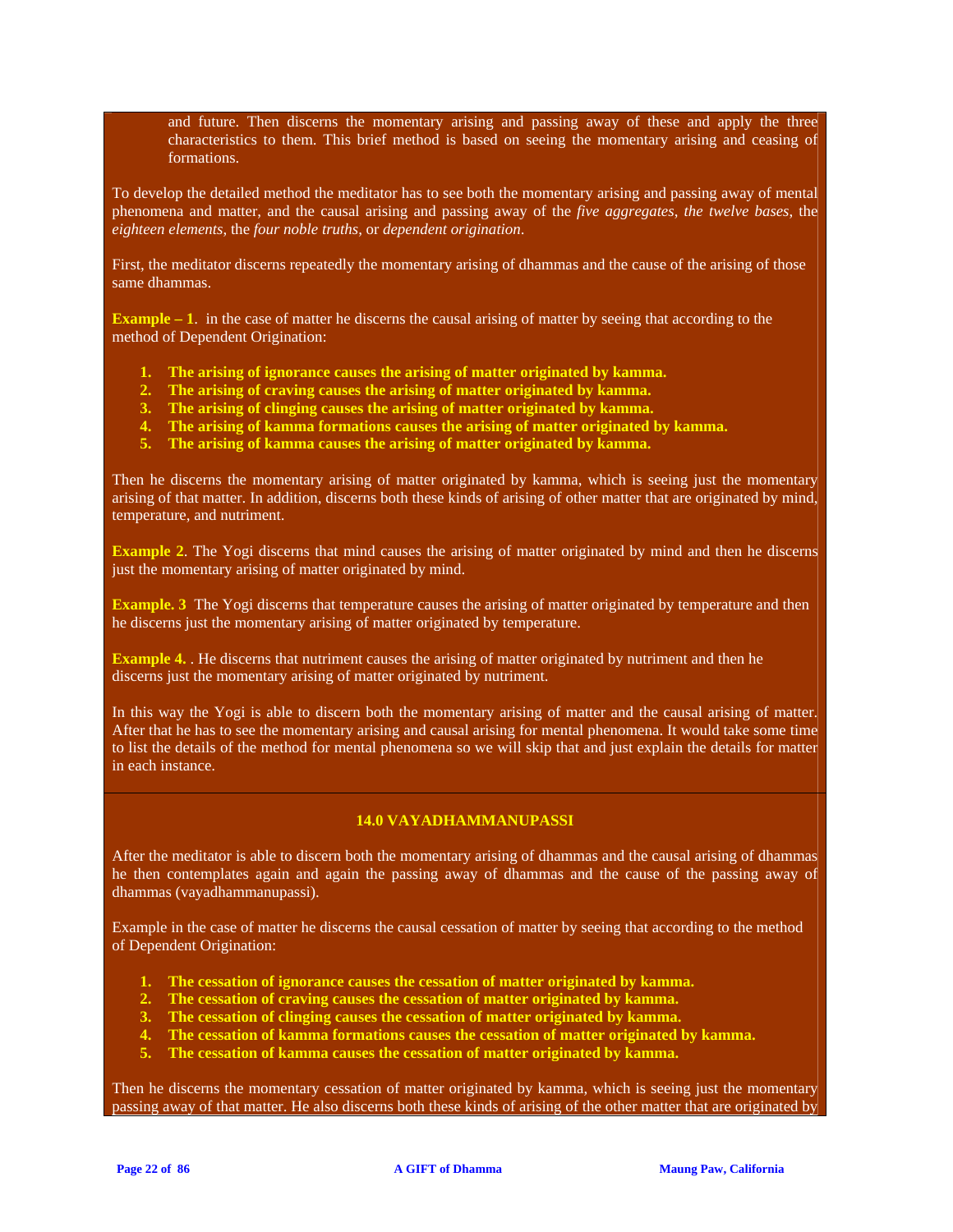#### mind, temperature, and nutriment.

The Yogi discerns that the cessation of mind causes the cessation of matter originated by mind and then he discerns just the momentary cessation of matter originated by mind.

He discerns that the cessation of temperature causes the cessation of matter originated by temperature and then he discerns just the momentary cessation of matter originated by temperature. 8. He discerns that the cessation of nutriment causes the cessation of matter originated by nutriment and then he discerns just the momentary cessation of matter originated by nutriment.

To see the causal cessation in this way means to see the cessation of these dhammas at the time in the future when he will experience complete nibbana. This occurs at the end of the life in which he will become an arahanta.

In this way the Yogi is able to discern both the momentary cessation of matter and the causal cessation of matter. After that he has to see the momentary cessation and causal cessation for mental phenomena. Samudayavayadhammanupassi

After the meditator is able to discern both the momentary cessation of dhammas and the causal cessation of dhammas he then contemplates again and again both the arising and passing away of dhammas together. This involves discerning both the momentary arising and momentary passing away of dhammas and the causal arising and causal passing away of dhammas (samudayavayadhammanupassi).

In the case of matter this involves seeing:

**1. The arising of ignorance** causes the arising of matter originated by kamma. The cessation of ignorance causes the cessation of matter originated by kamma. Ignorance is impermanent, matter originated by kamma is impermanent

**2. The arising of craving** causes the arising of matter originated by kamma. The cessation of craving causes the cessation of matter originated by kamma. Craving is impermanent, matter originated by kamma is impermanent.

**3. The arising of clinging** causes the arising of matter originated by kamma. The cessation of clinging causes the cessation of matter originated by kamma. Clinging is impermanent, matter originated by kamma is impermanent.

**4. The arising of kamma formations** causes the arising of matter originated by kamma. The cessation of kamma formations causes the cessation of matter originated by kamma. Kamma formations are impermanent, matter originated by kamma is impermanent.

**5. The arising of kamma** causes the arising of matter originated by kamma. The cessation of kamma causes the cessation of matter originated by kamma. Kamma is impermanent, matter originated by kamma is impermanent.

**6. Mind causes the arising of matter originated by mind**. The cessation of mind causes the cessation of matter originated by mind. Mind is impermanent, matter originated by mind is impermanent.

**7. Temperature causes the arising of matter originated by temperature**. The cessation of temperature causes the cessation of matter originated by temperature. Temperature is impermanent, matter originated by temperature is impermanent.

**8. Nutriment causes the arising of matter originated by nutriment**. The cessation of nutriment causes the cessation of matter originated by nutriment. Nutriment is impermanent, matter originated by nutriment is impermanent.

The meditator sees both the momentary arising and momentary passing away of matter and the causal arising and causal passing away of matter. After that he has to see the momentary arising, momentary passing away of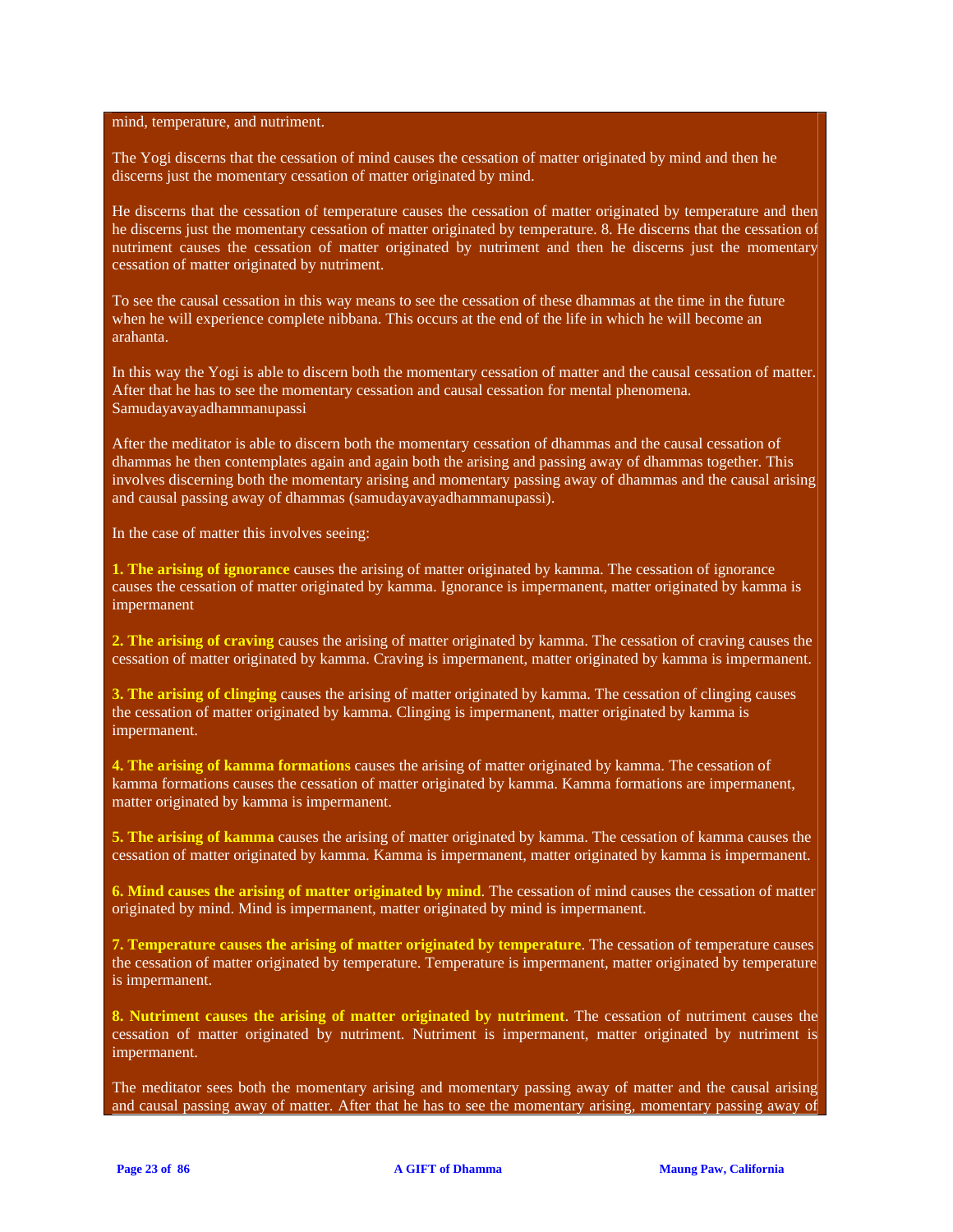# mental phenomena and the causal arising, and causal passing away of mental phenomena.

The meditator has to be able to see arising and passing away of all the five khandhas in this way. Seeing this means to see the momentary five khandhas arising and passing away in every moment of consciousness. It includes the five khandhas present at the time of the arising and passing away of the rebirth consciousness, the bhavanga consciousness, and the death consciousness cuti, which are called "vithi mutta" consciousness. It also includes all the momentary five khandhas present in each mind moment of any of the six sense door mind processes (vithi).

It also includes seeing the causes in the past life such as ignorance that produced the arising of five khandhas in this life and seeing the cessation of ignorance etc., in the future with the attainment of Arahatship and after that complete Nibbana which will cause the cessation of the five khandhas.

This is the way the meditator can discern the momentary arising and passing away of the five khandhas and the causal arising and passing away of the five khandhas and **apply the three characteristics of anicca, dukkha, and anatta to the five khandhas**.

The Yogi das this for the five khandhas that are internal, for the five khandhas that are external, and for the five khandhas that are in the past, present, or future.

Skillful on discerning the five khandhas the Yogi can also develop the same using the first method of Dependent Origination. In this case to discern the causal arising of dhammas, one just discerns each factor of Dependent Origination in forward order.

Now, the meditator sees that:

- *1. Ignorance causes kamma formations,*
- *2. kamma formations cause consciousness,*
- *3. consciousness causes mind and matter,*
- *4. mind and matter cause the six sense bases,*
- *5. the six sense bases cause contact,*
- *6. contact causes feeling,*
- *7. feeling causes craving,*
- *8. craving causes clinging,*
- *9. clinging causes becoming,*
- *10. becoming causes birth,*
- *11. birth causes ageing, death, sorrow, lamentation, physical pain, mental pain, and anguish.*

When the meditator discerns the causal cessation of dhammas, he just discerns each factor of Dependent Origination in forward order. So that the meditator sees that:

- *1. With the complete cessation of ignorance kamma formations cease;*
- *2. with the cessation of kamma formations consciousness ceases;*
- *3. with the cessation of consciousness mind and body cease;*
- *4. with the cessation of mind and body the six sense bases cease;*
- *5. with the cessation of the six sense bases contact ceases;*
- *6. with the cessation of contact feeling ceases; with the cessation of feeling craving ceases;*
- *7. with the cessation of craving clinging ceases;*
- *8. with the cessation of clinging becoming ceases;*
- *9. with the cessation of becoming birth ceases;*
- *10. with the cessation of birth ageing, death, sorrow, lamentation, physical pain, mental pain, and anguish cease.*

It is in this way that all forms of suffering cease. When the meditator discerns on the momentary arising, momentary passing away of dhammas and its causal arising, and causal passing away of dhammas and combines the two methods.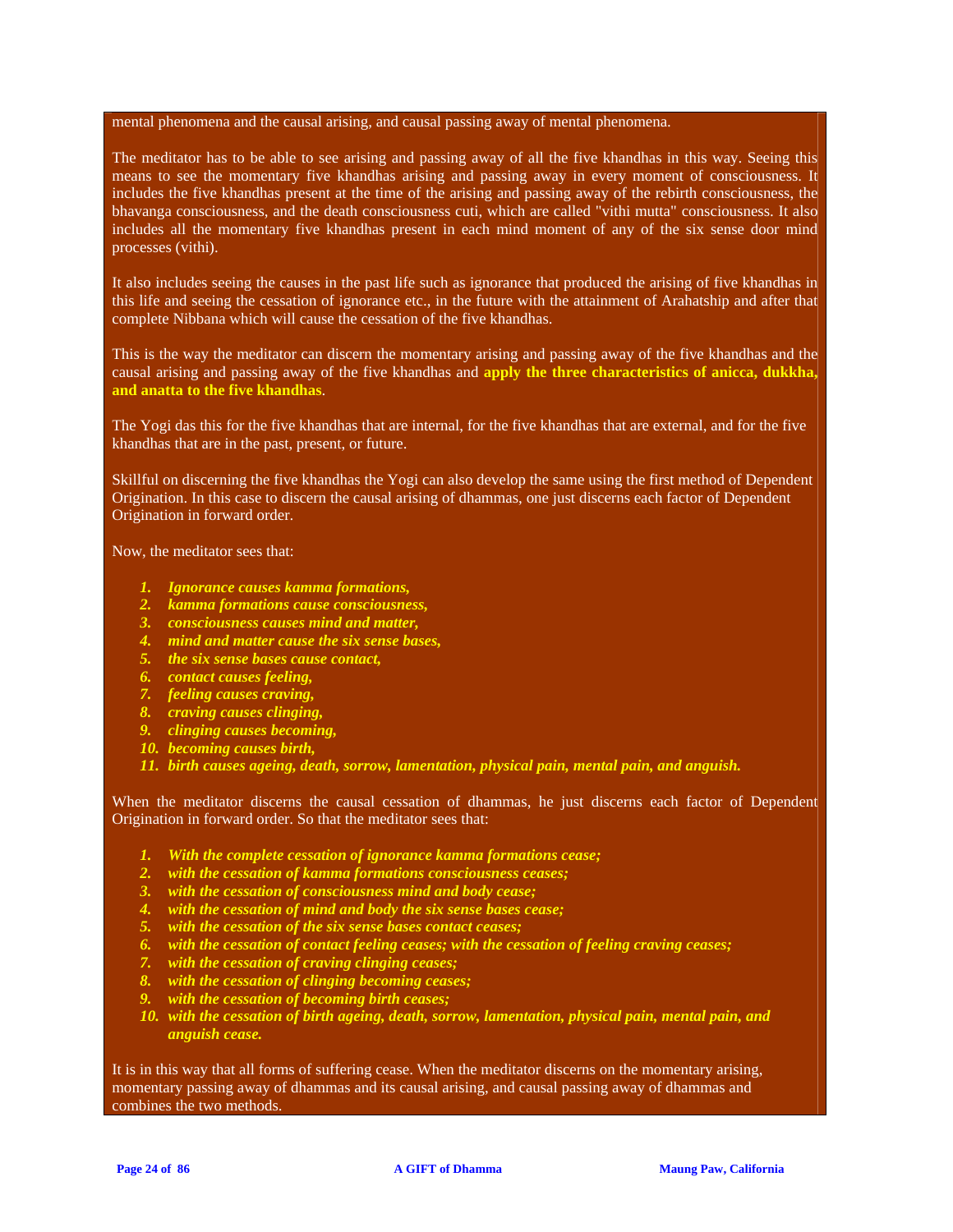# **Example in the case of ignorance:**

- 1. Ignorance causes kamma formations.
- 2. With the complete cessation of ignorance kamma formations cease.

Ignorance is impermanent, kamma formations are impermanent and so on for the other factors of Dependent Origination. In discerning the Dependent Origination in this way both internally and externally, and in the past, present, and future, there is a development of the knowledge of arising and passing away of formations.

# **15.0 TEN IMPERFECTIONS OF INSIGHT**

As the meditator applies these methods, his insight becomes stronger and at this stage, the ten imperfections of insight can arise.

The ten imperfections are light, insight, joy, tranquility, happiness, confidence, effort, mindfulness, equanimity, and attachment. Of these ten, those of equanimity are wholesome mental states. They are still imperfections and they can become the objects of unwholesome states, if a meditator becomes attached to them. When a meditator experiences any of the ten imperfections of insight he needs to contemplate each of these as impermanent, suffering, and not self, so that he das not become attached to them. By doing this, he is able to overcome the attachment and desire that may arise with those states and continue to make progress.

# **16. KNOWLEDGE OF DISSOLUTION & FORMATIONS**

After the meditator has developed the knowledge of arising and passing away of formations, his insight concerning formations is steadfast and pure. Then he has to develop the knowledge of dissolution of formations (bhanga –nana). To do this he stops paying attention to the arising of formations and only pays attention to the passing away and ceasing of formations.

At this stage, he das not see the arising of formations, the standing phase of formations, the sign of individual formations, or the causes of the origination of formations, but because of the power of his insight knowledge, he only sees the passing away and ceasing of formations. Discerning the passing away and ceasing of formations, he sees them as impermanent **(anicca).** 

Discerning the passing away and ceasing of formations as something fearful he sees them as suffering **(dukkha).**

Discerning that formations are without essence he sees them as not-self **(anatta).**

The meditator discerns the five khandhas, in the past, present, and future both internally and externally and seeing only the passing away and ceasing of them he applies the three characteristics one at a time.

When a meditator takes matter as an object, sees it passing away, and knows that it is impermanent; this knowledge of impermanence of an object or insight knowledge. At this stage, the meditator also discerns once the passing away and ceasing of that insight knowledge. This means that while the meditator is practicing insight meditation at this stage and he is discerning matter and mental phenomena.

Then, the Yogi takes matter as an object, sees the momentary passing away and ceasing of that matter, and sees that with insight knowledge as impermanent and then he sees the passing away and ceasing of that insight knowledge and sees that with a second insight mind as impermanent. Then taking the mental phenomena as an object and sees the momentary passing away and ceasing of that mental phenomena and sees that with insight knowledge as impermanent and then he sees the passing away and ceasing of that insight knowledge and sees that with a second insight mind as impermanent.

Then repeats this, but this time the Yogi sees the passing away and ceasing as suffering. Then he repeats this again seeing it as not self. He repeats this process alternating between internal and external, matter and mental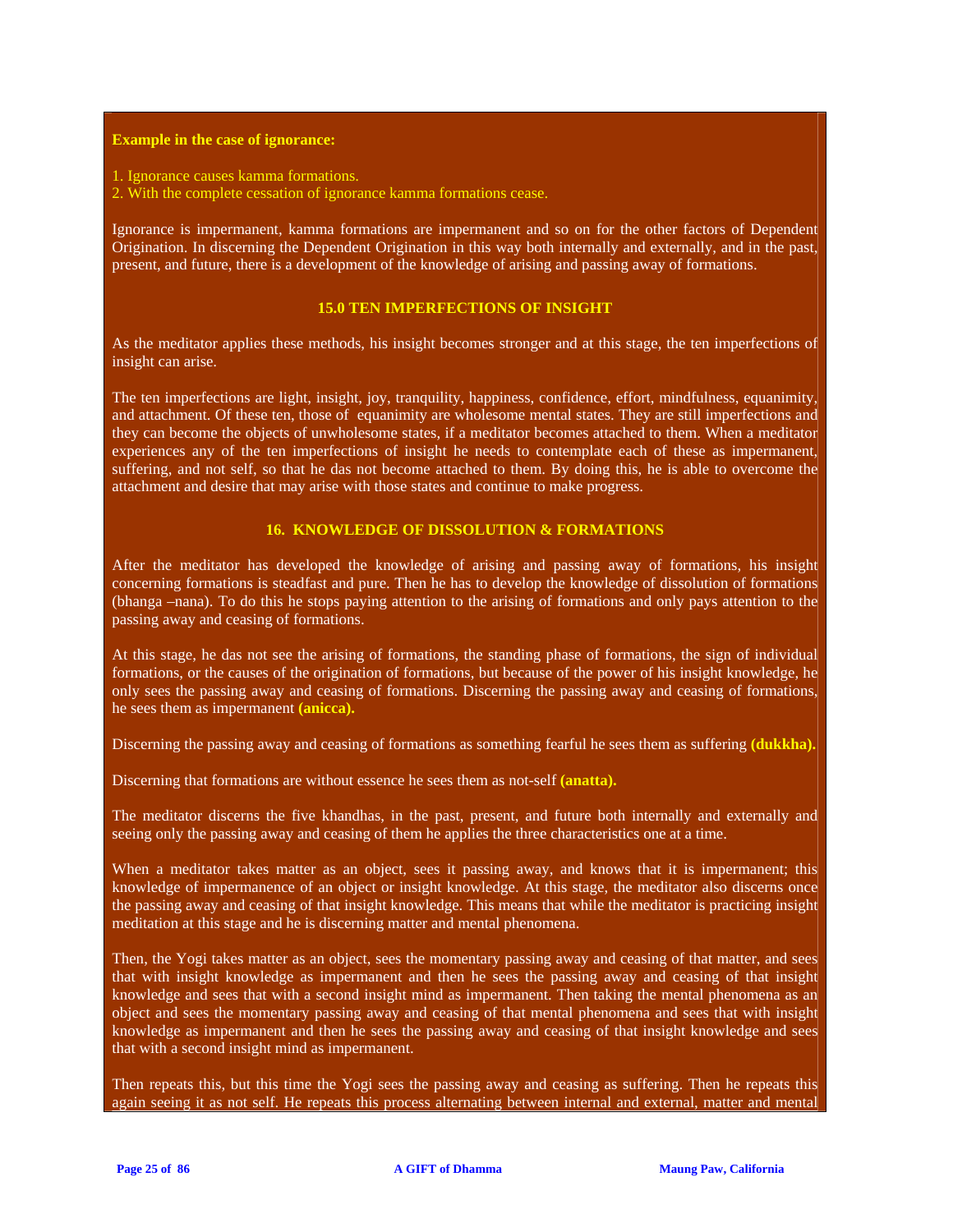phenomena, causal dhammas and resultant dramas, past, present, and future.

As the meditator continues to discern the passing away and ceasing of dhammas in this way, the insight knowledge will progress. That is knowledge of fearfulness of formations (bhaya –nana), knowledge of danger of formations (Adinava –Nana), knowledge of detachment from formations (nibbida –Nana), knowledge of desire for deliverance from formations (muccitukamyata –Nana), knowledge of reflecting, (patisankha –Nana), and knowledge of equanimity towards formations (sankharupekkha –Nana).

The Yogi then continues to discern the passing away and ceasing of dhammas with a wish for release from them finds that eventually the formations cease and the mind take the unformed Nibbana as an object. Thus, the meditator should have attained real knowledge of the Four Noble Truths and should have realized Nibbana. With this realization, his mind becomes purified and free from wrong views. If he continues in this way, he will be able to attain Arahatship and final Nibbana.

This briefly describes the development of insight. The best way to learn this practice is with a competent teacher and learns in a systematic way..

# **17.0 THE METHOD OF DEVELOPING MINDFULNESS OF BREATHING**

The Buddha in **Mahasatipatthana sutta** taught the development of **Anapannasati** (mindfulness of breathing). There the Buddha said:

"*Bhikkhus here in this Teaching a bhikkhu having gone to the forest, to the foot of a tree, or to an empty place, sits down cross-legged and keeps his body erect and establishes mindfulness on the meditation object; only mindfully he breathes in and only mindfully he breathes out."* 

1. Breathing in a long breath he knows, "**I am breathing in a long breath**", or breathing out a long breath he knows, "I am breathing out a long breath"

2. Breathing in a short breath he knows, "**I am breathing in a short breath**", or breathing out a short breath he knows, "I am breathing out a short breath"

3."**Experiencing the whole breath body I will breathe in**", thus he trains himself and, "Experiencing the whole breath body I will breathe out", thus he trains himself.

4. "**Calming the breath body I will breathe in**", thus he trains himself and, "Calming the breath body I will breathe out", thus he trains himself.

To begin meditation in "**mindfulness of Breathing"**, you must sit in a comfortable position and be aware of the breath as it enters and leaves the body through the nostrils. You should be able to feel it either just below the nose or somewhere around the nostrils.

*Do not follow the breath inside the body or outside of the body, but just be aware of the breath at the place where it brushes against and touches the top of the upper lip or around the nostrils.* 

If you follow the breath in and out then [References for pali texts and commentaries are for the Burmese edition and references for Visuddhimagga are for the English translation by Bhikkhu Nyanamoli.] you are not to doing it right. If you however, keep aware of the breath at the most obvious place where it touches, then will be able to develop and perfect your concentration.

Do not pay attention to the sabhava lakkhanas, sammana––lakkhanas or the color of the nimitta. The sabhava lakkhanas are the natural characteristics of the four elements in the breath, the hardness, roughness, flowing, heat, pushing, etc. The sammana–lakkhanas are the impermanence, painful, or not-self characteristics (**anicca, dukkha, anattta**) of the breath. This means do not note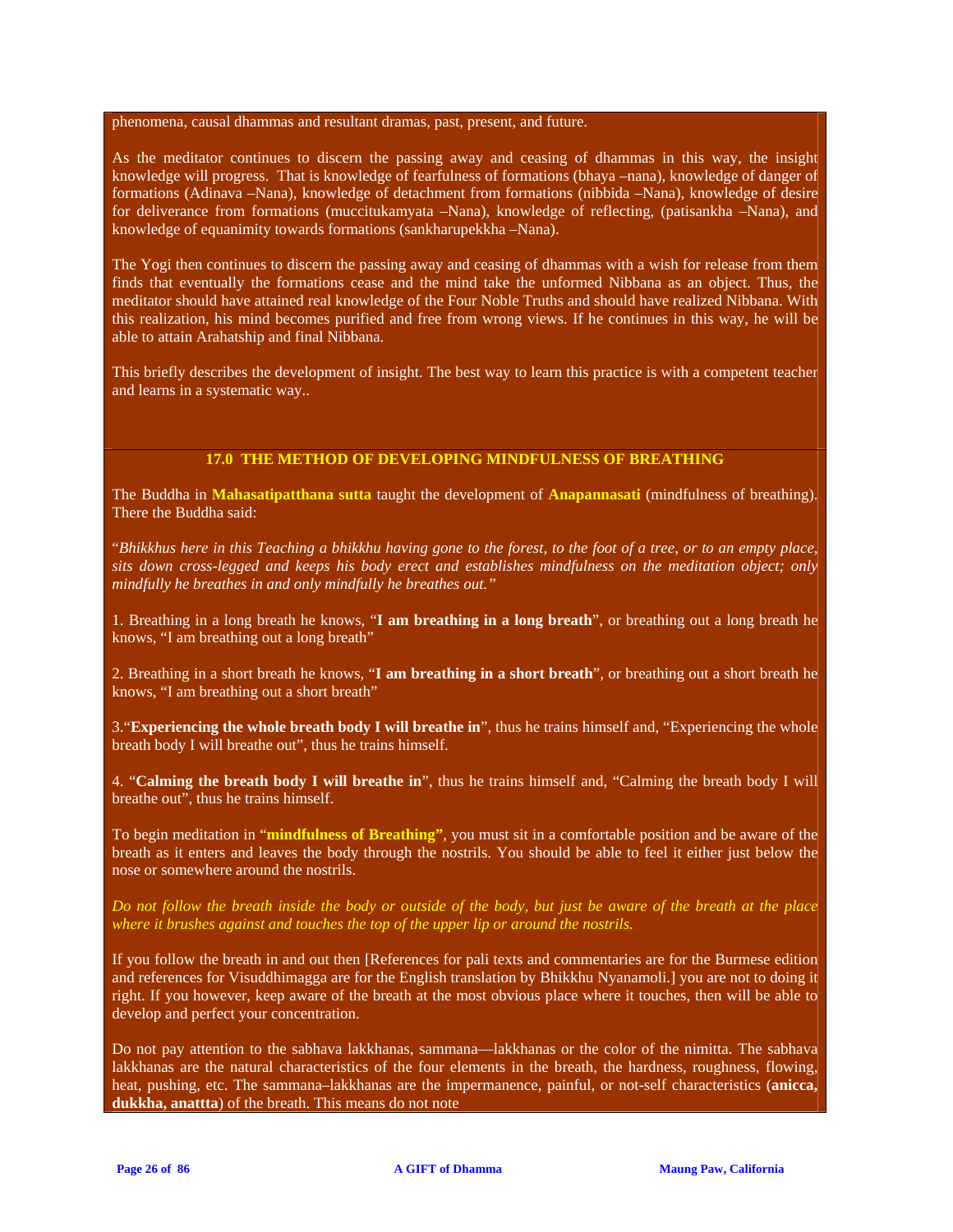**"in, out, impermanent", or "in, out, dukkha", or "in, out, anatta"**.

**Simply aware of the in and out breath as a concept**. The concept of the breath is the object of Anapannasati. It is an object that you must direct your attention in order to develop concentration.

As you pay attention to the concept of the breathing in this way and if you have practiced this meditation in a previous life and have developed some paramis then you will easily be able to concentrate on the in and out breath.

If your mind does not easily concentrate on the in and out breath then the Visuddhimagga explains **to begin by counting the breaths**. This will aid you to develop concentration. You should count after the end of each breath, like this:

**"In, out, one. In, out, two. In, out, three. In, out, four. In, out, five. In, out, six. In, out, seven. In, out, eight."** 

You should count to at least five and not count to more than ten. However, we encourage you to count to eight, because it reminds you of the eightfold noble path, which you are trying to develop. Therefore, you should count, as you like, up to any number between five and ten and you should determine in your mind that you would not let your mind drift or go away to anywhere else. You simply want to be calmly aware of the breath. When you count like this you should find that you will be able to concentrate your mind and calmly aware of only the breath.

After you can concentrate your mind like this for at least half an hour, you should proceed to the next stage, which is:

1. Breathing in a long breath he knows, "I am breathing in a long breath", or breathing out a long breath he knows, "I am breathing out a long breath"

2. Breathing in a short breath he knows, "I am breathing in a short breath", breathing out a short breath he knows, "I am breathing out a short breath".

At this stage you have to develop awareness of whether the in and out breaths are long or short. Long or short means the duration of time. You should decide what length of time you will call long and what length of time you will call short. Be aware of the duration of time of each in and out breath. You will be aware that sometimes the breath is long in time and sometimes short. Just knowing this is all you have to do at this stage.

#### You should not note,

"In, out, long. In, out, short" but just note "In, out", and be aware of whether the breaths are long or short. You should be aware of the length of time that the breath brushes and touches the upper lip or tip of the nostrils as it enters and leaves the body.

Some meditators at this stage the nimitta (sign of concentration) may appear, but if you can do this calmly for about one hour and no nimitta appears then you should move on to the next stage:

3. "Experiencing the whole breath body I will breathe in", thus he trains himself and, "Experiencing the whole breath body I will breathe out", thus he trains himself.

Here the Buddha instruction is to be aware of the whole breath continuously from the beginning to the end. You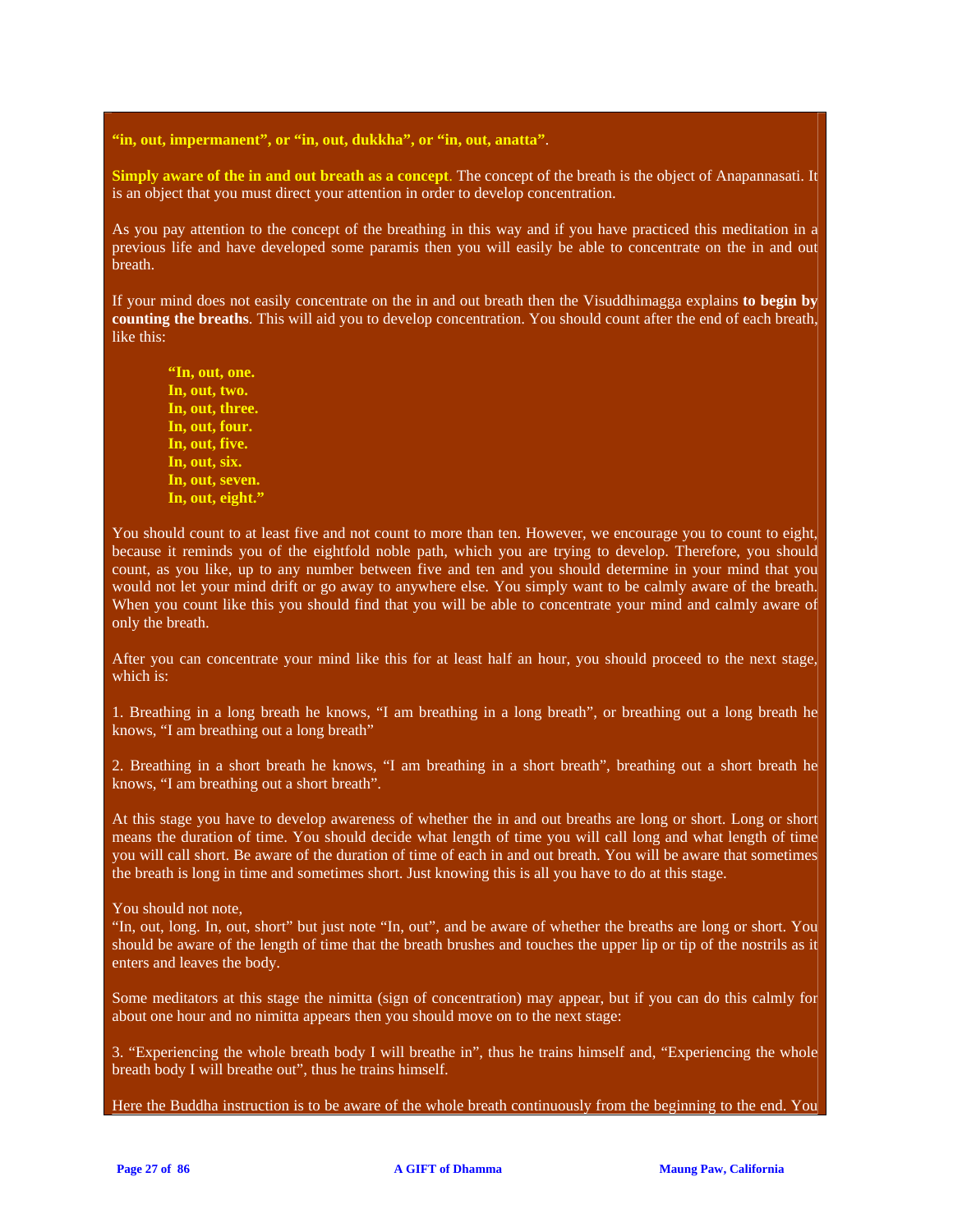are training your mind to be thus continuously aware of the breath from the beginning to the end. As you are doing this then the nimitta (sign of concentration) may appear. If the nimitta appears, you should not immediately shift your attention to it, but continue to be aware of the breath.

If you are aware continuously of the breath from the beginning to the end calmly for about one hour and no nimitta appears then you should move on to the next stage:

3. "Calming the breath body I will breathe in", thus he trains himself and, "Calming the breath body I will breathe out", thus he trains himself.

*To do this you should decide that you should cause the breath to be calm and continue to be aware continuously of the breath from the beginning to the end.* You should not do anything more than that to make the breath become calm because if you do you will find that your concentration will be broken and fall away. There are four factors given in the Visuddhimagga that are sufficient to make the breath become calm (Vsm. VIII, 175). They are reflecting, bringing to mind, attending, and deciding (Abhoga, samannahara, manasikara, vimamsa). So that all you need to do at this stage is to decide to calm the breath and to continue to be continuously aware of the breath. By practicing in this way, you will find that the breath becomes calmer and the nimitta may appear.

Just before the nimitta appears many meditators encounter difficulties; mostly they find that the breath becomes very subtle and is not clear to their mind. If this happens you should keep your awareness at the place where you last noticed the breath and wait for it there.

You should reflect that you are not a person who is not breathing, but you are breathing and your mindfulness is not strong enough to be aware of the breath. *A dead person, a baby in the womb, a drowned person, a person in coma, a person in the fourth jhana, a person experiencing nirodha samapatti (an attainment in which consciousness, mental states, and matter produced by mind are suspended), and a brahma, only these seven people do not breathe and you are not one of them***. Therefore, you are breathing, but you are simply not mindful enough to be aware of it.** 

Do not make effort to change the breath and make it more obvious. If you do that, you will not develop in concentration. Just be aware of the breath as it is, and if it is not clear simply wait for it at the place where you last noticed it. You will find that as you apply your mindfulness and understanding in this way that the breath will appear to you again.

**The appearance of the nimitta** produced by developing mindfulness of breathing is not the same for every person, but varies according to the individual. To some people it appears as a pleasant sensation like:

- **1.** Cotton wool (learning sign)
- **2.** Drawn out cotton (learning sign)
- **3.** Moving air, or a draught (learning sign)
- **4.** A bright light like the morning star, Venus (uggaha nimitta and patibhaga nimitta)
- **5.** A bright ruby or gem (patibhaga nimitta)
- **6.** A bright pearl (patibhaga nimitta)
- 1. To some people it appears as a coarse sensation like:
- **7.** The stem of a cotton plant (uggaha nimitta and patibhaga nimitta)
- **8.** A sharpened piece of wood (uggaha nimitta and patibhaga nimitta)
- **9.** A long rope, or string (uggaha nimitta and patibhaga nimitta)
- **10.** A wreath of flowers (uggaha nimitta and patibhaga nimitta)
- **11.** A puff of smoke (uggaha nimitta and patibhaga nimitta)
- **12.** A stretched out spiders web (uggahanimitta & patibhaga nimitta)
- **13.** A film of cloud (uggaha nimitta and patibhaga nimitta)
- **14.** A lotus flower (uggaha nimitta and patibhaga nimitta)
- **15.** A chariot wheel (uggaha nimitta and patibhaga nimitta)
- **16.** A moon's disk (uggaha nimitta and patibhaga nimitta)
- **17.** A sun's disk (uggaha nimitta and patibhaga nimitta)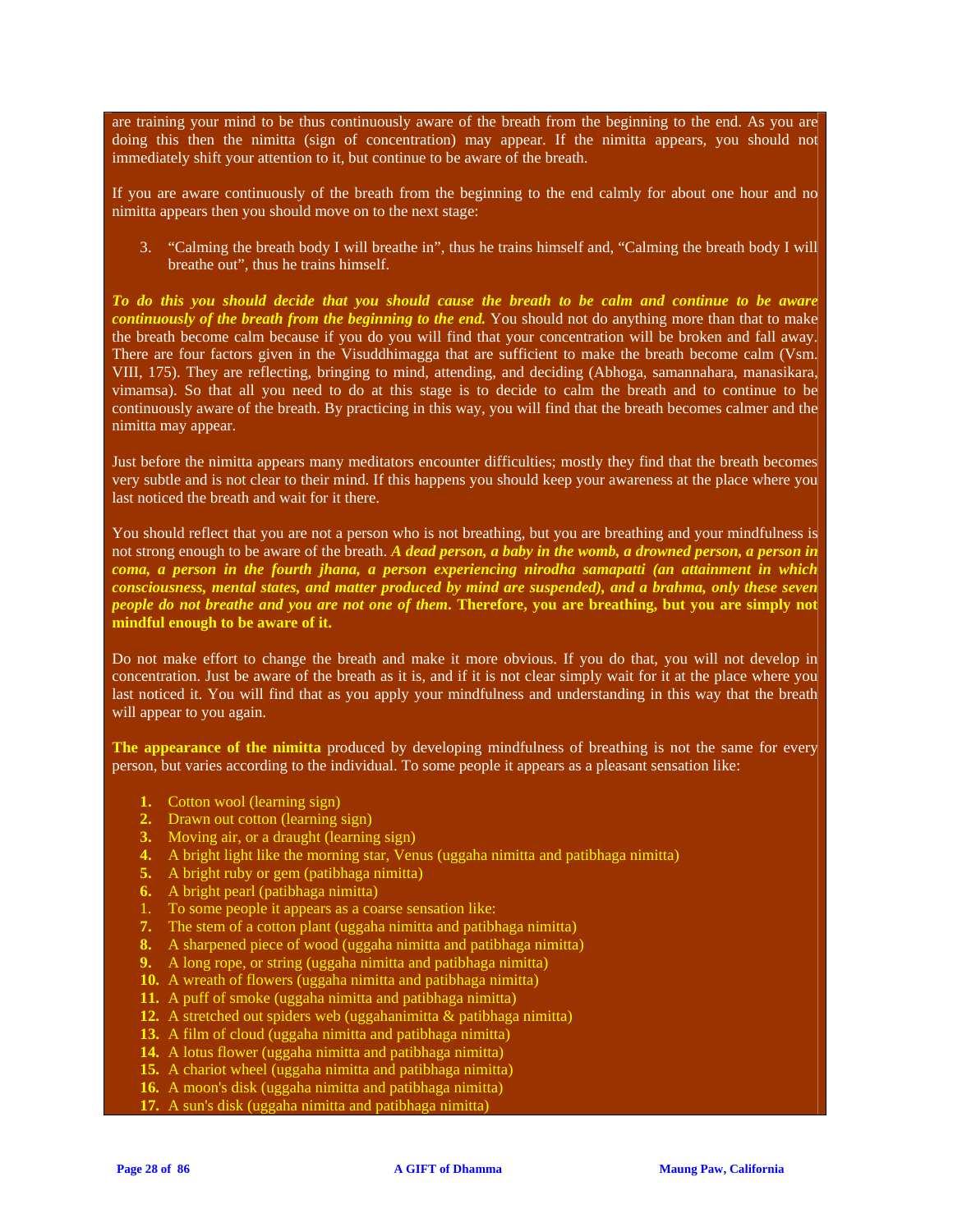In most cases, a **pure white nimitta like cotton wool is the uggaha** nimitta because the uggaha nimitta is usually not clear and bright. When the nimitta becomes bright like the morning star, sparkling and clear this is the **patibhaga nimitta**. When the nimitta is like a ruby or gem and is not bright it is the uggaha nimitta, and when it is bright and sparkling it is the patibhaga nimitta. The shapes and colors of others should be the same.

The nimitta appears to different people in different ways because it depends on individual perception. The difference in perception of different meditators before the nimitta arises produces different types of nimittas. Even though mindfulness of breathing is only one meditation subject, it can produce various types of nimittas depending on the individual.

When you have reached this stage, it is important not to play with your nimitta. Do not let it go away from you and do not intentionally change its shape or appearance. If you do this, your concentration will not develop any further, and your progress will stop.

Your nimitta will probably disappear. So at this point when your nimitta first appears, **do not change your concentration from your breath to the nimitta**. If you do, you will find it disappears. If you find that, the nimitta is stable and your mind, on its own, fixed on it, then just leaves your mind there. If you force your mind to come away from it, you will probably lose your concentration. If your nimitta appears far away in front of you do not pay attention to it as it will probably disappear. If you do not pay attention to it and simply continue to concentrate on the breath at the place where the breath touches you will find that the nimitta will come and stay at that place.

**If your nimitta comes and appears at the place where the breath touches and the nimitta remains stable and appears as if it is the breath and the breath appears as if it is the nimitta then you can forget about the breath and just be aware of the nimitta.** 

**In this way by changing your attention from the breath to the nimitta, you will be able to make further progress. As you keep your mind on the nimitta, you will find that it becomes whiter and whiter and when it is white like cotton wool then this is the learning sign (uggaha nimitta).**

You should determine to keep your mind calmly concentrated on that white learning sign for one hour, two hours, three hours, etc. If you keep, your mind fixed on the uggaha nimitta for one or two hours you should find that it becomes clear, bright, and brilliant.

*This is then called the counterpart sign (patibhaga nimitta). At this point, you should determine and practice to keep your mind fixed on the patibhaga nimitta for one hour, two hours, or three hours.* Practice until you are successful at this.

At this stage you will reach either upacara or appana concentration. Upacara concentration is the concentration close to and preceding jhana. Appana concentration is the concentration of jhana.

Both these types of concentration have the patibhaga nimitta as their object. **The difference between them is that in upacara concentration the jhana factors are not completely developed to full strength**. For this reason during upacara concentration, bhavanga mind states still occur and one can fall into bhavanga (lifecontinuum consciousness).

When the meditator experiences this, the Yogi will say that everything stopped, or he may even think this is Nibbana. In reality there are still bhavanga mind states present during this time and the mind has not stopped, but the meditator das not have sufficient skill to discern this because of the subtlety of these bhavanga mind states.

To avoid dropping into bhavanga and to develop further you need the help of the five controlling faculties of **faith, effort, mindfulness, concentration, and understanding** (saddha, viriya, sati, samadhi, and panna) to push the mind and fix it on the patibhaga nimitta. It takes effort to make the mind know the patibhaga nimitta repeatedly, mindful not to forget the patibhaga nimitta, and understanding to know the patibhaga nimitta.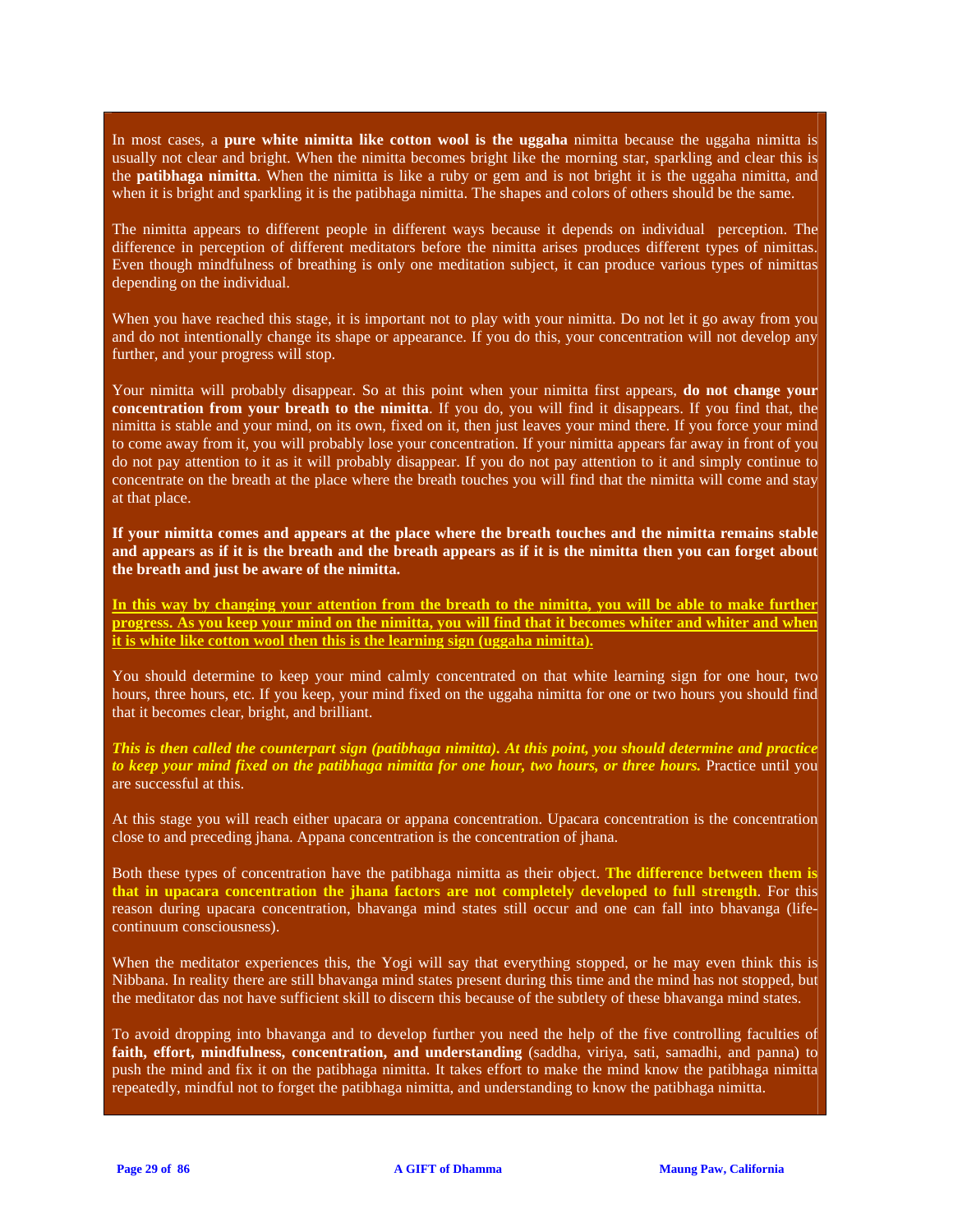# **18 BALANCING THE FIVE CONTROLLING FACULTIES**

These five controlling faculties are five powers that control the mind and keep it from straying off the path, of tranquility and insight that leads to Nibbana.

**Amongst these five, faith in what should be believed in the Triple Gems, or belief in kamma and its results.** It is important to believe in the enlightenment of the Buddha because if a person das not have such a belief then he will fall back from the work of meditation. It is also important to believe in the teaching of the Buddha consisting of ten parts being the four paths, the 4 fruits, Nibbana, and the teaching. The teaching of the Buddha shows us the way for the practice of meditation so at this stage it is important to have complete faith in that teaching.

**"Can jhana really be attained by just watching the in breath and out breath?** 

Is what has been said about the nimitta like white cotton wool being the uggaha nimitta and the nimitta like clear ice or glass being the patibhaga nimitta really true?"

If the pessimistic thoughts become strong they will result in beliefs such as, Jhana cannot be attained in this present age, and because of that belief his faith in the teaching will diminish and he will not have the strength to stop himself from giving up the development of tranquility.

**Therefore, a person who is developing concentration with a meditation subject like mindfulness of breathing needs strong faith**. He should develop mindfulness of breathing without any doubts, thinking, Jhana can be achieved if I follow systematically the instructions of the Fully Enlightened Buddha".

If, however, a person lets his faith be excessive concerning the objects that he should have faith in, and here we are concerned with the meditation subject of mindfulness of breathing, then because of this, the faculty of wisdom will not be clear and his other faculties of effort, mindfulness, and concentration will be weakened. Thus, his faculty of effort will not be able to perform its function of raising the other concomitant factors to maintain the object of the patibhaga nimitta. In addition, mindfulness will not be able to perform its function of establishing knowledge of the patibhaga nimitta.

The faculty of concentration will not be able to perform its function of stopping the mind from going to another object other than the patibhaga nimitta. The faculty of wisdom will not be able to perform its function of seeing the true patibhaga nimitta. This therefore leads to a decrease in the faculty of faith because of the inability of wisdom to understand the patibhaga nimitta because of weakness in faith.

If on the other hand the faculty of effort is too strong, other faculties of faith, mindfulness, concentration, and wisdom will also not be able to perform their respective functions of decision, establishing, absence of distraction, and seeing penetratively. Thus, excessive effort causes the mind not to stay calmly concentrated on the object of the patibhaga nimitta and causes the enlightenment factors of calm, concentration, and equanimity to arise insufficiently. The same applies to others controlling faculties like concentration and wisdom.

The balancing of faith with wisdom, and concentration with effort, is critical to accomplish this mindfulness in breathing.

With balanced faith and wisdom, they will believe that if they practice on their own in accordance with the instructions of the Buddha they will be able to attain the patibhaga nimitta and jhana.

When a person wishes to develop, tranquility objects it is appropriate to have very strong faith. If a person thinks, "I will certainly reach jhana if I develop concentration on the patibhaga nimitta" then by the power of that belief and by concentrating on the object of the patibhaga nimitta they will surely achieve jhana.

This is because Jhana is primarily based on concentration. For a person developing vipassana it is appropriate that wisdom be strong because when wisdom is strong they will be able to penetrative, see the three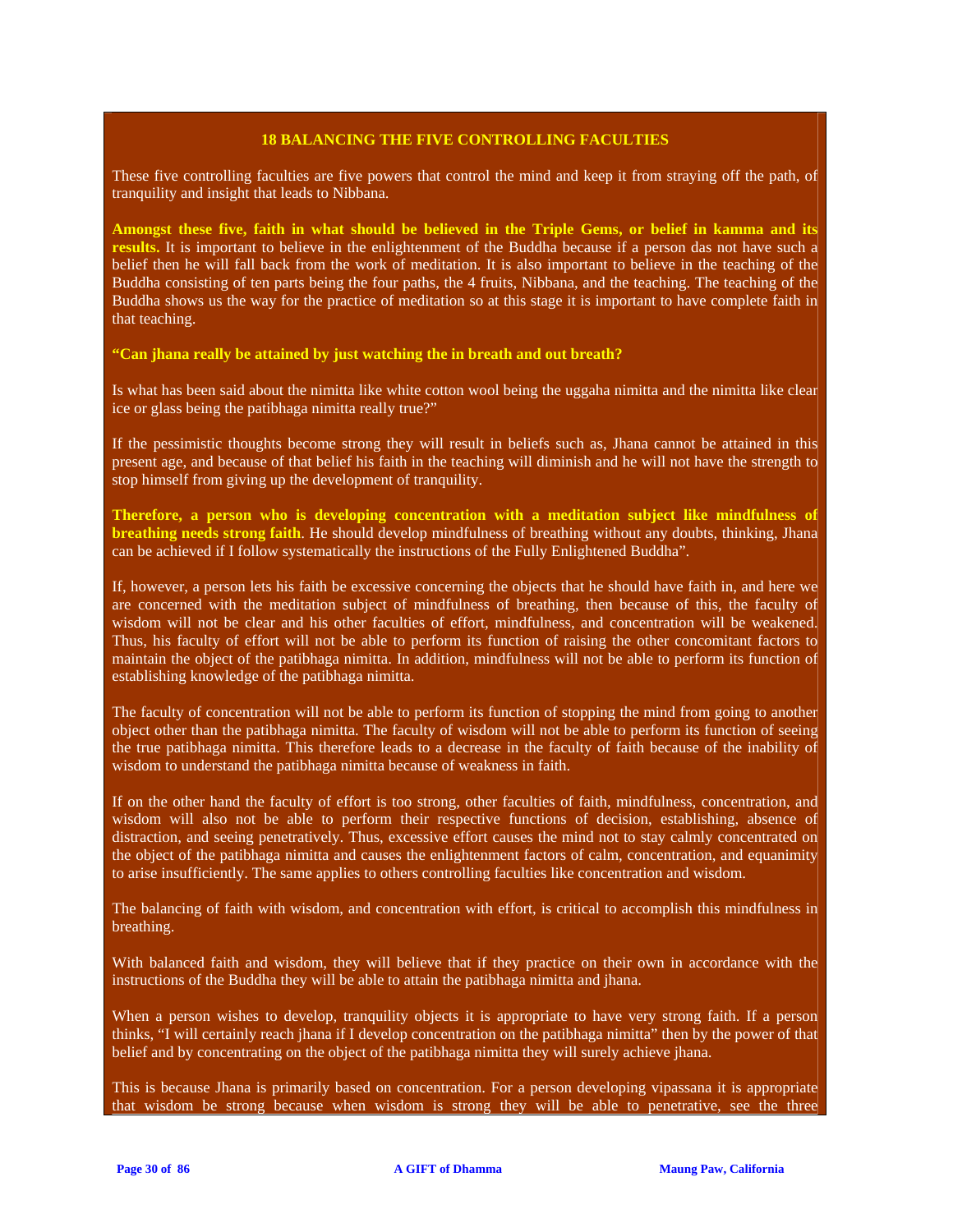#### characteristics, and achieve knowledge that realizes the three characteristics.

When concentration and wisdom are balanced then lokiya jhana's can arise and because the Buddha has taught to develop both tranquility and insight together, the lokuttara jhana can only arise when concentration and wisdom are balanced.

#### **To develop Mindfulness, the followings must be in balanced**:

- **balanced faith with wisdom,**
- **balanced concentration with effort, and**
- **balanced concentration with wisdom.**

Hence, our Lord Buddha said in the ancient commentaries said that:

"Mindfulness is always necessary in any meditation subject".

Why is that?

It is because mindfulness is a refuge and a protection to the meditating mind. Mindfulness is a refuge because it helps the mind to arrive at the special and high states that it has not yet reached or known. Without mindfulness, the mind is not capable of attaining any special and extraordinary states.

Mindfulness protects the mind and keeps the object of meditation from being lost. That is why mindfulness appears, to the meditator with insight knowledge, as protector of the object of meditation. Without mindfulness, a person is unable to lift up the mind or restrain the mind. (See also Vsm IV, 48. Mahatika 1, 150-154.)

# **19. BALANCING THE SEVEN FACTORS OF ENLIGHTENMENT.**

It is also important to balance the seven factors of enlightenment in order to achieve jhana-using mindfulness of breathing.

- **1. The enlightenment factor of mindfulness (sati) is the mindfulness, which remembers the patibhaga nimitta and discerns repeatedly.**
- **2. The enlightenment factor of investigation of dhamma(dhammavicaya) is the penetrative understanding of the patibhaga nimitta.**
- **3. The enlightenment factor of effort (viriya) is the effort to bring the enlightenment factors together and balance them on the patibhaga nimitta, especially the effort to develop the enlightenment factors of investigation of dhamma and the enlightenment factor of effort.**
- **4. The enlightenment factor of joy (piti) is the gladness of the mind with the experience of the patibhaga nimitta.**
- **5. The enlightenment factor of calm (passadhi) is the calmness of the mind and mental factors that have the patibhaga nimitta as their object.**
- **6. The enlightenment factor of concentration (samadhii) is the onepointedness of the mind on the object of the patibhaga nimitta.**
- **7. The enlightenment factor of equanimity (upekkha) is the evenness of mind, which becomes neither excited or withdraws from the object of the patibhaga nimitta.**

A meditator must develop these seven enlightenment factors and balance them. At reduced effort then the mind of the meditator will fall away from the object of meditation, which in this case is the patibhaga nimitta. At this time, one should not develop the three enlightenment factors of calm, concentration, and equanimity and instead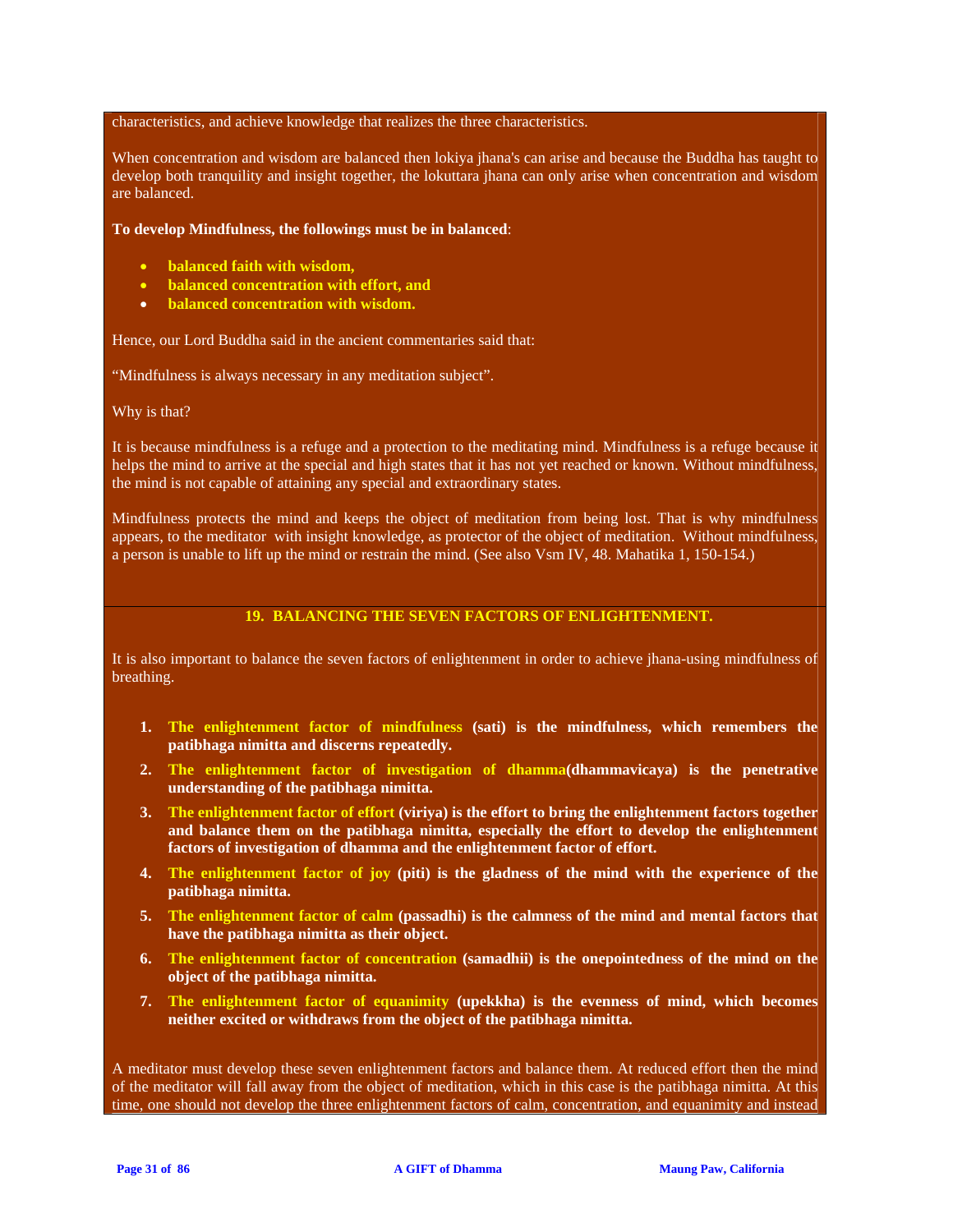develop the three enlightenment factors of investigation of Dhamma, effort, and joy. In this way, the mind is raised again.

However, when there is too much effort, the mind will become agitated and distracted. In that case, one should not develop the three enlightenment factors of investigation of dhamma, effort, and joy, but should instead develop the three enlightenment factors of calm, concentration, and equanimity. In this way, the agitated and distracted mind will become restrained and calmed.

This is how the five controlling faculties and the seven factors of enlightenment are balanced.

# **20. ATTAINING JHANA**

When the five faculties of faith, effort, mindfulness, concentration, and understanding are sufficiently developed then concentration will go **beyond upacara to appana concentration**. When you reach jhana in this way, your mind will continuously know the patibhaga nimitta without interruption. This can continue for several hours, even all night, or for a whole day.

**The bhavanga consciousness is bright and luminous** and the commentaries explain that it is the mind door (manodvara). When your mind stays continuously concentrated on the patibhaga nimitta without interruption for one or two hours then you should try to discern the area in the heart where the mind door (bhavanga consciousness) is resting on the heart basis matter. If you practice this many times, repeatedly, you will easily be able to discern both the bhavanga consciousness by depending on the heart basis matter and the patibhaga nimitta as it appears in the mind door. When you can do this, you should start to try to discern the five-jhana factors of vitakka, vicara, piti, sukha, and ekaggata one at a time. Then with continued practice, you will be able to discern them all together at once.

- *1. vitakka = initial application of the mind; is the directing and placing of the mind on the object of the patibhaga nimitta.*
- *2. vicara = sustained application of the mind; is the sustained keeping of the mind on the object of the patibhaga nimitta.*
- *3. piti = joy and liking for the patibhaga nimitta.*
- *4. sukha = pleasant feeling or happiness associated with experiencing the patibhaga nimitta.*
- *5. ekaggata = one pointedness of mind on the patibhaga nimitta.*

When you are just beginning to practice jhana then you should practice to enter jhana for a long time and not spend so much time discerning the jhana factors (jhana angas). You should practice mastery of the first jhana. There are five kinds of mastery:

- *1. Mastery in adverting; being able to discern the jhana factors after emerging from jhana.*
- *2. Mastery in attaining; being able to enter jhana whenever you wish to.*
- *3. Mastery of resolve; being able to stay in jhana for as long a time as you determine to stay.*
- *4. Mastery in emerging; being able to leave the jhana at the time you determine to emerge.*
- *5. Mastery of reviewing; being able to discern the jhana factors.*

Adverting and reviewing both occur in the same mind door process (manodvara vithi). Adverting is performed by the mind door adverting consciousness (manodvara vajjana), which in this case takes as its object one of the five-jhana factors such as vitakka. The four or five performed reviewing javana consciousnesses that occur immediately after the mind door adverting consciousness and which also have the same object.

When you have become proficient in these five masteries then you can try to progress to the second jhana. To do this, you need to enter into the first jhana and emerge from it and reflect on the faults of the first jhana and the advantages of the second jhana. You should reflect that the first jhana is close to the five hindrances. You should also reflect that the jhana factors of vitakka and vicara in the first jhana are gross and make it less calm than the second jhana, which is without them. To remove these two jhana factors and leaving with just piti, sukha, and ekaggata you should again apply your mind to concentrating on the patibhaga nimitta. In this way, you will be able to attain the second jhana, possessed of three factors, piti, sukha and ekaggata.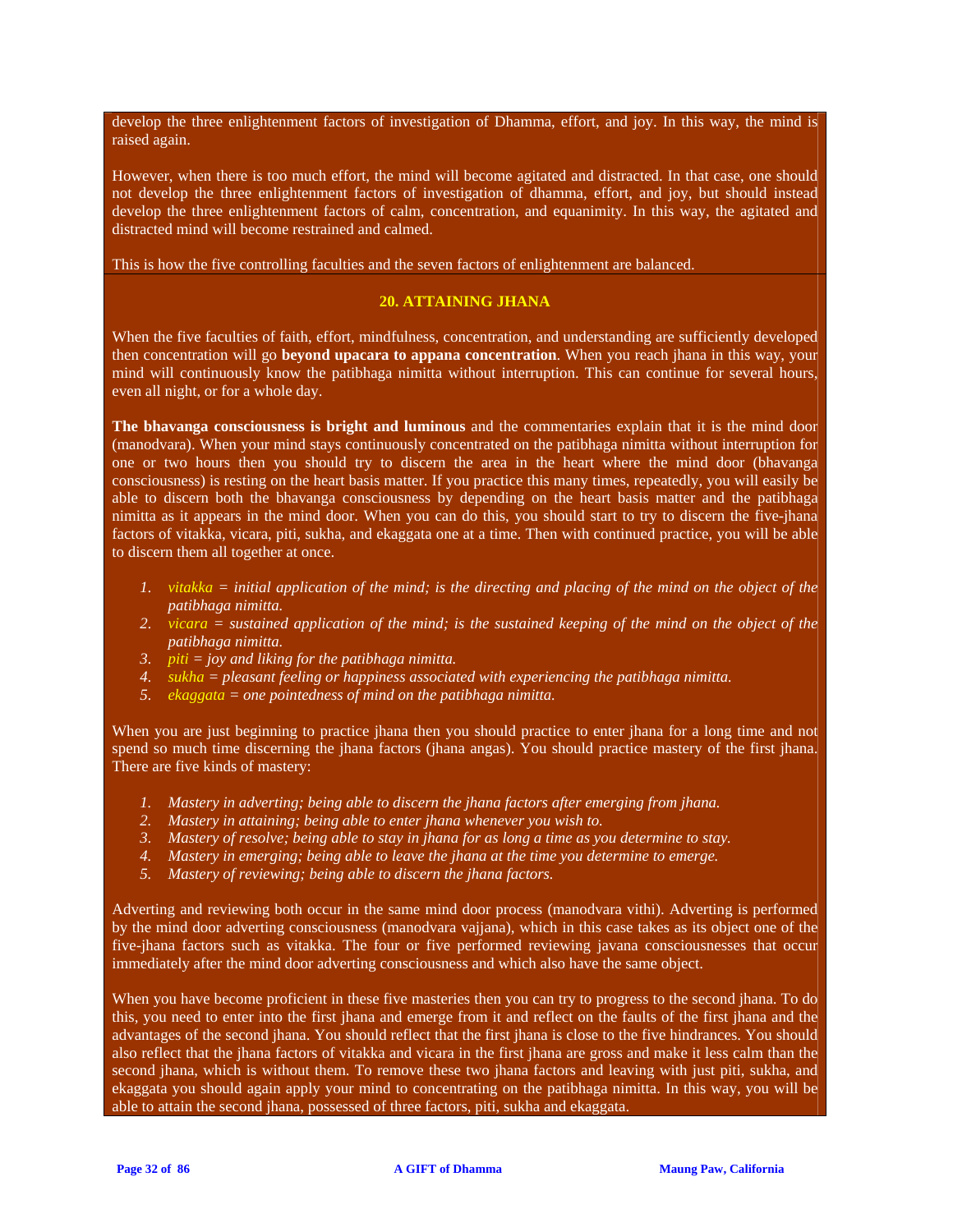You should then practice mastery of the second jhana and when you are successful in this and you want to develop the third jhana then you should reflect on the faults of the second jhana and the advantages of the third jhana. The second jhana is close to the first jhana and the third jhana is calmer than the second jhana. You should also reflect that the jhana factor of piti is gross and makes it less calm than the third jhana, which is without piti.

Reflecting this way after arising from the second jhana you should develop a desire to attain the third jhana and again concentrate on the patibhaga nimitta. You will in this way able to attain the third jhana, possessed of sukha and ekaggata (happiness and one pointedness).

You should then practice mastery of the third jhana and when you are successful in the third jhanas and you want to develop the fourth jhana then you should reflect on the faults of the third jhana and the advantages of the fourth jhana. You should reflect that the jhana factor of sukha is gross and makes it less calm than the fourth jhana, which is without sukha. Reflecting in this way after arising from the third jhana you should develop a desire to attain the fourth jhana and again concentrate on the patibhaga nimitta. In this way, you will be able to attain the fourth jhana, possessed of upekkha **(equanimity)** and **ekaggata**. You should then practice the mastery of the fourth jhana.

With the attainment of the fourth jhana the breath (inhalation) completely stops. This completes the fourth stage in the development of Anapannasati:

"Calming the breath body I will breathe in", thus he trains himself and, "Calming the breath body I will breathe out", thus he trains himself.

This stage begins just before the nimitta appears and as concentration develops through the four jhanas the breath becomes progressively calmer and calmer until it stops.

If a meditator has reached the fourth jhana by using mindfulness of breathing and has developed the five masteries then when the light produced by that samadhii is bright, brilliant, and radiant he is able to move on to develop insight meditation.

But it is also appropriate at this point to continue to show how to develop:

- the thirty-two parts of the body meditation,
- the bones meditation,
- the white kasina meditation and
- the four protection meditations.

These meditations are taught in this order because experience has shown it is generally easier to learn them in this order because each one assists the development of the next. In particular if a meditator has developed the white kasina he will easily and quickly be able to develop the four protection meditations and also the detailed method of four elements meditation.

We will now begin by showing how to develop the thirty-two parts of the body meditation, the bones meditation, and the white kasina meditation.

# **21.THIRTY-TWO PARTS OF THE BODY**

First you should develop the fourth jhana using mindfulness of breathing and then when your light of concentration is bright and radiant, and brilliant, with the assistance of that light you should discern the thirtytwo parts of the body that are listed below:

The 32 parts of the body are:

#### **22. EARTH ELEMENT GROUP**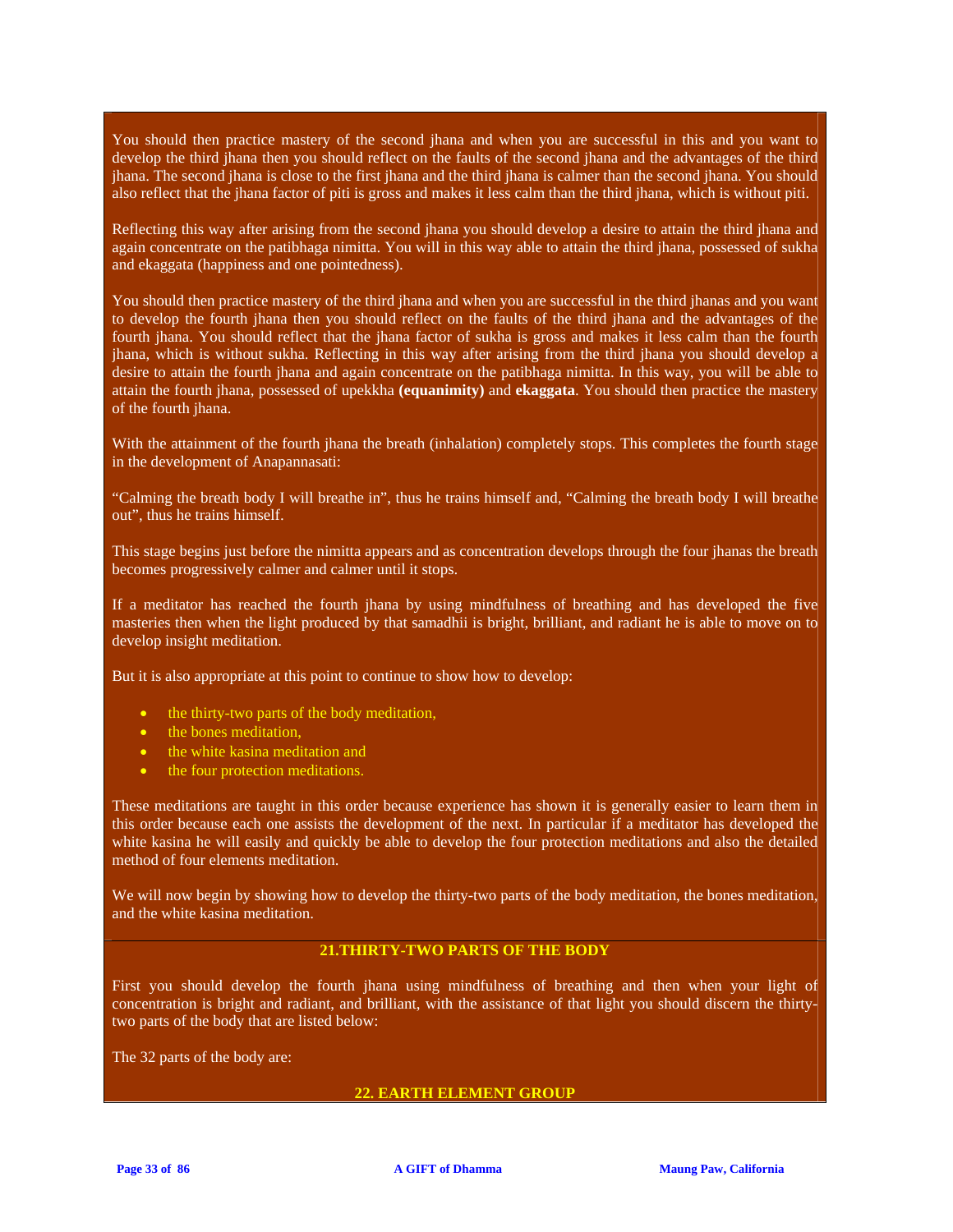- 1. Head hair, body hair, nails, teeth, skin.
- 2. Flesh, sinew, bones, marrow, kidney.
- 3. Heart, liver, membrane, spleen, lungs.
- 4. Intestine, mesentery, gorge, faeces, brain.

#### **23. WATER ELEMENT GROUP**

- 5. Bile, phlegm, pus, blood, sweat, fat.
- 6. Tears, grease, saliva, mucus, synovia, urine.

While discerning the thirty-two parts of the body you should divide the twenty parts of the Earth element group into four sets of five each and also divide the twelve parts of the water element into two sets of six each and then discern the parts in the list one at a time in that order.

You should be able to clearly see and discern each of these thirty-two parts just as clearly as you would be able to see your face clearly in a clean mirror. If however, while you are doing this your light of concentration should fade and the part of the body you are discerning becomes unclear then you should again re-establish concentration to the fourth jhana based upon mindfulness of breathing. Then when the light of concentration is bright and strong you should return to discerning the parts of the body. You should re-energize your concentration whenever your light of concentration fades.

You should practice to see all of the thirty-two parts with the assistance of the light of concentration of the fourth jhana based on mindfulness of breathing. Repeat the Practice so that if you begin to discern from head hair down to urine, or backwards from urine up to head hair, you are able to clearly see each with penetrating knowledge, and keep practicing until you are skilled in doing this.

Then using the light of concentration of the fourth jhana based on mindfulness of breathing to assist you try to discern the nearest person or being who is sitting near you. **It is especially good to discern a person, or being,**  which is in front of you. Then you should discern in that person, or being, the 32 parts of the body, beginning from the hairs of the head down to urine. Then from urine up to head hair. You should discern these 32 parts forwards and backwards many times. When you are successful at doing this you should start to discern the 32 parts one round internally, and then one round externally, and continue to do this many times, repeatedly.

When you are able to discern the 32 parts of the body internally and externally like this then the power of the meditation will increase. Using this method you should gradually extend the field of your discernment by increments from nearby to faraway. You will be able to increase the area of discernment of the 32 parts of the body in living beings until you can discern them in all ten directions. Above, below, east, west, north, south , north east, south east, north west, south west. Whatever in these ten directions that you find discernible by your light of concentration be they, human, animal or other beings, you should take each one and discern the 32 parts one round internally and one round externally one person or being at a time. Eventually when you don't think of what you see as men, woman, or buffalos, cows, or animals, but instead see only a group of 32 parts whenever and wherever you look, whether internally or externally, then you can be said to be successful , skilled , and expert in the discernment of the 32 parts.

#### **24. THREE WAYS**

When a person has become proficient in the discerning of the 32 parts of the body both internally and externally then by using any one of the three entrances to Nibbana he can attain liberation from defilements. The three entrances to Nibbana are:

- 1. **Color kasina** (vanna)
- 2. **Repulsiveness** (patikula)
- 3. **Emptiness of self** (sunnata)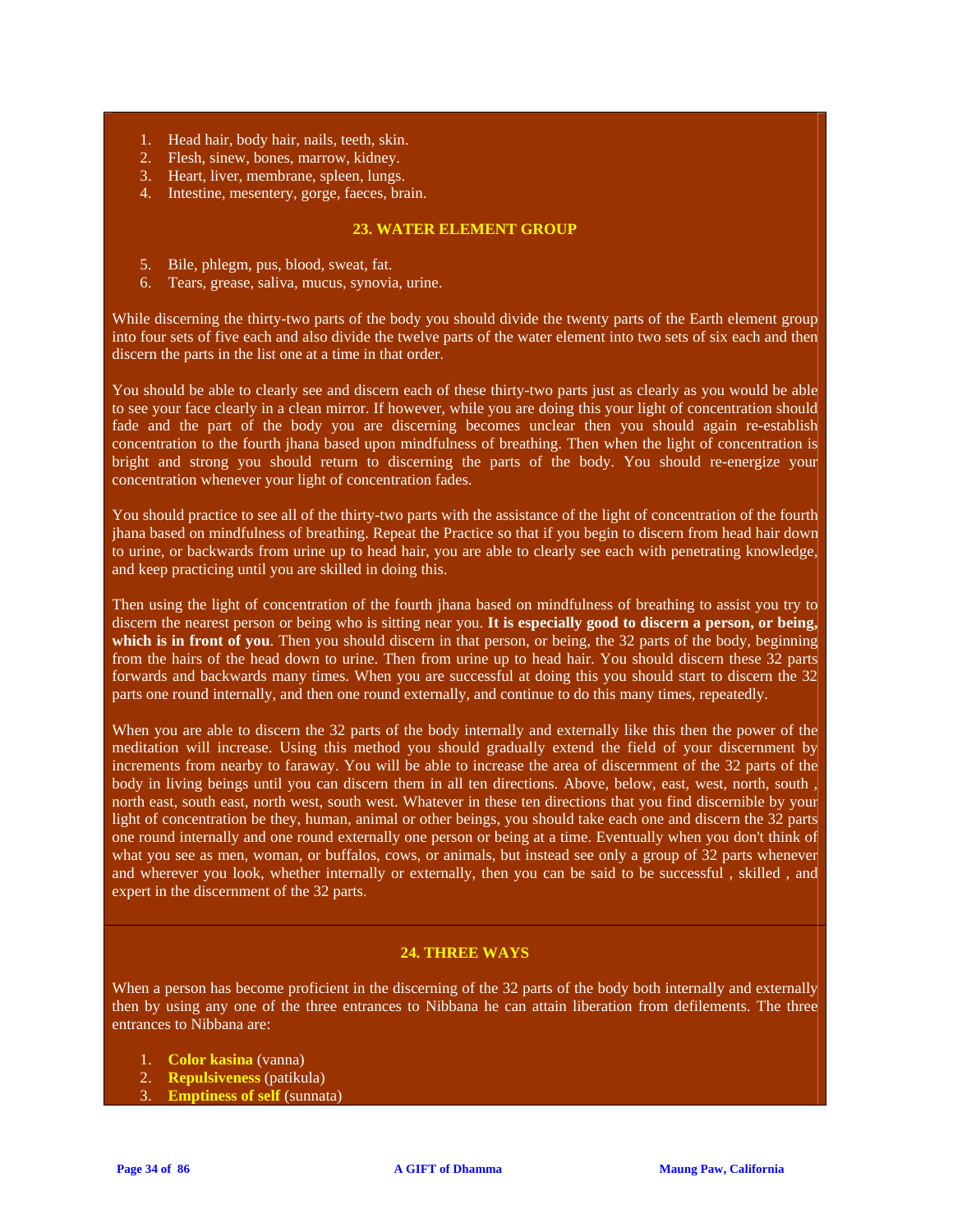You can choose to develop any of these three. First, we will show how to develop the perception of the repulsiveness of the 32 parts. When you have become skilled in discerning the 32 parts of the body then you can take either the whole 32 parts as a group or one individual part as an object and develop meditation on the repulsiveness of the body. patikulamanasikara)

#### **25. SKELETON MEDITATION.**

Amongst these various possibilities we will show how to develop the meditation based on the skeleton or bones, which is one of the 32 parts of the body.

To develop this meditation you should return to practicing mindfulness of breathing and once again establish concentration up to the fourth jhana. Then when your light becomes bright, brilliant and radiant discern the 32 parts of the body in yourself. Then discern the 32 parts externally in the nearest person or being to you using the light of concentration. Discern the 32 parts internally and externally in this way for one or two rounds. Then after that take the internal skeleton as a whole and discern that with wisdom. Then when that skeleton has become clear to you take the repulsiveness of the skeleton as an object and do it repeatedly, one at a time, on the following:

- 1. Repulsive, repulsive. (patikèla, patikula)
- 2. Repulsive skeleton, repulsive skeleton. (atthikapatikèla, atthikapatikula)
- 3. Skeleton, skeleton. (atthika, atthika)

You can note this in any language that you like. You should try to keep your mind calmly concentrated on the object of the repulsiveness of the skeleton for one or two hours. Because of the strength and momentum of the fourth jhana concentration based on the mindfulness of breathing, you will find that this meditation on repulsiveness will also develop and be strong and complete. By meditating in this way you will be able to produce, sustain, and develop the perception and knowledge of repulsiveness.

#### **Note:**

Be Careful at this point to pay attention to the color, shape, position and delimitation of the skeleton so that the repulsive nature of the skeleton can arise.

When paying attention to the repulsiveness of the skeleton as an object you should remove the perception of the conceptual name of skeleton and just be mindful of that skeleton as repulsive. However, if while attempting to do this the repulsive nature of the skeleton das not appear to you then do not remove the perception of the skeleton until the perception of repulsiveness has appeared. Only when the perception of repulsiveness of the skeleton appears should you not pay attention to the conceptual name of skeleton anymore, but just pay attention as "repulsive, repulsive". Uggahanimitta, Patibhaga nimitta.

According to the Visuddhimagga when you see a part by means of color, shape, position, and delimitation this is the learning sign (uggahanimitta), and when you see a part and discern it as repulsive, this repulsiveness is the counterpart sign or patibhaga nimitta.

**By paying attention to and developing this patibhaga nimitta of the repulsiveness of bones you can attain the first jhana** at which time the five jhana factors listed below will be present. You can develop the other parts of the body in a similar way to attain first jhana based on repulsiveness for each part.

#### **26. FIVE JHANA FACTORS**

- 1. vitakka  $=$  the directing and placing of the mind on the object of the repulsiveness of bones.
- 2. vicara = the sustained keeping of the mind on the object of the repulsiveness of bones.
- $3.$  piti = joy and liking for the object of the repulsiveness of bones.
- 4. sukha = pleasant feeling or happiness associated with experiencing the object of the repulsiveness of bones.
- 5. ekaggata = one pointedness of mind on the object of the repulsiveness of bones.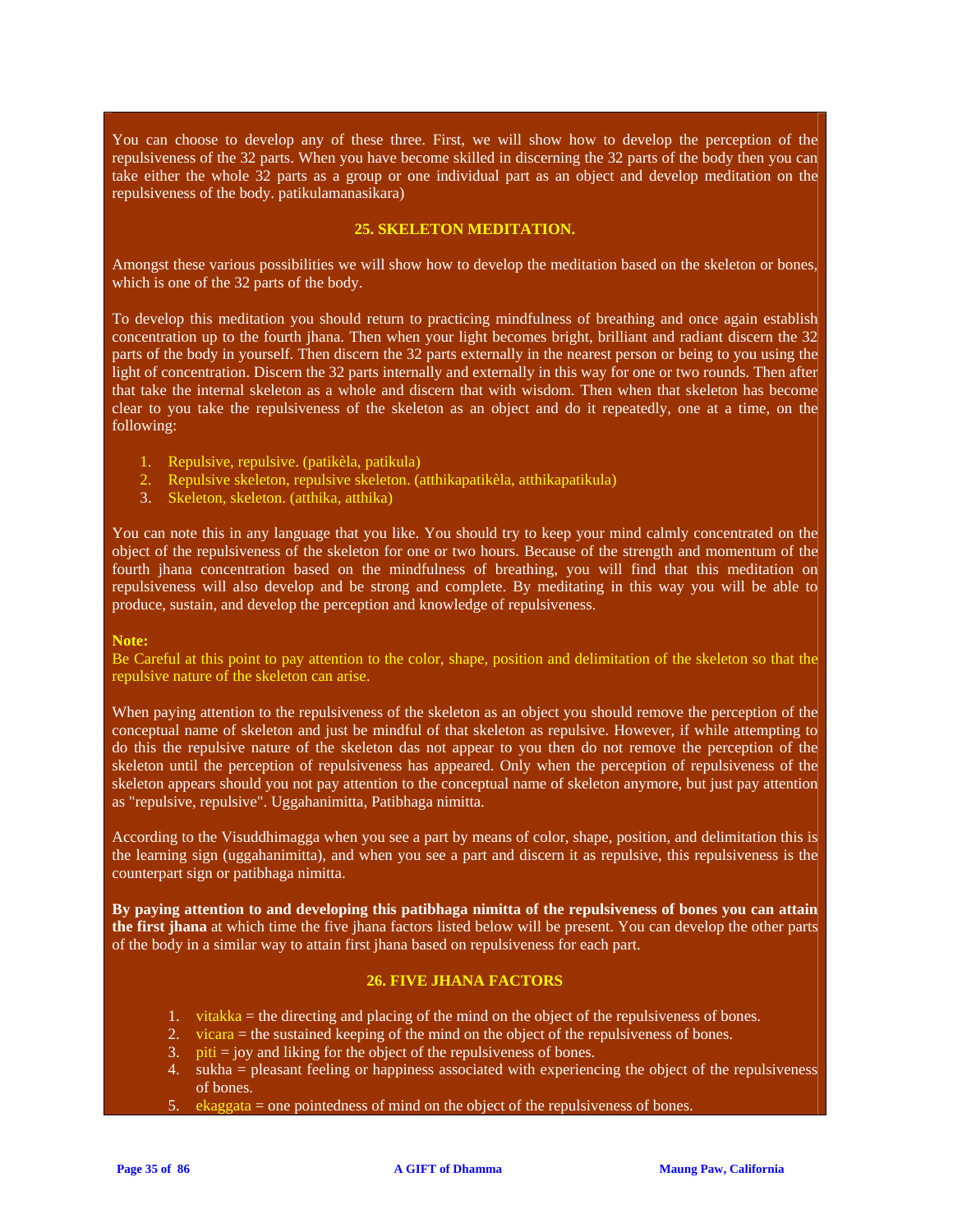# **27. JOY AND HAPPINESS (PITI SOMANASSA)**

A question arises as to how joy and happiness can arise with the repulsiveness of the skeleton as an object. The answer is that although in this method of attention to repulsiveness the skeleton is really a repulsive object, you have undertaken this meditation seeing the benefits of it and understanding that you will attain freedom from ageing, sickness, and death. Also joy and happiness can arise because you have removed the defilements of the five hindrances, which cause the mind to be hot and tired. It is just like a person who sells manure would be delighted to see a big heap of manure thinking, "I will earn a lot of money from this." Or like a person who is severely ill is relieved, happy and joyful to have vomited or passed diarrhea.

# **28. DISCERNING INTERNALLY AND EXTERNALLY**

The Abhidhamma commentary explains that whoever has attained the first jhana by paying attention to the repulsiveness of the skeleton should go on to develop the five masteries of the first jhana. Then after that the meditator should take a being sitting in front of him or the nearest being that he can see with his light of concentration and take that being's skeleton as an object and pay attention to that as repulsive and develop this perception until the jhana factors become prominent. According to the commentary even though the jhana factors are prominent you cannot call this concentration upacara or appana concentration because the object is living, but according to the explanation of the Sub-commentary to the Abhidhamma, called Mulatika, if you pay attention to the external bones as if they were a dead skeleton you can attain upacara concentration. When the jhana factors become clear in this way then you should again pay attention to the internal skeleton as repulsive. You should pay attention alternately once internally and then once externally. When you have paid attention to the repulsiveness of the skeleton like this internally and externally many times and when your meditation on repulsiveness has become very strong and complete, then you should start to discern the skeleton externally in all ten directions.

You should take one direction at a time, wherever your light of concentration reaches, and develop each direction in the same way. You should apply your knowledge far and near and in all directions in this way once internally and once externally. Practice until wherever you look in the ten directions you only see skeletons.

When you have succeeded in doing this you are now ready for the development of the white kasina.

# **29. COLOR OF KASINA**

There are four colors used as a basis for kasina meditation and they are **blue, red, yellow,** and **white**. Of these four colors the one translated as blue (nila) can also be translated as black, or brown. Using the colors of different parts of the body can develop all four of these kasinas.

For example according to the Abhidhamma commentary the color of the head hair, body hair, and iris of the eyes can be used to develop the nila kasina up to the fourth jhana or fifth jhana. (The four jhanas are found in the suttas whereas the Abhidhamma classifies the jhanas as being five in number.)

The yellow color of fat can be used to develop the yellow kasina up to the fourth or fifth jhana.

The red color of the blood, and flesh can be used to develop the red kasina up to the fourth or fifth jhana.

And the white parts of the body such as the bones, teeth, and nails can be used to develop the white kasina up to the fourth or fifth jhana.

#### **30. WHITE KASINA**

It is mentioned in the suttas that the **white colored kasina is the best** of the four colored kasinas because of its ability to make the mind clear and bright. For that reason we will show how to develop that particular color kasina first.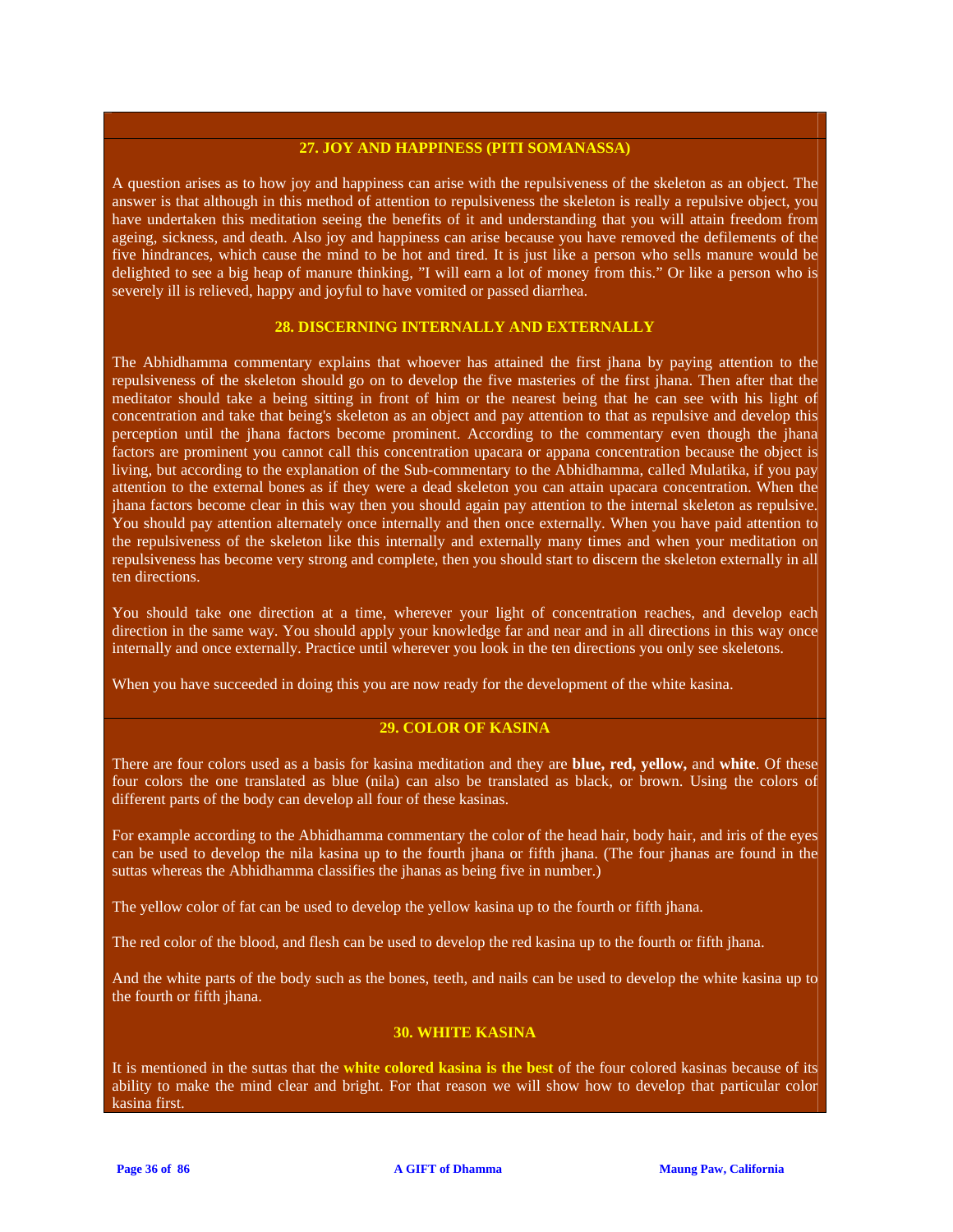To develop the white kasina you should first re-establish the fourth jhana based on mindfulness of breathing. Then when the light produced by that concentration is bright, brilliant, and radiant, discern the 32 parts of the body internally. Then discern the 32 parts of the body externally in a living being sitting in front of you or nearby where you are sitting. Then amongst those 32 external parts discern just the skeleton. If you want to discern that skeleton as repulsive then you can also do that, but if you do not wish to, simply discern the skeleton.

Then having decided which is the whitest place of that skeleton or by taking the white color of the skeleton as a whole, or by taking the back of the skull as an object, pay attention to it as "**white, white**".

Alternately, if your mind is really sharp and you have paid attention to the internal skeleton as repulsive and reached the first jhana. Then when the skeleton appears white you can use that white color as an object for preliminary development. But if you are unable to use an internal part as a kasina to reach jhana you should take an external skeleton and use the white color of that to continue to develop and meditate with.

As an alternate, you might want to discern the repulsiveness in an external skeleton and perceiving the skeleton stable and firm and thus also make the white color of the skeleton become more evident. Then having achieved that, instead of continuing to pay attention to the skeleton as repulsive you could pay attention to it as "white, white" and use it as white kasina.

Having taken the white color of the external skeleton as an object and paying special attention to the white color of the skull you should practice to keep the mind calmly concentrated on that white object for one or two hours at a time. Because of the assistance and support of the concentration of the fourth jhana based on mindfulness of breathing you will find that your mind will also stay calmly concentrated on the object of the white color. When you are able to concentrate on the white color for one or two hours you will find that only a white circle remains and the skeleton disappears.

The white circle when it is white like cotton wool is the learning sign (uggaha nimitta). When it becomes bright and clear like the morning star it is the patibhaga nimitta. Before the learning sign has arisen the skeleton nimitta is the preliminary sign. If you have white kasina parami from your past lives because of having developed the white kasina in a past life during this present life or during a previous Buddha's dispensation, then by just making effort and concentrating on this white circle nimitta you will be able to attain the patibhaga nimitta.

In this case you will not need to enlarge the nimitta, but while you are looking at it and noting it as "white, white," it will easily expand to fill all ten directions.

If it happens that the white kasina nimitta das not enlarge and spread to fill all ten directions then just continue to note that nimitta as "white, white." When it becomes radiant white and then especially cleans and clear which is the patibhaga nimitta then continue to practice until you can enter into the first jhana. You will find however that this concentration is not very stable and das not last for long. In order to make the concentration stable and last a long time it is proper to increase the size of the nimitta.

To do this you should concentrate on the white patibhaganimitta and develop your concentration so that it stays with that object for one or two hours. Then you should make a determination in your mind to enlarge the white circle by one, two, three, or four inches depending on how much you think you are able to enlarge it. You should try to do this and see if you are successful. Do not try to enlarge the nimitta without first determining a limit to the enlargement. Only try to enlarge it by determining a limit of one, two, three, or four inches.

Even while you are doing this you may find that as you enlarge the white circle it becomes unstable and you will need to continue to note it as "white, white," to make it stable. When your concentration increases in strength you will find that the nimitta becomes stable and calm.

When the nimitta becomes stable in its new size then repeat the process again, by determining to enlarge it again by a few inches at a time. In this way you can continue to enlarge the nimitta until it is one meter in size, then two meters in size. When you are successful in doing this you should continue to enlarge the nimitta in stages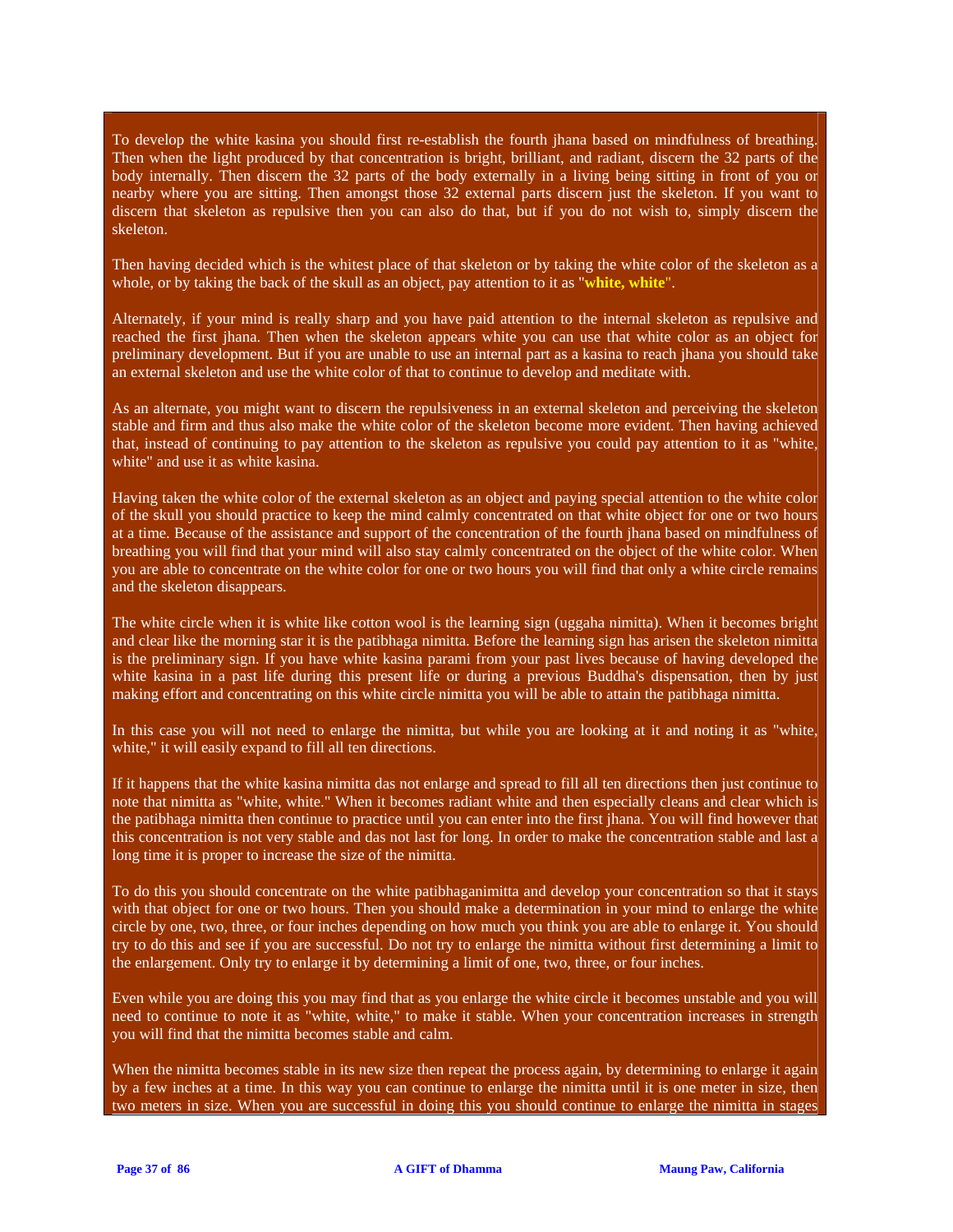until it extends in all ten directions without limit around you. In this way you will reach a stage when wherever you look you only see the white nimitta. At this point you will not see any trace of anything material whether internal or external, but only be aware of the white kasina object. Then you should keep your mind calmly concentrated on the white kasina object and when that has stopped changing and has become stable then just keep your mind on one part of that white kasina object and, like hanging a hat on a hook, place your mind and continue to note it as white, white.

When your mind becomes calm and stable the white kasina object will also become calm and stable and also become exceedingly white and bright and clear. This also is a patibhaganimitta that has been produced by expanding and extending the original white kasina sign. You must continue to meditate until you can keep your mind concentrated on that white kasina patibhaganimitta continuously for one or two hours. Then the jhana factors will become very prominent, clear, and strong in you're mind. At that time you will have reached the first jhana.

# **31. FIVE JHANA FACTORS**

- 1. **vitakka** = the directing and placing of the mind on the object of the white kasina patibhaga nimitta.
- 2. **vicara** = the sustained keeping of the mind on the object of the white kasina patibhaga nimitta.
- 3. **piti** = joy and liking for the object of the white kasina patibhaga nimitta
- 4. **sukha** = pleasant feeling or happiness associated with experiencing the object of the white kasina patibhaga nimitta.
- 5. **ekaggata** = one pointedness of mind on the object of the white kasina patibhaga nimitta.

Each of the individual factors of jhana on their own is called jhana factors, but when they are taken together as a group they are called jhana. Practice until you have mastered all five of the white kasina first jhana. Then when you have mastered the first jhana then develop the second, third, and fourth jhanas in the same way as has been described in the section on mindfulness of breathing.

# **32. FOURFOLD JHANA METHOD OF CLASSIFICATION**

When the five factors of **vitakka, vicara, piti, sukha,** and **ekaggata** are present this is the **first jhana**.

When the three factors of **piti, sukha**, and **ekagatta** are present this is the **second jhana**.

When the two factors of **sukha** and **ekaggata** are present this is the **third jhana.**

When the two factors of **upekkha** and **ekaggata** are present this is the fourth jhana.

# **33. FIVEFOLD JHANA METHOD OF CLASSIFICATION.**

When the five factors of vitakka, vicara, piti, sukha, and ekaggata are present this is the first jhana.

When the four factors of vicara, piti, sukha, and ekagatta are present this is the second jhana.

When the three factors of piti, sukha, and ekaggata are present this is the third jhana.

When the two factors of sukha, and ekaggata are present this is the fourth jhana.

When the two factors of upekkha and ekaggata are present this is the fifth jhana.

Just removing vitakka and vicara one at a time whereas in the fourfold system both are removed in one step produces the fivefold classification of jhana. The Buddha taught these two systems to individuals according to their temperaments.

For the dull individuals –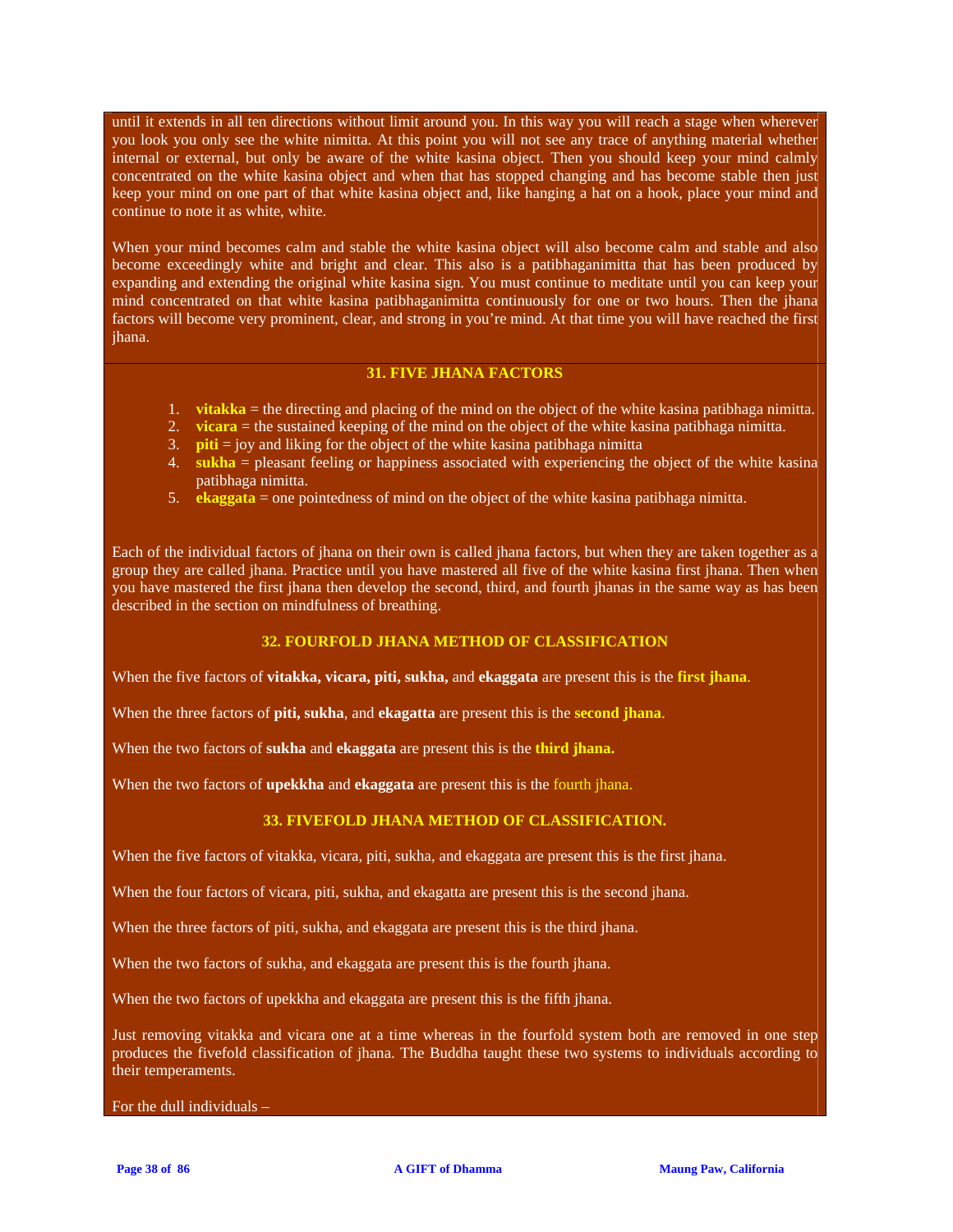#### • he taught the five-fold system and

For the clever individuals he taught the fourfold system.

**They are also called rupavacara jhanas because they are capable of producing rebirth in the rupavacara world.** But here we are not encouraging the development of these jhanas with the intention to attain rebirth in the rupavacara world, but for the purpose of using them as a basis for developing insight meditation.

If you have been able to develop and attain the fourth jhana by using the color of bones that are external you will then be able to develop in a similar way the brown kasina based on the hairs of the head that are external, the yellow kasina based on fat or urine that is external, and the red kasina based on the blood that is external.

When you have succeeded in doing that then you can also try to develop the different color kasinas based on the color of flowers. All flowers that are blue, brown, or black are calling out and inviting you to practice blue kasina. All flowers that are yellow are calling out and inviting you to practice yellow kasina. All flowers that are red are calling out and inviting you to practice red kasina. All flowers that are white are calling out and inviting you to practice white kasina.

Thus for a skilled meditator whatever he sees that is living or inanimate, internal or external, can be used as an object to develop concentration and insight.

If you have attained the fourth jhana based on the white kasina as described above then you will now be able to use that attainment to easily develop the four protection meditations beginning with the development of lovingkindness meditation.

We will go on to other kasina meditations and the arupa jhanas.

# **34. TEN KASINAS**

There are ten kasinas taught by the Buddha in the pali texts. They consist of four color kasinas plus six more including the earth kasina, water kasina, fire kasina, wind kasina, space kasina, light kasina.

The four color kasinas have been explained above. A brief description of how to develop the remaining six types of kasina meditations is given:.

#### **35. THE EARTH KASINA MEDITATION**

To develop the Earth Kasina you should first find an area of plain earth, the reddish brown color of the sky at dawn, free from sticks, stones, and leaves, and then draw a circle about 1 foot across with a stick or some other instrument. (*Clay flower pot base in home-depot*) Then you should look at that circle of earth and note it as

#### **"earth, earth, earth.**"

**You should look at that circle of earth with your eyes open for a while and then close your eyes and see if you can visualize an image of the circle of earth**. If you are unable to visualize the sign in this way then you should re-establish your concentration based on mindfulness of breathing, or on the white kasina, up to the fourth jhana. Then with the assistance of your light of concentration you should look at that circle of earth that you have prepared. When you can visualize the nimitta of that circle of earth as clearly as if you were looking at it with your eyes open then you can move from that place and go wherever you like and continue to develop that nimitta.

You should not pay attention to the color of the nimitta as an object or to the characteristics of the Earth element of hardness, roughness etc., but just keep your mind concentrated on the perception of the ordinary concept of earth. You should then continue to develop this learning sign until you are able to remove the five hindrances and attain upacara samadhi at which time the nimitta will become the patibhaga nimitta.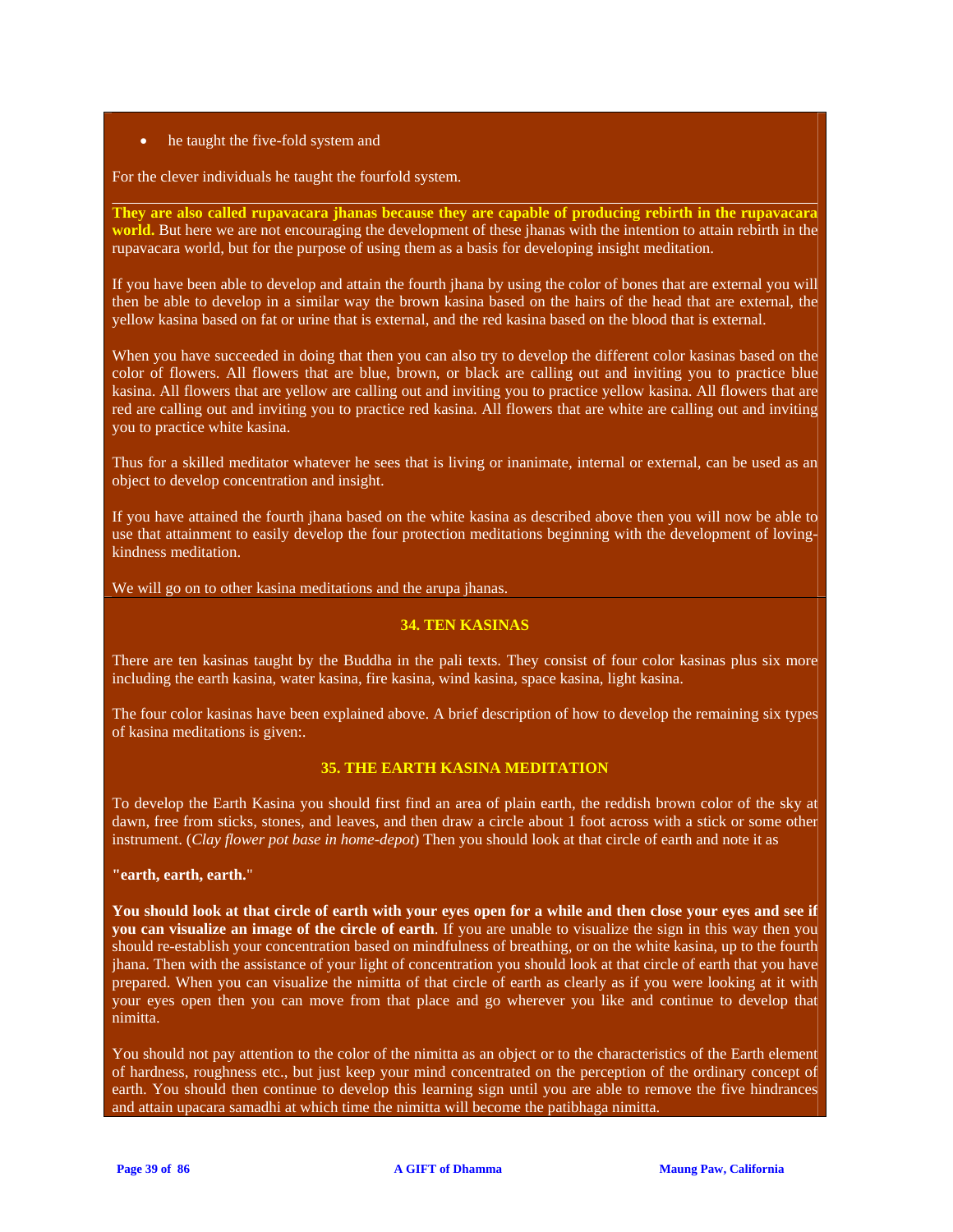At this time the nimitta will be exceedingly pure and clear. You should then expand the size of that patibhaga nimitta a little at a time until it fills all ten directions and then develop concentration on it up to the fourth jhana.

#### **36. THE WATER KASINA MEDITATION**

To develop the water kasina you should use a bowl, or bucket of pure, clear water or a well of clear water. Then pay attention to that water as

#### "**water, water, water"**

until you have developed the learning sign. Then develop this sign in the same way as explained earlier for the earth kasina.

# **37. THE FIRE KASINA MEDITATION**

To develop the fire kasina you can use the flames of a fire, a candle, of any other fire that you have seen. If you have difficulty then you should make a screen with a circular hole in it that is about one foot across. Then you can position that screen in front of a wood or grass fire in such a way that you can just see the flames through the hole in the screen.

Without paying attention to the smoke or the fuel that is burning just concentrate on the perception of the flames of the fire and note them as

**"fire, fire, fire".** 

#### **38. THE WIND KASINA MEDITATION**

The wind kasina can be developed in two ways through the sense of touch or through seeing. If you wish to develop the nimitta by way of the sense of touch then you should be mindful of the wind as it comes in through a window or door and brushes against the body and note it as

#### **"wind, wind, wind".**

If you wish to develop the nimitta by way of the sense of sight then you should be mindful of the movement of leaves, or the branches, of trees in the wind and note it as

#### **"wind, wind, wind"**.

You can do this by developing concentration up to the fourth jhana using another kasina object and then using your light of concentration to see this movement externally and discern the sign of the wind. The learning sign (uggaha nimitta) is moving like steam coming off warm milk rice, but the patibhaga nimitta is motionless.

# **39. THE LIGHT KASINA MEDITATION**

The light kasina can be developed by seeing the light as it streams into a room through a crack in the wall and falls on the floor, or as it streams through the spaces between the leaves of a tree and falls on the earth, or by looking up through the branches of a tree and seeing the light in the sky above.

If you have difficulty in developing the sign in these ways then you can get an earthen pot and place a candle or lamp inside it and face the opening of the pot towards a wall so that a beam of light is emitted from the opening of the pot and falls upon the wall. Then pay attention to the round circle of light on the wall as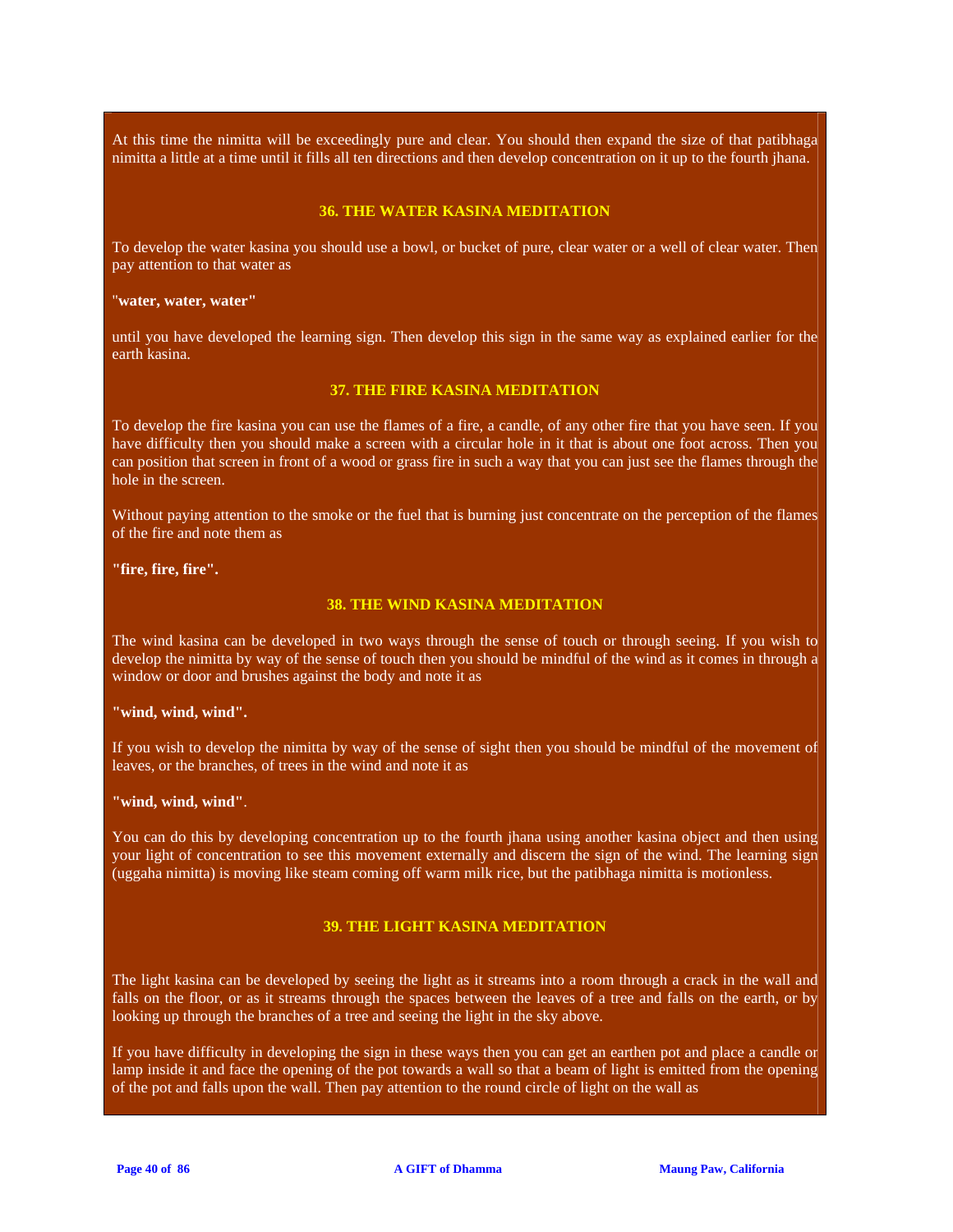**"light, light, light".** 

# **40. THE SPACE KASINA MEDITATION**

Seeing the space in a doorway, a window, or a keyhole can develop the space kasina. If you have difficulty in developing the nimitta then you can make a piece of flat board and cut out a circular hole of 8 inches to 1 foot in diameter in it. Then hold that board up towards the sky with no trees or other objects behind it. Then concentrate on the space within that circular hole and note it as

#### **"space, space, space"**.

#### **41. THE FOUR ARUPAJHANAS**

Once you have attained the four jhanas with each of the ten kasinas then you can proceed to develop the four arupa jhanas, the four immaterial states. The four immaterial states are:

- 1. The Base Consisting Of Boundless Space
- 2. The Base Consisting Of Boundless Consciousness
- 3. The Base Consisting Of Nothingness
- 4. The Base Consisting Of Neither Perception Nor Non Perception

You should develop the four immaterial jhanas only after you have developed all of the ten kasinas up to the fourth jhana. You can develop the four immaterial jhanas based on any of the ten kasinas except the space kasina.

#### **42. THE BASE CONSISTING OF BOUNDLESS SPACE**

To develop the four immaterial jhanas you should first reflect upon the disadvantages of matter. The human body that has been produced by the sperm and egg of your parents is called the produced body (karajakaya). A produced body (karajakaya) is subject to assault by weapons such as knives, spears, and bullets and subject to being beaten, punched, and tortured. The produced body is also subject to many different kinds of diseases such as diseases of the eyes, ears, heart, etc. Therefore. you should first understand by wisdom that because you have a produced body made of matter you are subject to various kinds of suffering. Hence, if you can be free from matter, you can also be free from the suffering dependent upon matter.

You should then reflect on the dispassion towards the kasina Rupa and then develop one of the nine kasinas, such as the earth kasina, and use it to develop the Rupa jhanas, up to the fourth jhana.

Then after arising from the fourth Rupa jhana based on one of the nine kasinas you should see the disadvantages of the jhana that is based on matter and reflects thus:

- "This fourth jhana has as its objects kasina Rupa of which I have become dispassionate."
- This fourth jhana has joy of the third jhana as its near enemy.
- This fourth jhana is grosser than the four immaterial jhanas.

Since the mental factors present in the fourth jhana and the four immaterial jhanas are the same, you do not need to reflect on any disadvantages concerning them as you do when developing each of the four Rupa jhanas.

Then having seen the disadvantages of the fourth jhana, you should reflect on the advantages of the immaterial jhanas as being more peaceful. Then expand your nimitta of the earth kasina so that it is infinite or as large an area as you wish, and then remove the kasina Rupa by paying attention to the space that is occupied by the kasina Rupa as

"**space, space"** or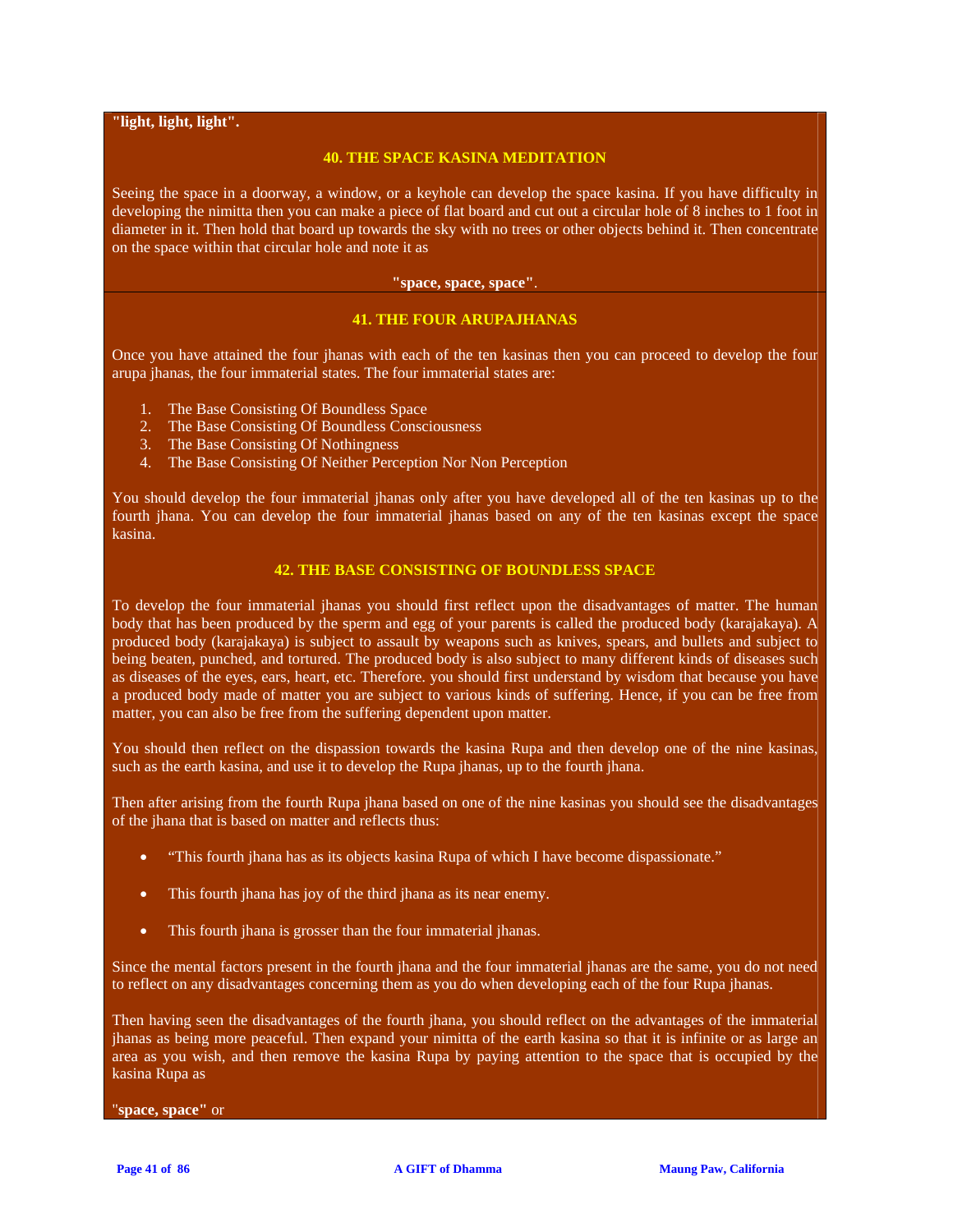#### **"boundless space, boundless space"**.

So what left is the space by the removal of the kasina, or the space that the kasina occupied, or the space left behind by the kasina.

If you have difficulty in doing this then you should try to see space in one part of the earth kasina nimitta and when you can do that pay attention only to space and you will find that it extends and replaces the earth kasina nimitta.

Then you need to continue to pay attention to that sign of space left behind by the removal of the kasina as

#### **"space, space"**

with initial application of the mind. By doing this again and again you will find that the hindrances are suppressed and that upacara concentration arises with the sign of space as its object. By repeated attention to that sign you will find that appana jhana arises with the sign of space as its object. This is the first immaterial jhana called the base consisting of boundless space.

#### **43. THE BASE CONSISTING OF BOUNDLESS CONSCIOUSNESS**

The second immaterial jhana is the base consisting of boundless consciousness and it has as its object the consciousness associated with the base consisting of boundless space. If you wish to develop the base consisting of boundless consciousness you must first mastered the base consisting of boundless space. Then after that you should reflect on the disadvantages of the base consisting of boundless space by thinking:

"This base consisting of boundless space has the fourth Rupa jhana as its near enemy and it is not as peaceful as the base consisting of boundless consciousness."

After having thus become dispassionate towards the base consisting of boundless space you should then reflect on the peaceful nature of the base consisting of boundless consciousness.

Then you should pay attention to the consciousness present during the attainment of the base consisting of boundless space, which had boundless

space as its object. You should pay repeated attention to that consciousness present during the attainment of the base consisting of boundless space and note it as

#### **"Consciousness, consciousness"**.

You should not note it as just "boundless, boundless," but instead note it as

#### **"boundless consciousness, boundless consciousness"**

or "just consciousness, consciousness".

Then you need to continue to pay attention to that sign of consciousness present during the attainment of the base consisting of boundless space as

"consciousness, consciousness"

with initial application of the mind. By doing this repeatedly, you will find that the hindrances are suppressed and that upacara concentration arises with that sign as its object. By repeated attentions to that sign you will find that appana jhana arises with that sign as its object.

This is the second immaterial jhana called the base consisting of boundless consciousness.

# **44. THE BASE CONSISTING OF NOTHINGNESS**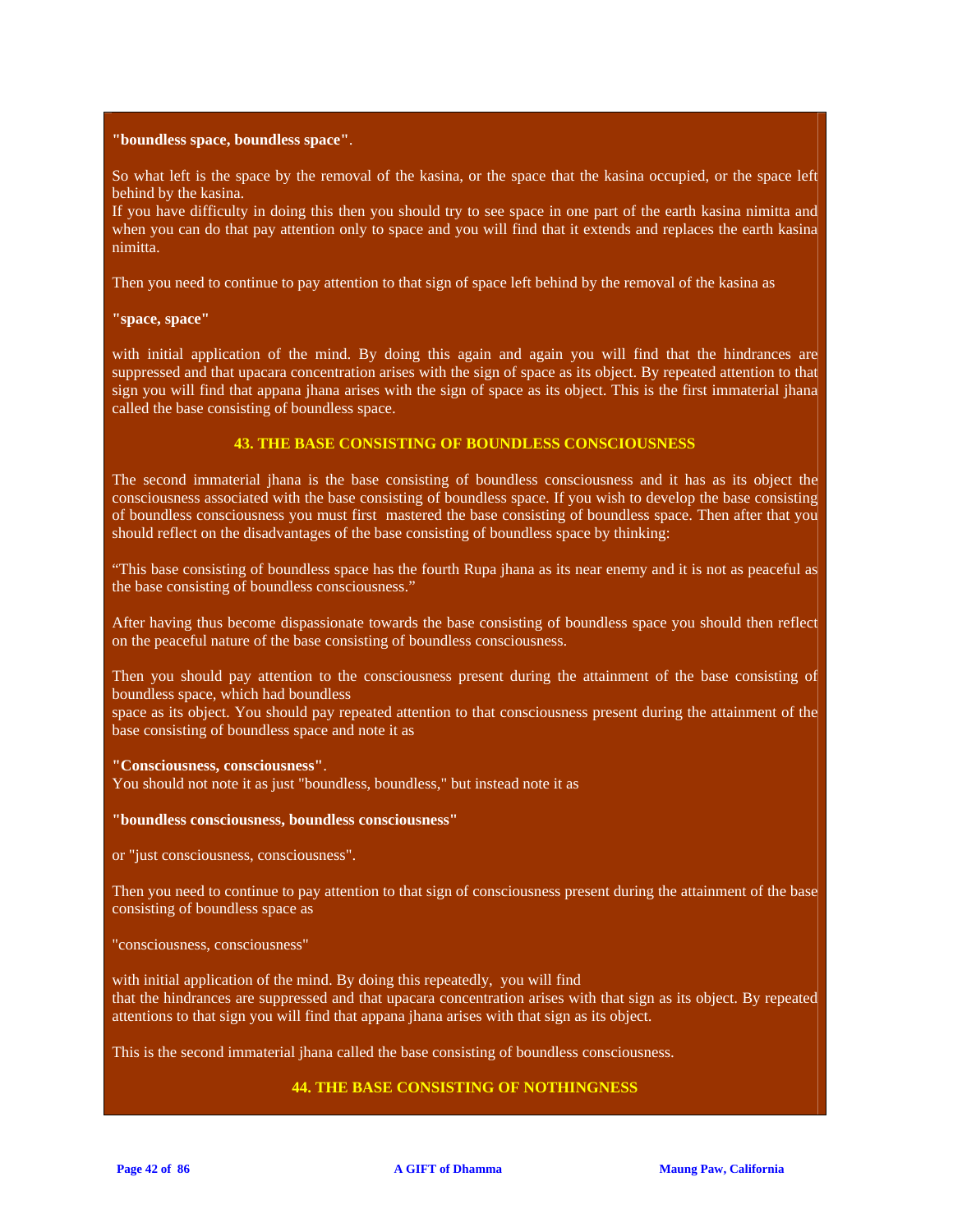The third immaterial jhana is the base consisting of nothingness and it has as its object the non-existence of the previous consciousness of the base consisting of boundless space, which is the object of the base consisting of boundless consciousness.

If you wish to develop the base consisting of nothingness you must first have mastered the five masteries of the base consisting of boundless consciousness. Then after that you should reflect on the disadvantages of the base consisting of boundless consciousness by thinking:

• "This base consisting of boundless consciousness has the base consisting of boundless space as its near enemy and it is not as peaceful as the base consisting of nothingness."

After having thus become dispassionate towards the base consisting of boundless consciousness you should then reflect on the peaceful nature of the base consisting of nothingness. Then you should pay attention to the present non-existence of the consciousness that was present during the attainment of the base consisting of boundless space and is the object of the base consisting of boundless consciousness. You should pay repeated attention to the non-existence of the object of the base consisting of boundless consciousness and note it as

#### **"Nothingness, nothingness, Void, Void or Without, Without,".**

Then you need to continue to pay attention to that sign "Nothingness, Nothingness" with initial application of the mind. By repeating this you will find that the hindrances are suppressed and that upacara concentration arises with that sign as its object. By repeated attentions to that sign you will find that appana jhana arises with that sign as its object. This is the third immaterial jhana called the base consisting of nothingness.

# **45. THE BASE CONSISTING OF NEITHER PERCEPTION NOR NON PERCEPTION**

**The fourth immaterial jhana** is the base consisting of neither perception nor non perception and it has as its object the consciousness present during the attainment of the base consisting of nothingness. It is called the base consisting of neither perception nor non perception because the perception present in it is extremely subtle.

If you wish to develop the base consisting of neither perception nor non perception you must first have mastered the five masteries of the base consisting of nothingness. Then after that you should reflect on the disadvantages of the base consisting of nothingness by thinking:

- "This base consisting of nothingness has the base consisting of boundless consciousness as its near enemy and it is not as peaceful as the base consisting of neither perception nor non perception.
- Perception is a disease, perception is a boil, perception is a dart, the base consisting of neither perception nor non perception is peaceful."

Having thus become dispassionate towards the base consisting of nothingness you should then reflect on the peaceful nature of the base consisting of neither perception nor non perception. Then you should repeatedly pay attention to the attainment of the base consisting of nothingness as

# **"peaceful, peaceful".**

Then you need to continue to pay attention to that sign of the attainment of the base consisting of nothingness as

#### **"Peaceful, peaceful"**

with initial application of the mind. By doing this repeatedly you will find that the hindrances are suppressed and that upacara concentration arises with that sign as its object. By repeated attentions to that sign you will find that appana jhana arises with that sign as its object. This is the fourth immaterial jhana called the base consisting of neither perception nor non perception.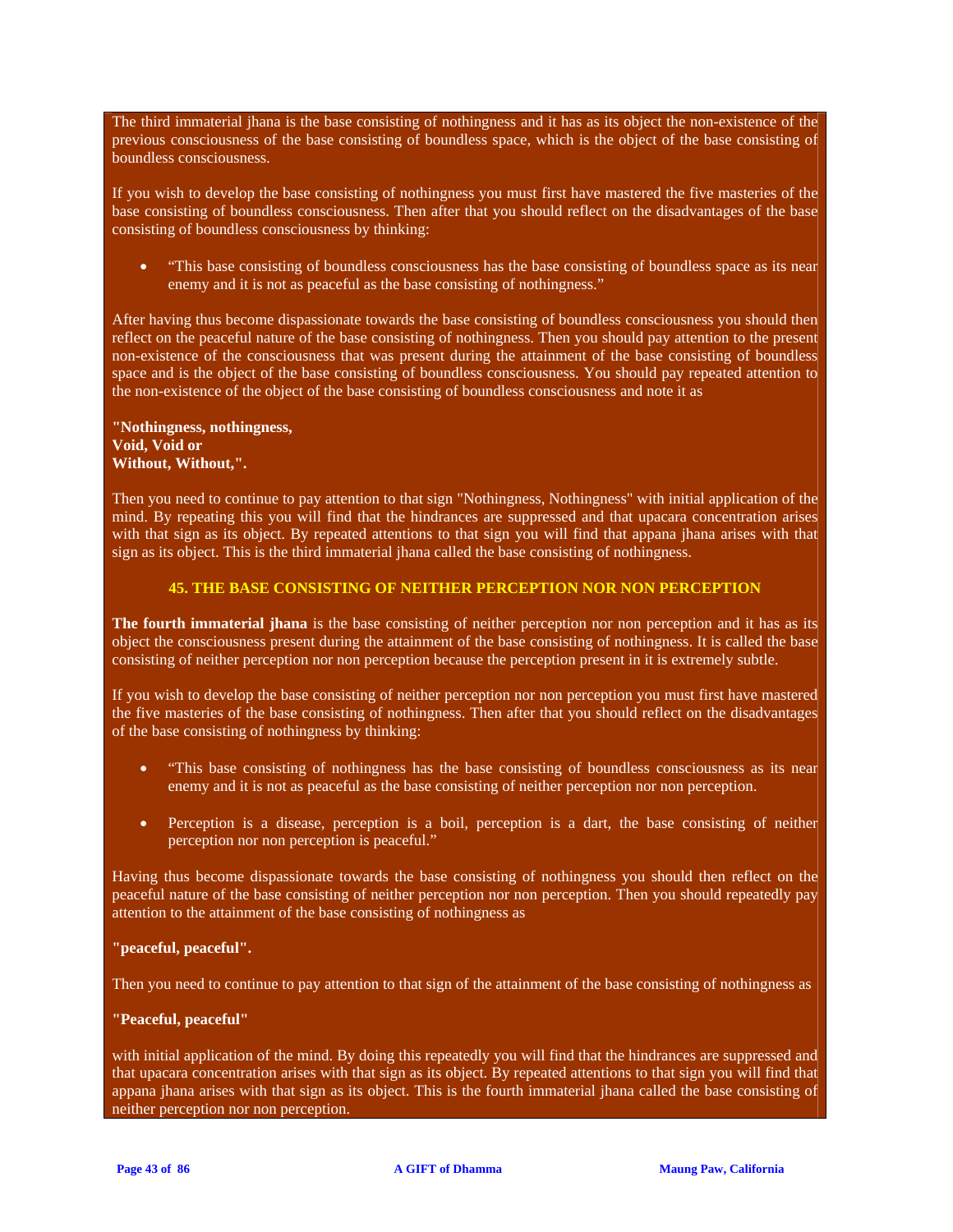# **46. FOUR PROTECTIONS**:

**Lovingkindness Meditation (Metta Bhavana).** If you wish to develop Lovingkindness meditation you should first be aware that lovingkindness should not be developed towards the following persons in the beginning. They are:

- 1. An antipathetic person (appiyapuggala).
- 2. A person you love a lot (atippiyasahayaka).
- 3. A neutral person (majjhattapuggala).
- 4. An enemy (veripuggala).
- 5. Who is of the opposite sex (lingavisabhaga)
- 6. Who is not living (kalakatapuggala).

In the case of the first four persons an antipathetic person is one who das not do what is beneficial for you or for those one cares for, and an enemy is one who das what is detrimental to one and to those one cares for. In either case they are difficult to develop lovingkindness, because in the beginning anger may arise towards them.

It is hard in the beginning to develop lovingkindness towards a person whom you are indifferent to. In the case of a person who you love a lot, then you may be too attached to that person and even cry and be filled with concern and grief if you hear that something has happened to them. So these first four should not be used as objects for the development of lovingkindness in the initial stages, but later when you have attained jhana you can then use them, and you will find that you can develop lovingkindness towards them.

In the case of individual of the opposite sex they should not be used as objects for developing lovingkindness because lust will arise towards them, but after you have attained jhana then it is possible to develop lovingkindness towards them as a group. Such as 'May all woman be happy.'

Finally in the case of a person who is not alive one can never attain lovingkindness jhana using a dead person as an object and so there is no time at which lovingkindness should be developed for a dead person.

You should begin to develop lovingkindness in the following order:

- 1. Oneself (atta)
- 2. A person who you like and respect (piya)
- 3. A neutral person (majjhatta)
- **4.** An enemy (veri)

A person cannot attain jhana concentration using himself as an object even if he were to develop that meditation by thinking, 'May I be happy' for one hundred years. So why do you begin by developing lovingkindness to yourself? Starting with one so that you can use yourself as base for comparison first develops Lovingkindness. It is not for the purpose of attaining access concentration (jhana) with oneself as an object.

After a meditator has developed lovingkindness towards himself thinking, 'May I be happy' he is then able to compare himself to others and see that just as he wants to be happy, dislikes suffering, wants to live long, and das not want to die, so too all other beings want to be happy, dislike suffering, want to live long, and do not want to die.

In this way by using himself as an example for comparison the meditator is able to develop a mind that wishes and desires the happiness and prosperity of other beings. For the Buddha has taught:

"Having searched all directions with the mind, one cannot find anyone anywhere who one loves more than oneself."

In this way do all beings in all directions love themselves more than anyone else, therefore one who wishes for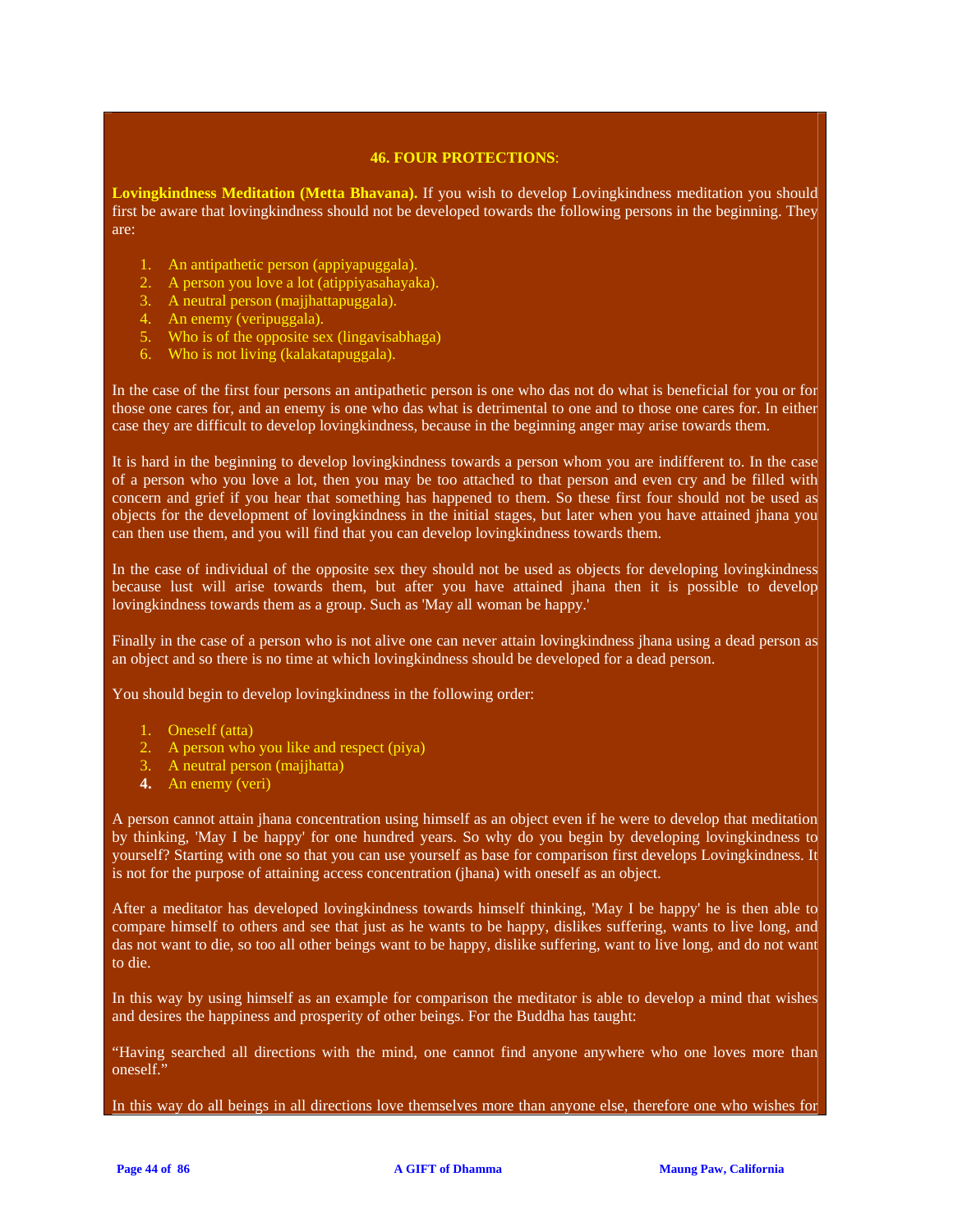#### his own welfare should not harm others.'

*(sabba disa anuparigamma cetasa, nevajjhaga piyatara mattanakvaci. Evam piyo puthu atta paresam, tasma na himse paramatta kamo. sam-1-75)*

So in order to make our minds soft and kind by comparing yourself with others, we should first develop lovingkindness towards you. You can do it by developing the following four thoughts:

- 1. May I be free from danger (aham avero homi).
- 2. May I be free from mental pain (abyapajja homi).
- 3. May I be free from physical pain (anigha homi).
- **4.** May I be well and happy (sukhi attanam pariharami).

If a persons mind is soft, kind, understanding, and has empathy for others then he should have no difficulty in developing lovingkindness towards another person so it is important that the lovingkindness you have developed towards yourself is strong and powerful. So when your mind has become soft, kind, and has empathy and understanding of others then you can begin to develop lovingkindness to other beings. If you wish to attain lovingkindness jhana using another person as the object then you should practice as follows.

# **47. PERVADING LOVINGKINDNESS TO A PERSON WHO IS LIKED AND RESPECTED.**

If you have attained the fourth jhana using mindfulness of breathing or the white kasina you should again develop that concentration until your mind emits bright and sparkling light. The fourth jhana based on white kasina is especially good for this purpose. With the assistance and support of the light associated with that **white kasina concentration it is really very easy for you to develop lovingkindness meditation.** The reason for this is that the concentration of the fourth jhana has purified the mind from greed, anger, delusion, and other defilements. At the time that you leave the fourth jhana then the mind is pliant, workable, pure, bright and radiant and because of this you will in a very short time be able to develop powerful and complete lovingkindness with the assistance of this fourth jhana concentration.

So when that light is strong and bright you should direct your mind towards a person of the same sex that you like and respect, maybe your teacher or a fellow meditator. You will find that the light produced by the concentration of the fourth jhana is spread around yourself in all directions and you will find that whomever you pick as an object for the development of lovingkindness will become visible in that light. You then take the image of that person, whether sitting or standing, that you like the most. Try to select the one you like the most and that makes you the happiest. Then taking one of those images of the person that you have seen before when he was at his happiest, make the image appear about 4 or 5 cubits in front of you. Then when you can clearly see that person in front of you in the light develop lovingkindness towards him in the following way:

- 1. May this good person be free from danger. (ayam sappuriso avero hotu).
- 2. May this good person be free from mental pain (ayam sappuriso abyapajja hotu).
- 3. May this good person be free from physical pain (ayam sappuriso anigha hotu).
- 4. May this good person be well and happy (ayam sappuriso sukhi attanam pariharantu).

Radiate lovingkindness towards that person in these four ways for three or four times and then after that select the way that you like the most. For example,

• 'May this good person be free from danger'.

Then taking an image of that person free from danger as an object whole heartedly radiate lovingkindness to that person thinking,

- 'May this good person be free from danger',
- 'May this good person be free from danger',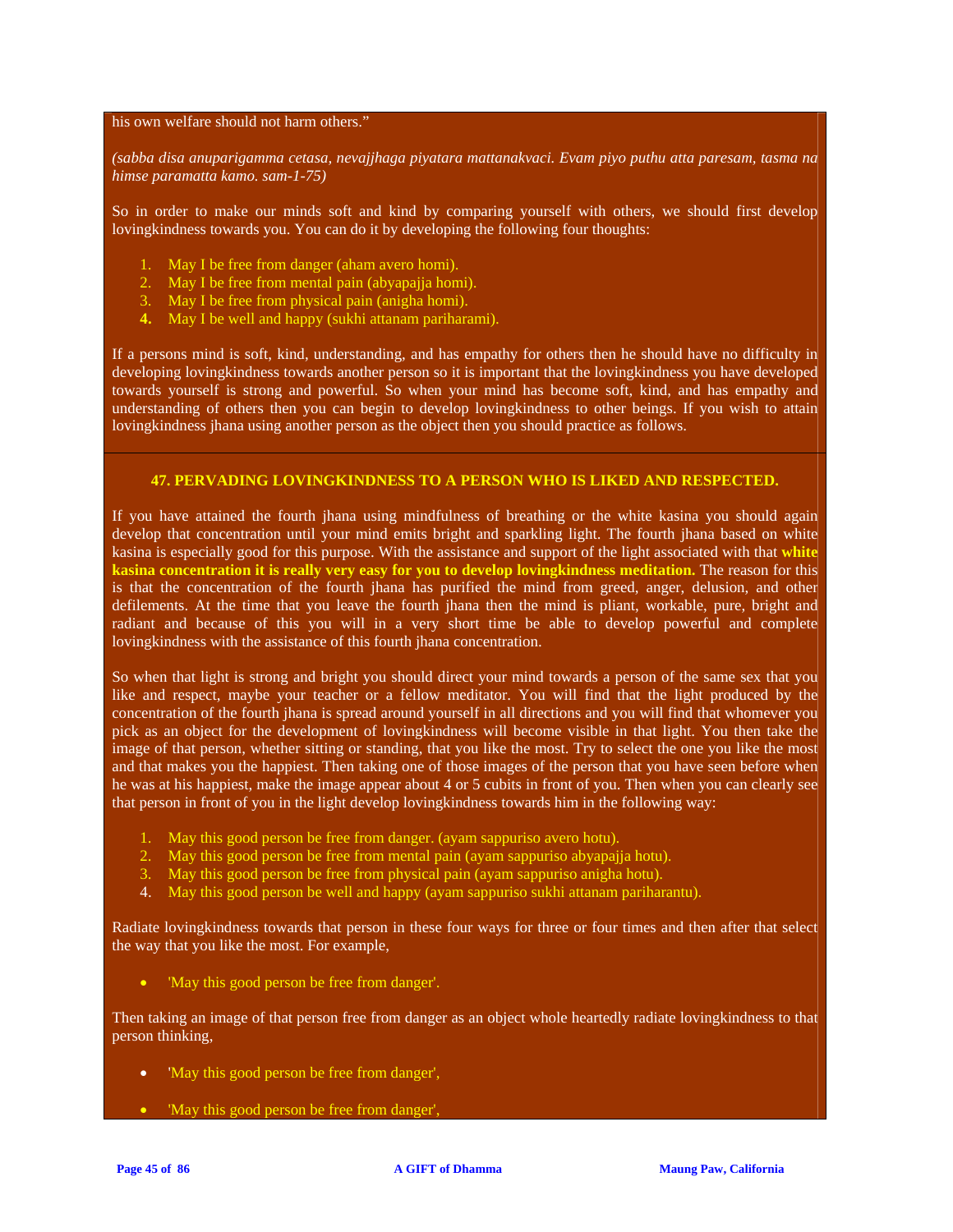#### repeat many times.

When the mind becomes very calm and steadily fixed on that object then see if you can discern if the factors of jhana are present. Keep practicing progressively until you reach the first, second, and third jhanas. Then after that take each of the other 3 remaining ways for developing lovingkindness one at a time and develop each of these progressively until you reach the third jhana. While you are doing this you should have an appropriate mental image for each of the four different ways to radiate lovingkindness. When you are thinking

• 'May this good person be free from danger'

then you should use an image of that person being free from danger. When you are thinking

• 'May this good person be free from mental pain'

then you should use an image of that person being free from mental pain. When you are thinking

• 'May this good person be free from physical pain'

then you should use an image of that person being free from physical pain. When you are thinking

• 'May this good person be well and happy',

then you should use an image of that person being well and happy. You thus develop the three jhanas and then continue to practice the five masteries (vasi bhava) of the jhanas. When you are successful with one person whom you like and respect then try to do the same thing again with another person of the same sex that you like and respect. Try doing this with about ten people of the same sex that you like and respect until you can reach the third jhana using any of them. At this stage you can also include people of the same sex, who are alive and you are particularly fond of and love a lot (atippiyasahayaka).

After that then take about ten people whom you are neutral towards and in the same way develop lovingkindness towards them until you reach the third jhana. These ten people must also be of the same sex and living. After that then do the same thing with about ten people who are your enemies or whom you dislike and develop lovingkindness towards them until you reach the third jhana with each.

These ten people too must also be of the same sex and living. If you are the type of Great Being like the Bodhisatta when he was Nandiya, the monkey king, who never thought of harming anyone and you really have no enemies, then you do not need to search for or use one here. Only those who have enemies or people that they despise should develop lovingkindness towards them.

So by practicing this method of development of lovingkindness you should gradually be able to develop concentration up to the third jhana using one group of people and when the mind has become pliant then progress onto the next group of people until you can attain jhana using any group.

# **48. BREAKING DOWN THE DISTINCTIONS BETWEEN INDIVIDUALS (Simasambheda).**

As you continue to develop lovingkindness up to the third jhana towards the four groups mentioned above you will find that your lovingkindness towards those you like and respect and those who you are particularly fond of and love a lot will become even and you can take these two groups together as one. Then you will be left with only four groups:

- 1. Yourself.
- 2. Any person one likes.
- 3. Any person who is neutral.
- **4.** Any person who is an enemy.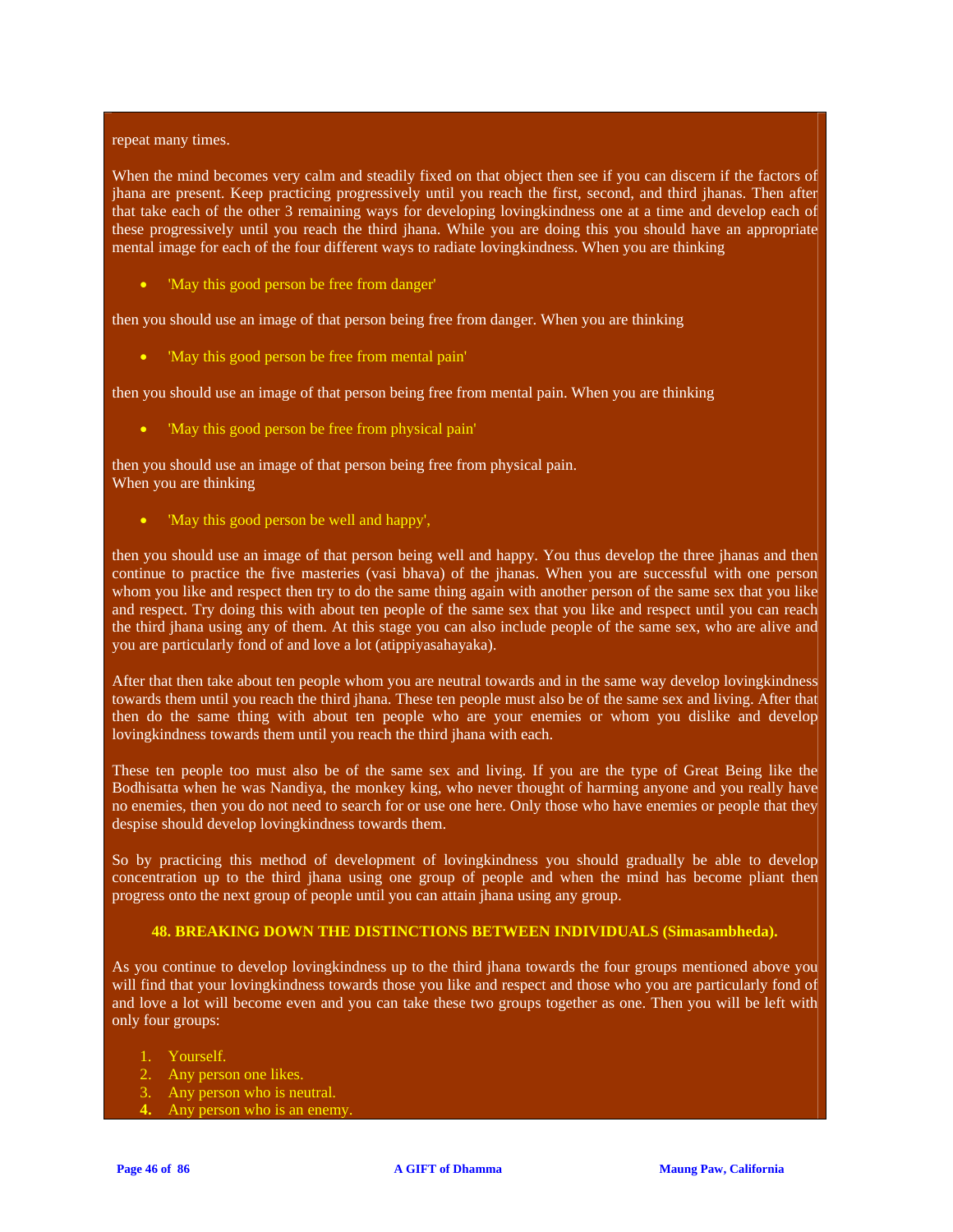Then you will need to continue to develop lovingkindness so that it is balanced, even and without distinction or boundary towards these four groups of individuals. While you are trying to achieve this you will find that you cannot attain lovingkindness jhana by using yourself as an object, but still in order to achieve the removal of distinction between the groups you will need to include yourself.

In order to achieve this you will need to return to your original meditation be it mindfulness of breathing or the white kasina and develop your concentration till the fourth jhana. Then after the light becomes strong and bright send lovingkindness to you for a short time say a minute or even a few seconds. After that take someone that you like as an object and develop lovingkindness towards that person until you reach the third jhana. Then take someone who is neutral as an object and develop lovingkindness towards that person until you reach the third jhana. Then take someone who is an enemy as an object and develop lovingkindness towards that person until you reach the third jhana.

Then start again and send lovingkindness briefly to yourself, but now after that send lovingkindness to a different person whom you like, a different person who is neutral, a different person who is your enemy. While sending lovingkindness to the last three types of person remember to develop each to the third jhana and also to use each of the four ways of sending lovingkindness, 'May this good person be free from danger' etc., to the third jhana for each person.

In this way changing the people who are the objects in each round develop lovingkindness towards oneself, a liked person, a neutral person, and one who is an enemy. Continue to do this again and again many times so that your mind is always developing lovingkindness without a break and your lovingkindness is always without distinction towards any person. When you are able to develop lovingkindness without distinction to any person and lovingkindness jhana evenly without distinction you will have broken down the distinction between individuals, which is called simasambheda, and you will now be able to continue to develop lovingkindness according to the method shown in the text of patisambhidamagga (p.314).

#### The method of developing lovingkindness in patisambhida-magga consists of:

- 1. Five types of unspecified pervasion (anodiso pharana)
- 2. Seven types of specified pervasion (odhiso pharana)
- 3. Ten types of directional pervasion (disa pharana)

#### Five types of unspecified pervasion

- 1. All beings (sabbe satta)
- 2. All breathing things (sabbe pana)
- 3. All creatures (sabbe bhuta)
- 4. All persons (sabbe puggala)
- 5. All individuals (sabbe attabhavapariyapanna)

#### Seven types of specified pervasion

- 1. All women (sabba itthiyo)
- All men (sabbe purisa)
- 3. All enlightened beings (sabbe ariya)
- 4. All unenlightened beings (sabbe anariya)
- 5. All Devas (sabbe deva)
- 6. All humans (sabbe manussa)
- 7. All beings in the lower realms (sabbe vinipipatika)

#### Ten types of directional pervasion

1. To the East

#### To the West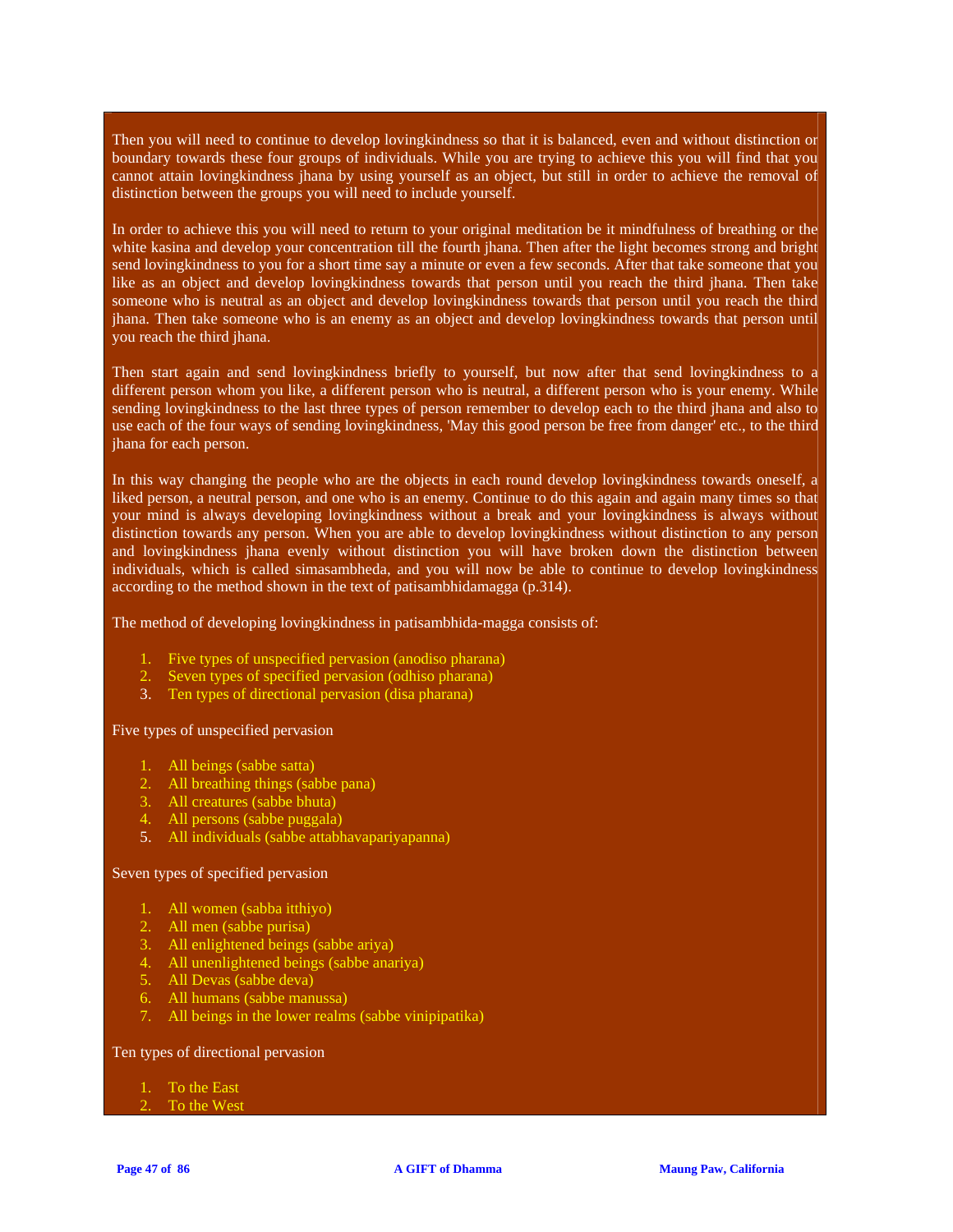- To the South
- 4. To the North
- 5. To the South East
- 6. To the South West
- 7. To the North West
- 8. To the North East
- Above
- 10. Below

To develop this stage of lovingkindness meditation you should firstly return to your initial object of meditation and then develop concentration again until you have reached the fourth jhana using the white kasina. Then as described above develop lovingkindness again and again towards oneself, someone liked and respected, a neutral person, and someone who is an enemy until you have removed the distinctions between individuals. When you are able to radiate lovingkindness evenly to anyone without distinction then chose as much of the area as you can around you of the monastery land or the land of the house where you are and take all of the beings there as an object. At that time because of your concentrated mind you should experience bright and sparkling light. With the assistance of that light when you chose a particular area and take the beings in it as an object you will be able to clearly see all those beings in the radiance of that light. When you can see all those beings in this way then you can begin to practice the 5 types of unspecified pervasion of lovingkindness and the 7 types of specified pervasion of lovingkindness. That is you will be pervading a total of 12 types of lovingkindness. Also in each of these 12 types you should radiate lovingkindness in 4 ways:

- 1. May all beings be free from danger
- 2. May all beings be free from mental pain
- 3. May all beings be free from physical pain
- 4. May all beings be well and happy.

Thus you will be radiating loving kindness in a total of  $12 \times 4 = 48$  ways.

As you radiate lovingkindness in this way you must develop each way of radiating lovingkindness until you reach the third jhana before you move on to the next way. Also the beings that are the object of the lovingkindness jhana should be clearly visible with the light of your concentration and understanding. When you are successful in radiating lovingkindness in these 4 ways to all beings, then move on to the next type, all breathing things, and radiate lovingkindness to this type in the same 4 ways. In this way you should progressively radiate lovingkindness to the first 5 types of beings.

When you move onto the next 7 types of specified pervasion if you are radiating lovingkindness to all women you should be able to see in your light all the women within the area that you have determined to radiate lovingkindness to. In the same way when you radiate lovingkindness towards all men, devas, beings in lower realms etc., you should be able to see all the men, devas, beings in lower realms etc., in the area you have determined to radiate lovingkindness in. You should then develop and practice in this way until you become proficient in the radiating of lovingkindness in these 48 ways.

When you can do this you then proceed to expand the area in which you are radiating lovingkindness to include the whole monastery or house, the whole village, the whole township, the whole state, the whole country, the whole world, the whole solar system, the whole galaxy, and the whole of the infinite universe. As you expand the area of radiation of lovingkindness you should develop it in 48 ways and each of them till you reach the third jhana. Then after that you will be ready to pervade lovingkindness to the 10 directions.

#### **49. PERVADING LOVINGKINDNESS TO THE TEN DIRECTIONS**

Pervading lovingkindness to the ten directions consists of 48 pervasions to each of the 10 directions, which gives a total of, 10 x 48=480 ways to radiate lovingkindness. When we add the 48 ways of pervading lovingkindness as taught above we get a total of,  $480 + 48 = 528$  ways to radiate loving kindness.

To practice the pervasion of lovingkindness according to direction then you should take all the beings in the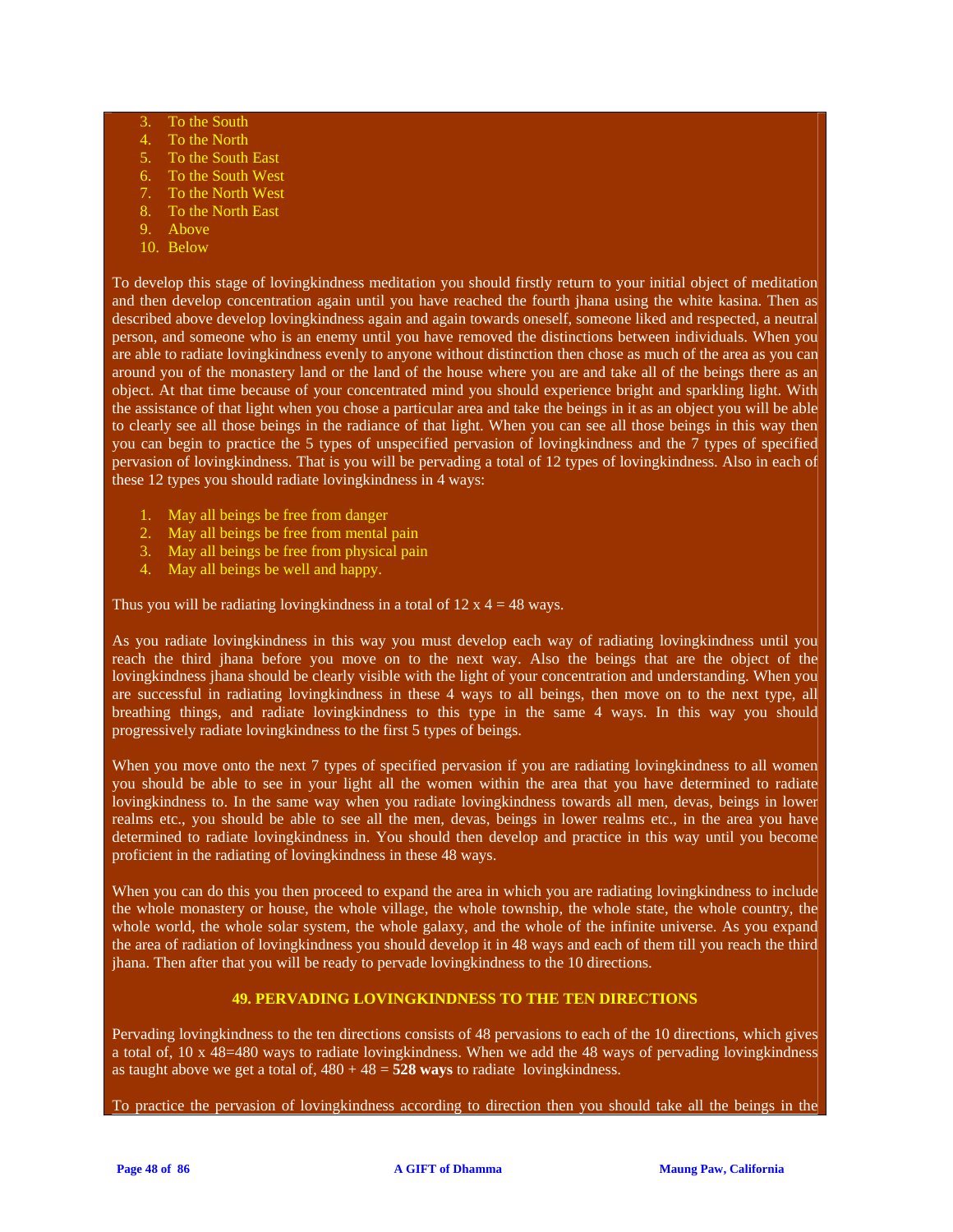whole universe that are situated to the east of you as an object and when you can see them in the light then radiate lovingkindness to them in the 48 ways mentioned above. Then you can do the same thing in the west, and progressively in all the other directions. When you have completed this you can also go on to pervade lovingkindness in the ways described in the Metta Sutta as well. (See Below)

When you have completed the development of the practice of radiating lovingkindness in these 528 ways you will then know how to send lovingkindness in accordance with the instructions of the Buddha in Digha Nikaya and in other places and you will also be able to experience the eleven benefits of practicing lovingkindness that the Buddha taught in Anguttara Nikaya.

"He lives having pervaded one quarter with a mind possessed of lovingkindness and in the same way a second, a third, and a fourth quarter. Thus he lives having pervaded the entire world, above, below, across, everywhere without exception, with a mind possessed of lovingkindness that is extensive, lofty, unlimited, free from enmity, and free from pain."

("So mettasahagatena cetasaekam disam pharitva viharati, tatha dutiyam, tatha tatiyam, tatha catutthim. Iti uddhamadho tiriyam sabbadhi sabbattataya sabbavantam lokam mettasahagatena cetasa vipulena mahaggatena appamanena averena avyapajjhena pharitva viharati.")

"Bhikkhus, when the minds-deliverance of lovingkindness is cultivated, developed, much practiced, made the vehicle, made the foundation, established, consolidated, and properly undertaken, eleven benefits can be expected. What are the eleven? A man sleeps in comfort, wakes in comfort, and dreams no evil dreams, he is dear to human beings, he is dear to non-human beings, deities guard him, fire and poison and weapons do not affect him, his mind is easily concentrated, the expression of his face is serene, he dies unconfused, if he penetrates no higher he will be reborn in the Brahma World. (A. v,342)"

#### **50. METTANISAMSA SUTTAM**

*Mettaya bhikkhave cetovimuttiya asevitaya bhavitaya bahul´kataya yanikataya vatthukataya anutthitaya paricitaya susamaraddhaya ekadasanisamsa patikankha. Katame ekadasa:*

*Sukham supati, sukham patibujjhati, na papakam supinam passati. Manussanam piyo hoti, amanussanam piyo hoti, devata rakkhanti, nassa aggi´ va visam va sattham va kamati, tuvatam cittam samadhiiyati, mukhavanno vippasidati, asammuho kalam karoti, uttarim appativijjhanto brahmalokupago hoti.*

*Mettaya bhikkhave cetovimuttiya asevitaya bhavitaya bahulikataya yanikataya vatthukataya anutthitaya paricitaya susamaraddhaya ime ekadasanisamsa patikankhati.*

# **51. METTA SUTTA**

This is what should be done by one who wishes to realize and live in peace: He should be capable, upright and perfectly honest, easy to admonish, gentle and not conceited, content with whatever he has and easy to support, not busy and have few possessions, calm, wise, well-mannered and not attached to lay supporters, and he should not perform even the smallest act of misconduct for which he would be blamed by the wise.

The thoughts should be,

"May all beings live in (physical) happiness and in peace, may all beings experience (mental) happiness".

"Whatever beings there may be without exception, the feeble, or the strong, the long, large, medium, short, small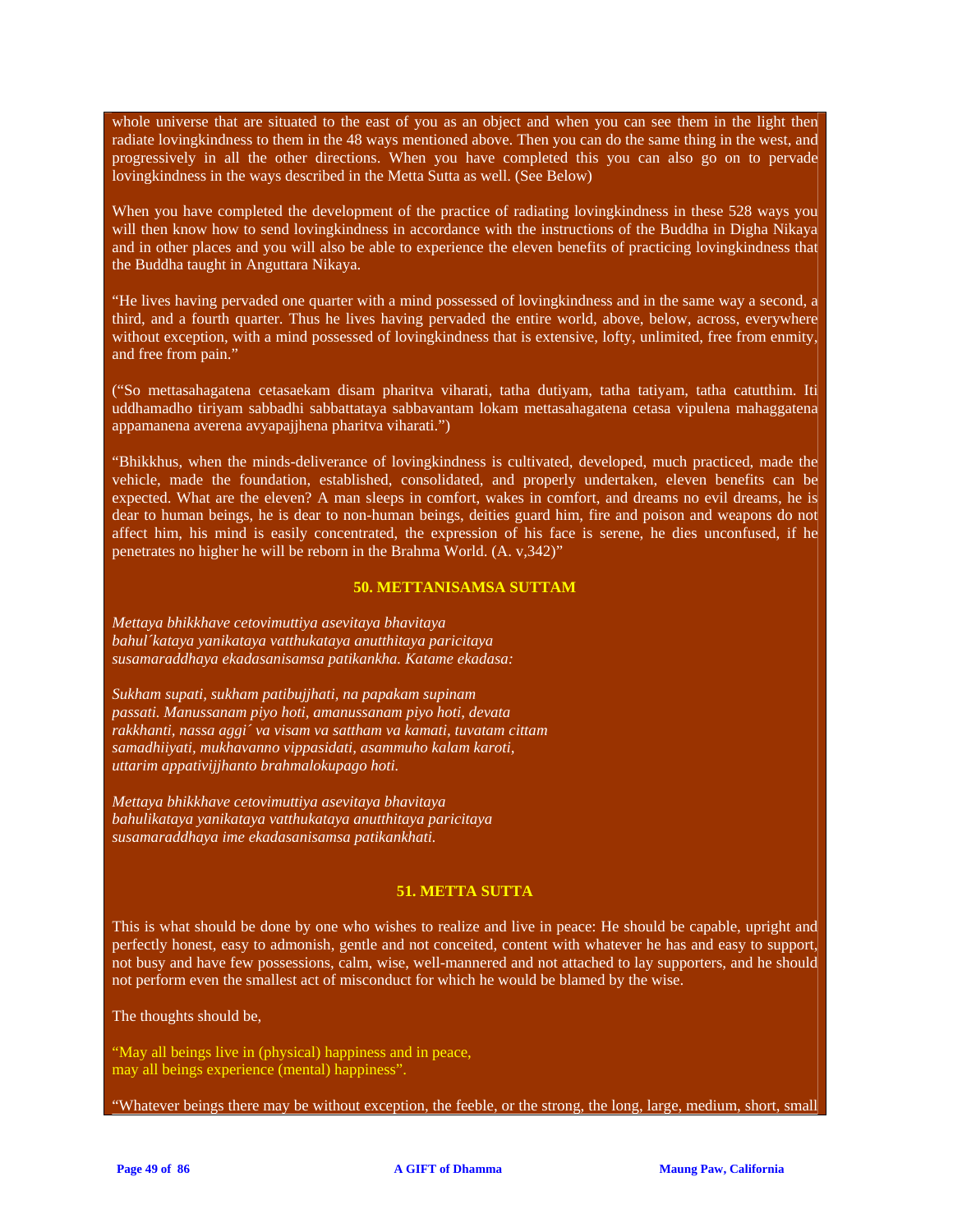and minute, those I have seen and those I have never seen, those living far away and those living nearby, those who will be reborn and those who will not be reborn; may all beings experience happiness".

Let him not deceive another or despise anyone in any place. Let him not wish harm to another because of ill will or dislike. Just as a mother would give her life to protect her only child, in the same way let him develop an unlimited mind of lovingkindness towards all beings.

And let him develop an unlimited mind of lovingkindness radiating to the whole universe, above, below, and across, without limit, without enmity, without ill will.

Whether standing, walking, sitting or lying down; for as long as he is free from sloth, being established in constant mindfulness of lovingkindness, this is said to be the best way to live.

Without taking up wrong views, being virtuous and possessed of insight, he whose attachment to sense pleasures has been removed, he will never be reborn again.

The method of radiating metta according to the Metta Sutta is :

- 1. May all beings live in (physical) happiness.
- 2. May all beings live in peace.
- 3. May all beings experience (mental) happiness.
- 4. Whatever beings there may be that are feeble, or strong, may all those beings experience happiness.
- 5. Whatever beings there may be that I have seen and that I have never seen, may all those beings experience happiness.
- 6. 6.Whatever beings there may be that live faraway or that live nearby, may all those beings experience happiness.
- 7. 7.Whatever beings there may be that will be reborn and those who will not be reborn, may all those beings experience happiness.
- 8. Whatever beings there may be that are long, short, or medium may all those beings experience happiness.
- 9. Whatever beings there may be that are large, small, or medium may all those beings experience happiness.
- 10. Whatever beings there may be that are fat, thin, or medium may all those beings experience happiness.
- 11. Let not anyone deceive another.
- 12. Let not anyone despise anyone in any place.
- 13. Let not anyone wish harm to another because of ill will or dislike.
- **14.** Compassion Meditation (Karuna Bhavana)

If you have developed lovingkindness meditation as described above then it should not be difficult for you to develop compassion as a meditation subject. If you want to develop compassion you should first select a being that is suffering, who is of the same sex as yourself and who is living, and reflecting on his suffering you should arouse compassion for that being.

Then using the white kasina develop up to the fourth jhana and then when your light of concentration is bright and strong with that light discern that being who is suffering that you have selected. When you can see that being with your light of concentration you should first develop lovingkindness meditation based on that person and enter into ihana.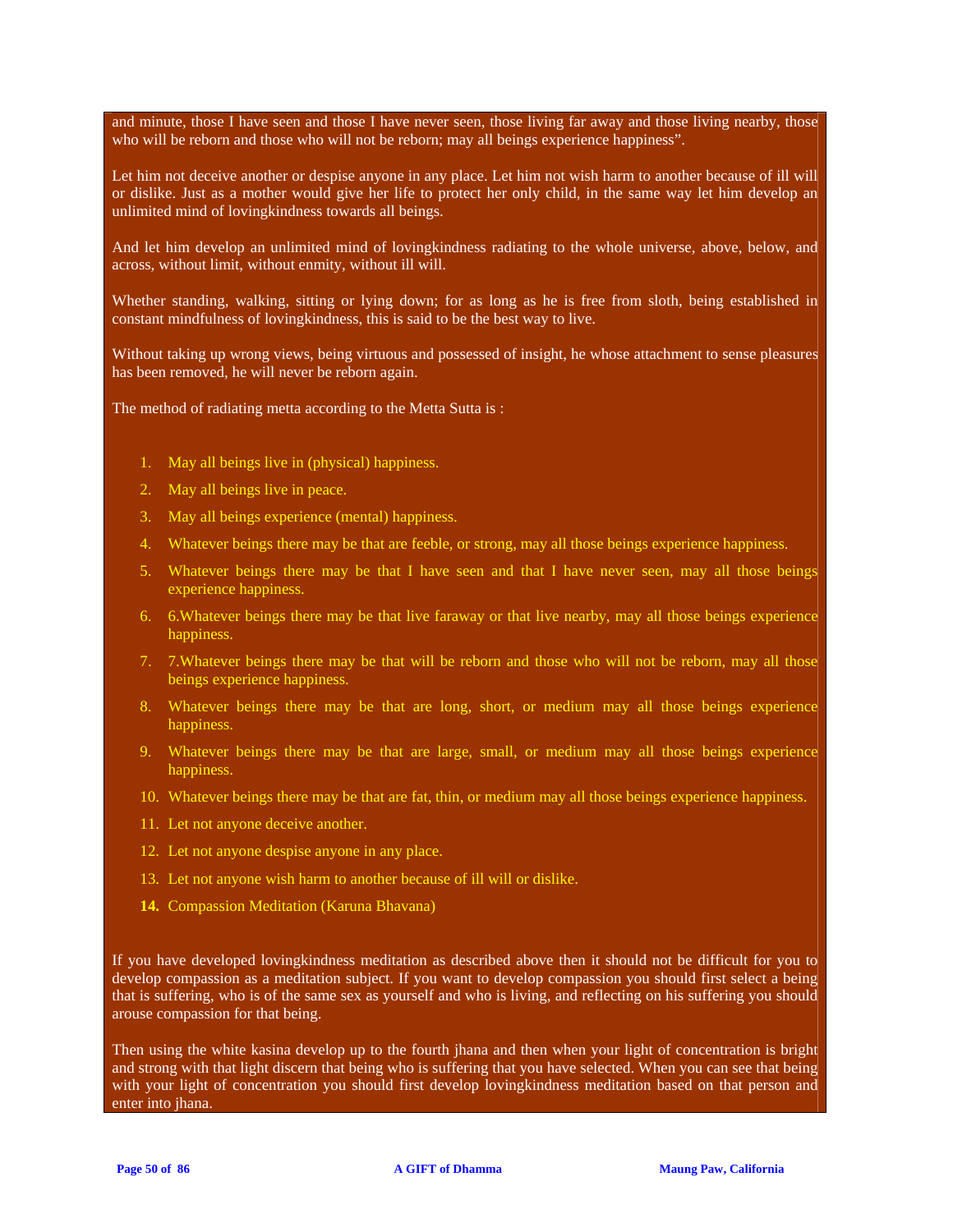Then after arising from that lovingkindness jhana while keeping that suffering person as an object you should develop compassion thinking,

**"May this person be freed from suffering" (ayam sappuriso dukkha muccatu).** 

You should repeat this many times, again and again, until you attain the first, second, and third jhanas and the five masteries of each jhana. After that you should develop compassion in a similar way to that used to develop lovingkindness towards a person that you like, a person who is neutral and a person who is your enemy. You should develop each of these up to the third jhana in each instance.

To develop compassion towards beings that are happy and not suffering in an obvious way you should first reflect that all unenlightened beings are not free from the possibility of being reborn in the lower realms. Also because of the evil actions that they have performed during their wanderings through the rounds of rebirth and while they are still not freed from the danger of being reborn in lower realms all beings are still subject to the experience of the results of those evil actions. Also every being is an object for compassion because they are not freed from the suffering of ageing, sickness, and death.

When you succeed in doing this you should then develop compassion in a similar way to the way for developing lovingkindness to the four persons being: oneself, a person one likes., a neutral person and to an enemy. Then having removed the distinctions between individuals you should develop compassion up to the third jhana in each instance.

Then after that you should develop the 132 ways of pervading compassion consisting of: five unspecified pervasions, seven specified pervasions, and one hundred and twenty directional pervasions  $[5 + 7 + (10 \text{ directions } x12 = 120) = 132]$ 

which are the same as those used in the development of loving kindness meditation.

# **52. SYMPATHETIC JOY MEDITATION (MUDITA BHAVANA)**

To develop sympathetic joy meditation you should first select a person of the same sex who is alive and happy and with whom you are friendly. Select a happy person who if you see makes you happy and glad. Then you should develop with the white kasina up to the fourth jhana and then when your light of concentration is bright and strong you should discern with that light that being that you have selected.

When you can see that being with your light of concentration you should first develop loving kindness meditation based on that person and enter into jhana. Then after arising from that lovingkindness jhana you should develop compassion jhana, and then having arisen from that you should take that person as an object and develop sympathetic joy thinking:

#### **"May this being not be separated from the prosperity he has attained."**

Develop this again and again until you attain the third jhana. After that develop sympathetic joy in the same way for a liked person, a neutral person, and an enemy. Then develop sympathetic joy to yourself, a person you like, a neutral person, and an enemy until you are able to remove the distinction between individuals and then taking all beings in the boundless universe as an object develop sympathetic joy in 132 ways, consisting of: five unspecified pervasions, seven specified pervasions, and one hundred and twenty directional pervasions. [5 + 7  $+(10$  directions  $x12 = 120$ ) = 132]

# **53. EQUANIMITY MEDITATION (UPEKKHA BHAVANA)**

To develop equanimity meditation you should first with the white kasina develop to the fourth jhana and then select a neutral person of the same sex, who is alive and develop lovingkindness, compassion, and sympathetic joy each up to the third jhana towards that person. Then having arisen from the third jhana you should reflect on the disadvantages of the three brahmaviharas being their closeness to affection, like and dislike, elation and joy.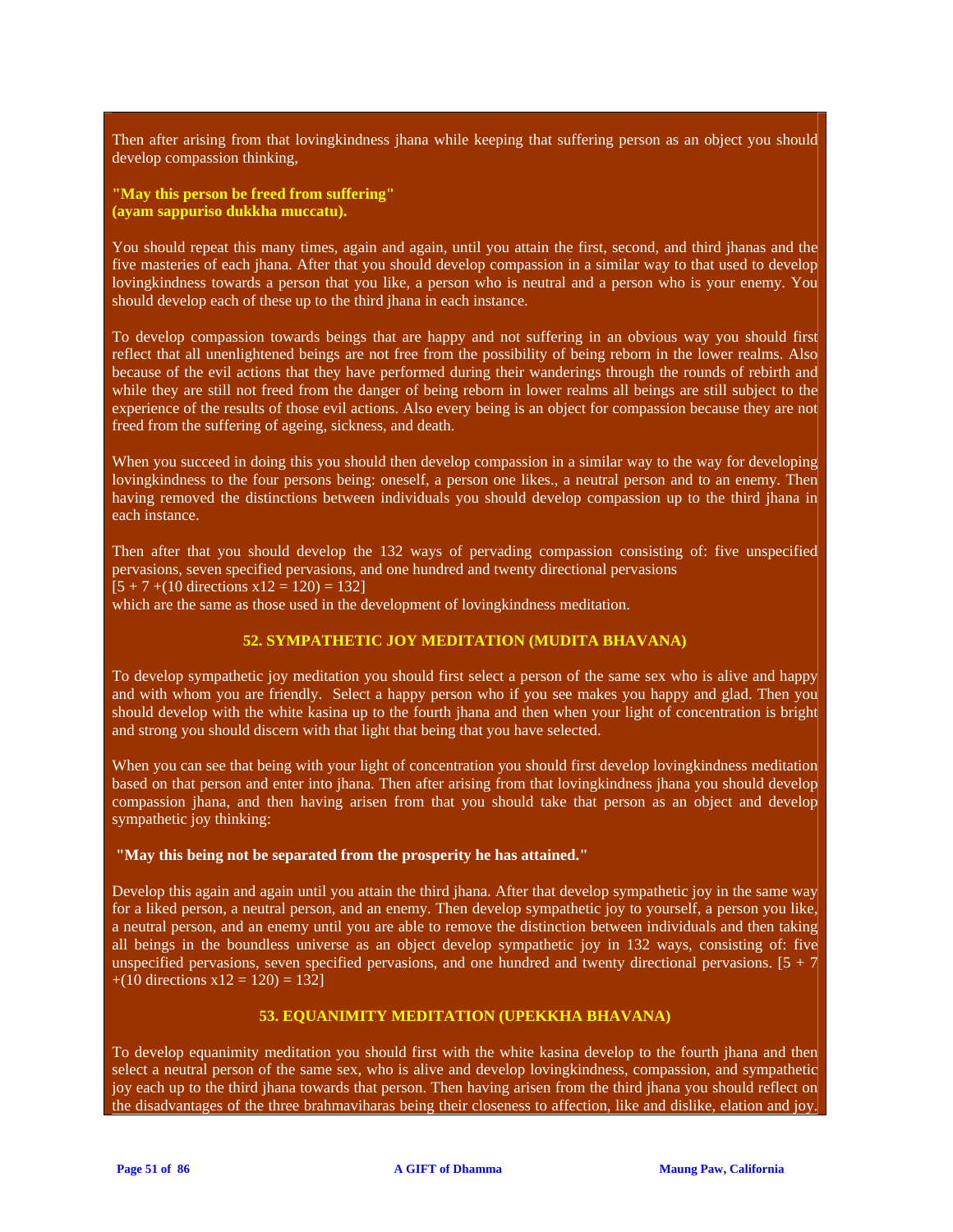Then you should reflect on the fourth jhana based on equanimity as peaceful. Then taking a normally neutral person as an object you should develop equanimity towards him by thinking:

"This being is the heir to his own actions."

Because of the assistance of the third jhana of lovingkindness, compassion, and sympathetic joy you should not take long to develop the fourth jhana of equanimity based on that neutral person.

Then after that you can develop the fourth jhana of equanimity towards a person you like, then a person you like a lot, then and an enemy. Then you should develop the fourth jhana of equanimity again and again to **yourself, a person you like, a neutral person and an enemy** until you have removed the distinctions between individuals and then taking all beings in the boundless universe as an object develop equanimity in 132 ways, consisting of: five unspecified pervasions, seven specified pervasions, and one hundred and twenty directional pervasions. [5 +  $7+(10$  directions  $x12 = 120$ ) = 132]

#### **54. RECOLLECTION OF THE QUALITIES OF THE BUDDHA. (Buddhanussati)**

There are nine qualities of he Buddha that can be used to develop this meditation according to the Pali formula given in the Suttas:

 " **Itipi so bhagava araham sammasambuddho vijjacarana sampanno sugato lokavidu anuttaro purisadammasarathi sattha devamanussanam buddho bhagavati***.*"

This can be translated as:

This Blessed One having destroyed the mental defilements is worthy of veneration (**araham)** 

He has attained perfect enlightenment by himself (**sammasambuddho)** 

He is perfect in knowledge and the practice of morality (**vijjacarana sampanno**)

He speaks only what is beneficial and true (**sugato**);

He knows the world (**lokavidu**)

He is the unsurpassable leader of men fit to be tamed (**anuttaropurisadammasarathi)**

He is the teacher of Devas and men (**sattha devamanussanam**)

He is an Enlightened One (**buddho)**

He is the most fortunate possessor of the results of previous meritorious actions (bhagava)

To teach this meditation we will give an example of how to use the first quality, Araham, to develop concentration. The Pali word Araham has 5 meanings according to the Visuddhimagga. They are:

- **1. Because he has totally removed without remainder the defilements and habitual tendencies and has therefore made him remote from them the Buddha is a worthy one, Arahanta.**
- **2. Because he has cut off all of the defilements with the sword of the Arahanta path the Buddha is a worthy one, Arahanta.**
- **3. Because he has broken and destroyed the spokes of the wheel of Dependent Origination beginning with ignorance and craving the Buddha is a worthy one, Arahanta.**
- **4. Because of his unsurpassable qualities of virtue, concentration, and wisdom Brahmas, Devas, and men give him the highest form of worship; therefore the Buddha is a worthy one, Arahanta.**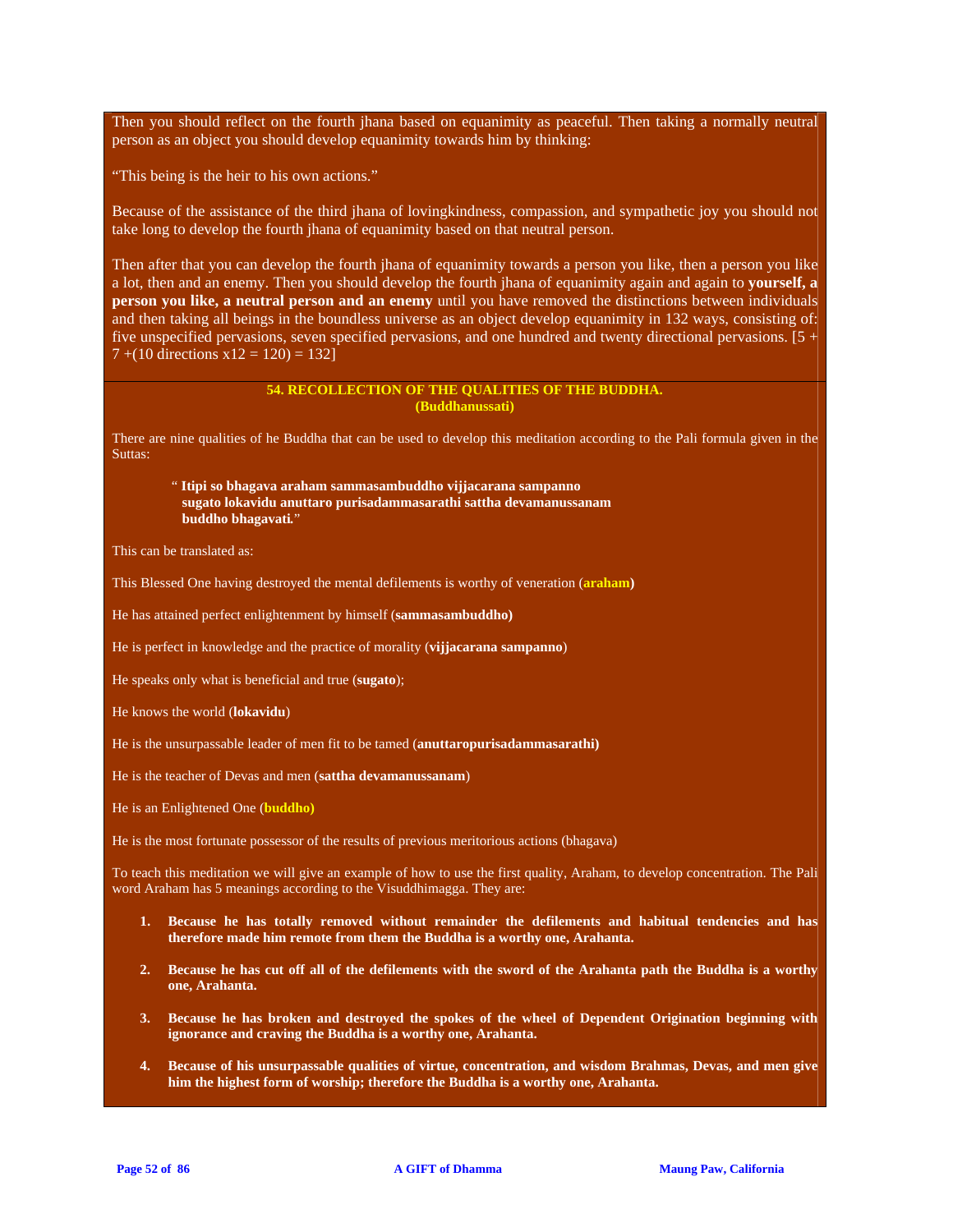#### **5. Because even in seclusion when not seen by anyone else he das not perform any evil by body, speech, or mind the Buddha is a worthy one, Arahanta.**

So to develop this meditation first you should memorize these five reasons why the Buddha is an Arahanta and learn them proficiently enough so that you can recite them.

Then if you wish to develop this meditation you should first of all again establish your mind in the fourth jhana based on the white kasina or else the fourth jhana based on mindfulness of breathing.

Then with the assistance of the light produced by that concentration you should visualize a Buddha image that you have seen before and which you liked and respected and take that visualized image as an object for developing concentration with. When you can clearly see that image imagine that it is really the Buddha and continues to watch it. If in a past life you have been fortunate enough to meet the Buddha himself you may find that a picture of the real Buddha will arise in your mind. Then you should start to pay attention to the qualities of the Buddha and not just the image of the Buddha. If you are trying to visualize the image of the Buddha and a real image of him das not arise then simply imagine that the Buddha image that you have remembered is the real Buddha and try to recollect the qualities of the Buddha in relation to that. You can take whichever one of the five definitions of Araham that you like the most from the above list and take the meaning as an object and recollect it again and again as

#### **Araham, Araham**.

When your concentration develops and becomes stronger the image of the Buddha will disappear and your mind should simply stay calmly concentrated on the quality that you have selected. When the mind stays concentrated and calmly with that quality as an object for about one hour then you should reflect and see if the jhana factors are present. But in this case the jhana here can only reach upacara jhana.

You can also develop the other qualities of the Buddha in a similar way and practice to attain the five masteries with regards to this meditation.

#### **55. MEDITATION ON THE REPULSIVENESS OF CORPSES (ASUBHA)**

To develop the meditation based on the repulsiveness of a corpse you should begin by reestablishing fourth jhana concentration using either the white kasina or mindfulness of breathing. When the light produced by that concentration is bright and clear and illuminates the area around you then you should take as an object the most repulsive corpse of the same sex that you have ever seen before. Try to visualize that corpse in your light. Try to see it with the assistance of the light so that it is exactly as you saw it previously.

When you are able to see it clearly in this way then view it in the most repulsive way that you can and having calmly, concentrated your mind on it note it as

#### **"repulsive, repulsive" (patikula patikula).**

When you are able to concentrate your mind steadily on the object of the corpse for one or two hours you will experience a change from the learning sign to the patibhaga nimitta.

The learning sign is the visualized image, which looks just the same as the corpse, you once saw with your eyes. The learning sign appears as a hideous, dreadful, and frightening sight, but the patibhaganimitta appears like a man with big limbs lying down after eating his fill.

You should pay attention to that patibhaganimitta as repulsive, repulsive, repeatedly, and when your mind stays constantly on that object for one or two hours then the jhana factors will become clear. When they become clear that is the first jhana.

Continue to practise in this way and develop the five masteries of this jhana.

#### **56. RECOLLECTION OF DEATH**

In accordance with the Pali of Mahasatipatthana sutta and the Visuddhimagga commentary recollection of death can be developed based upon a corpse that you have seen before. Therefore to develop the recollection of death you should again enter the first jhana concentration based on the repulsiveness of a corpse. Then when you have attained the first jhana using that external corpse as an object you should reflect that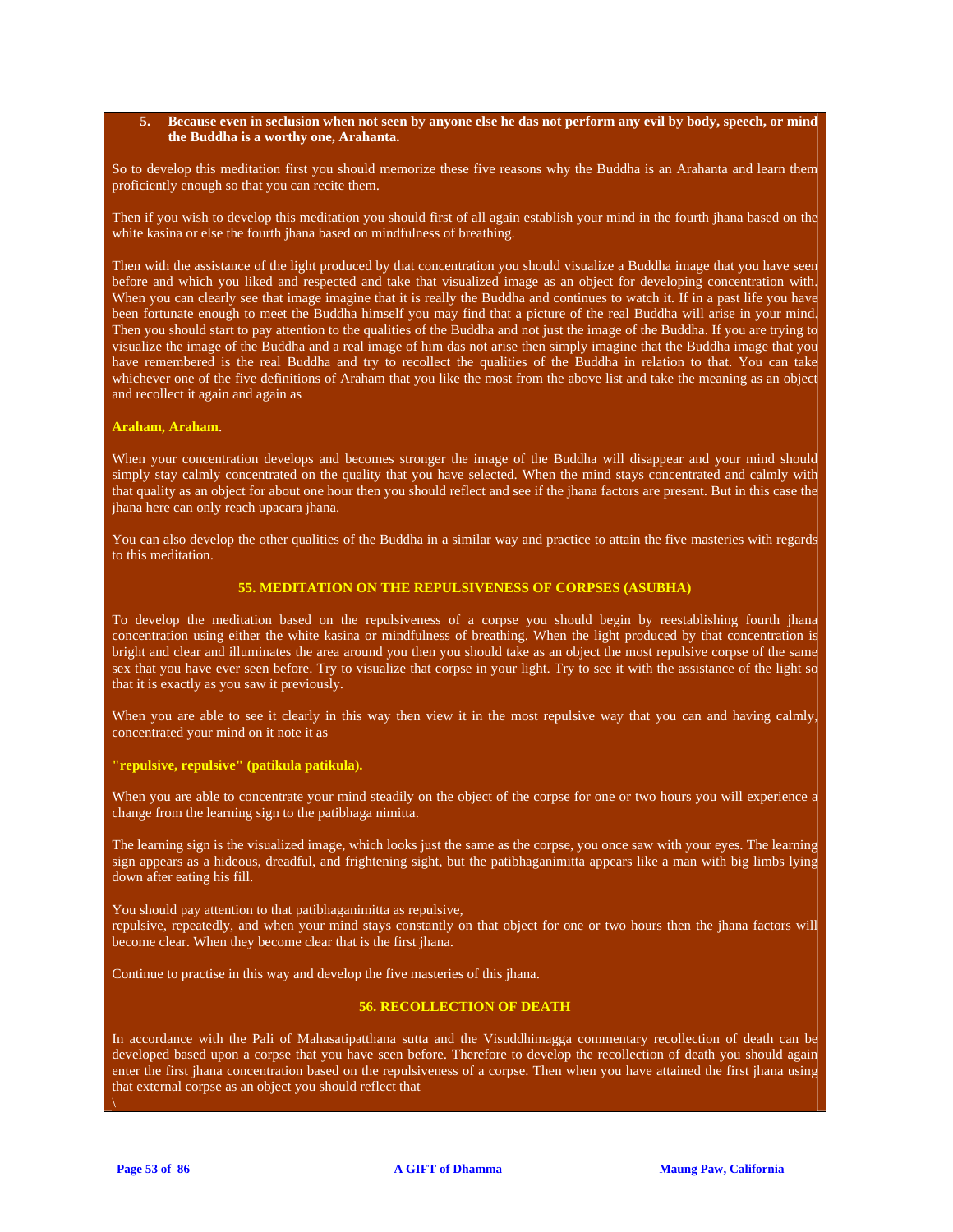"This body of mine too is of a nature to die also. Indeed, it will die just like this. It cannot escape from becoming like this."

By keeping the mind concentrated and mindful of ones own nature to die you will also find the sense of urgency (samvega) develops. When that knowledge is present in you, you will probably see your own body as a repulsive corpse.

Then perceiving that the life faculty has been cut off in that image of your own corpse you should continue to meditate and concentrate the mind on that object of the cutting off of the life faculty. While concentrating on that you should note either:

- **1. I am certain to die, Life is impermanent (maranam me dhuvam,jivitam me adhuvam).**
- **2. I will certainly die (maranam me bhavissati).**
- **3. My life will end in death (maranpariyosanam me jivitam.**
- **4. Death, death (maranam maranam)**

Taking whichever amongst these that you like as a way to pay attention you can then note it in any language. You should put forth effort and practice until you are able to calmly concentrate on the object of the cutting off of life in the image of your own corpse for one or two hours. When you are able to do this you will find that the five-jhana factors arise, but with this meditation subject you can only attain access concentration.

The four meditation subjects of **Lovingkindness, Recollection of the Buddha, Corpse Meditation and Recollection of Death** are called the Four Protections, or the Four Protective Meditations because they are able to protect the meditator from various dangers.

For this reason it is worthwhile to learn and develop them before proceeding to develop insight.

In the Meghiyasutta (ang. 3. 169) it states that:

- **For the removal of lust meditation on repulsiveness should be developed,**
- **for the removal of anger lovingkindness should be developed, and**
- **for the cutting off of discursive thought, mindfulness of breathing should be developed.**

According to this sutta asubha meditation can be considered as the best weapon for removing lust. If you take a corpse as an object and develop meditation based on that, as taught above, it is called repulsiveness on a lifeless corpse (avinnanaka asubha). To take living beings 32 parts of the body and pay attention to them as repulsive as taught in girimananda sutta (ang 3, 343) is called repulsiveness based on a living corpse (savinnanaka asubha). Both of these forms of asubha meditation whether based on a living or lifeless corpse are weapons for removing lust.

Developing loving kindness can be considered as the best weapon for removing anger and mindfulness of breathing can be considered as the best weapon for removing discursive thinking.

- **Therefore if lust arises in a meditator he should develop asubha meditation.**
- **If anger arises and becomes strong he should develop loving kindness.**
- **When meditation and faith slackens and the mind is dull he should use Buddhanussati and**
- **when the sense of urgency is lacking and he is bored with striving and meditation then he should develop mindfulness of death.**

#### **57. THE METHOD FOR DEVELOPING**  THE FOUR ELEMENTS MEDITATION

In the Pali texts there are two ways, one in brief and one in detail, for developing the four elements meditation. The brief method, which will be explained here, is meant for those of quick understanding and the detailed method is meant for those who have difficulty with the brief method.

The Buddha taught the brief method in the Mahasatipatthana sutta:

A bhikkhu reflects about this very body however it be positioned or placed as consisting of just elements thus,

"There are in this body just the earth element, the water element, the fire element, and the air element".

The Visuddhimagga explains further: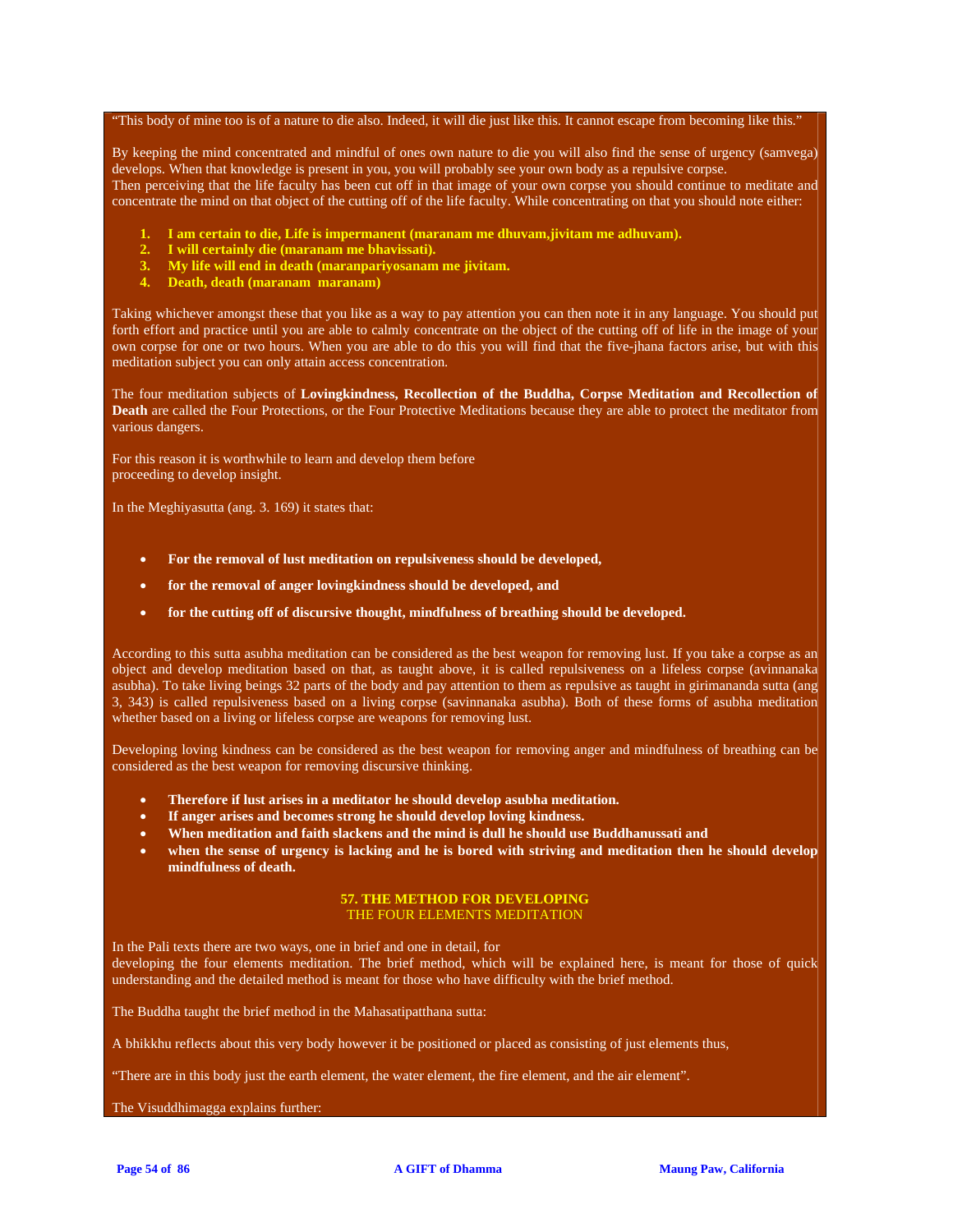So first, one of quick understanding who wants to develop this meditation ...... Then he should advert to his entire material body and discern the elements in brief in this way,

- "In this body what is hard or rough is the earth element,
- what is flowing or cohesion is the water element,
- what is maturing (ripening) or heat that is the fire element,
- what is pushing or supporting that is the air element"

and he should advert and give attention to it and review it again and again as earth element, water element, fire element, air element, that is to say, as mere elements, not a being, and soulless.

As he makes effort in this way it is not long before concentration arises in him, which is reinforced by understanding that illuminates the classification of the elements and which is only access and das not reach absorption because it has individual essences as its object.

Or again alternately, there are these four bodily parts mentioned by the Elder Sariputta for the purpose of showing the absence of any living being in the four great primary elements thus,

"When a space is enclosed with bones, sinews, flesh, and skin there comes to be the term body (Rupa)" (m.1.p.190). And he should resolve each of these, separating them in the way already stated thus (above):

"In these what is hardness ... as its objects". (vsm. XI, 43)

The method taught at Pa Auk Tawya is to discern in the whole body:

- **1. Earth element = hard, rough, heavy, soft, smooth, light.**
- **2. Water element = flowing, cohesion.**
- **3. Fire element = hot, cold.**
- **4. Air element = supporting, pushing.**

The six qualities belonging to the earth element can be found in dhammasangani (p.170, para.647). They are in Pali:

Kakkhalam, mudukam, sanham, pharusam, garukam, lahukam.

The Pali words for the qualities of the water, fire, and air elements respectively are:

- water: paggharana, abandhana or sangaha (manifestation)
- fire: unha, sita
- air: vitthambhaöa, samudirana (function)

To learn this meditation you must begin by learning to discern each of the twelve qualities or characteristics of the four elements one at a time. Usually the beginner must be taught the characteristics which are easier to discern first and leave the more difficult ones later. They are usually taught in this order:

pushing, hard, rough, heavy, supporting, soft, smooth, light, hot, cold, cohesion, flowing.

Each characteristic must be firstly discerned in one place in the body and then it must be tried to be discerned throughout the whole body.

1.To discern **pushing** you may begin by being aware, through the sense of touch, of the pushing in the center of the head as you breathe in. Then when you can discern pushing there you should move your awareness to another part of the body nearby to that place and look for it again there. In this way you will slowly be able to discern pushing first in the head, then the neck, the trunk of the body, the arms, and the legs and feet. You must do this again and again many times until wherever you place your awareness in the body you can see pushing easily.

If the pushing of the breath in the back of the throat is not easy to discern then try being aware of pushing as the chest expands when breathing or as the abdomen moves. If these are not clear then try to discern the pulse beat as the heart pumps or any other obvious form of pushing. Wherever there is movement there is also pushing. Wherever you begin you must continue to slowly develop your understanding so that you can discern pushing throughout the body.

In some places it will be obvious and in other places subtle, but it is present everywhere throughout the body.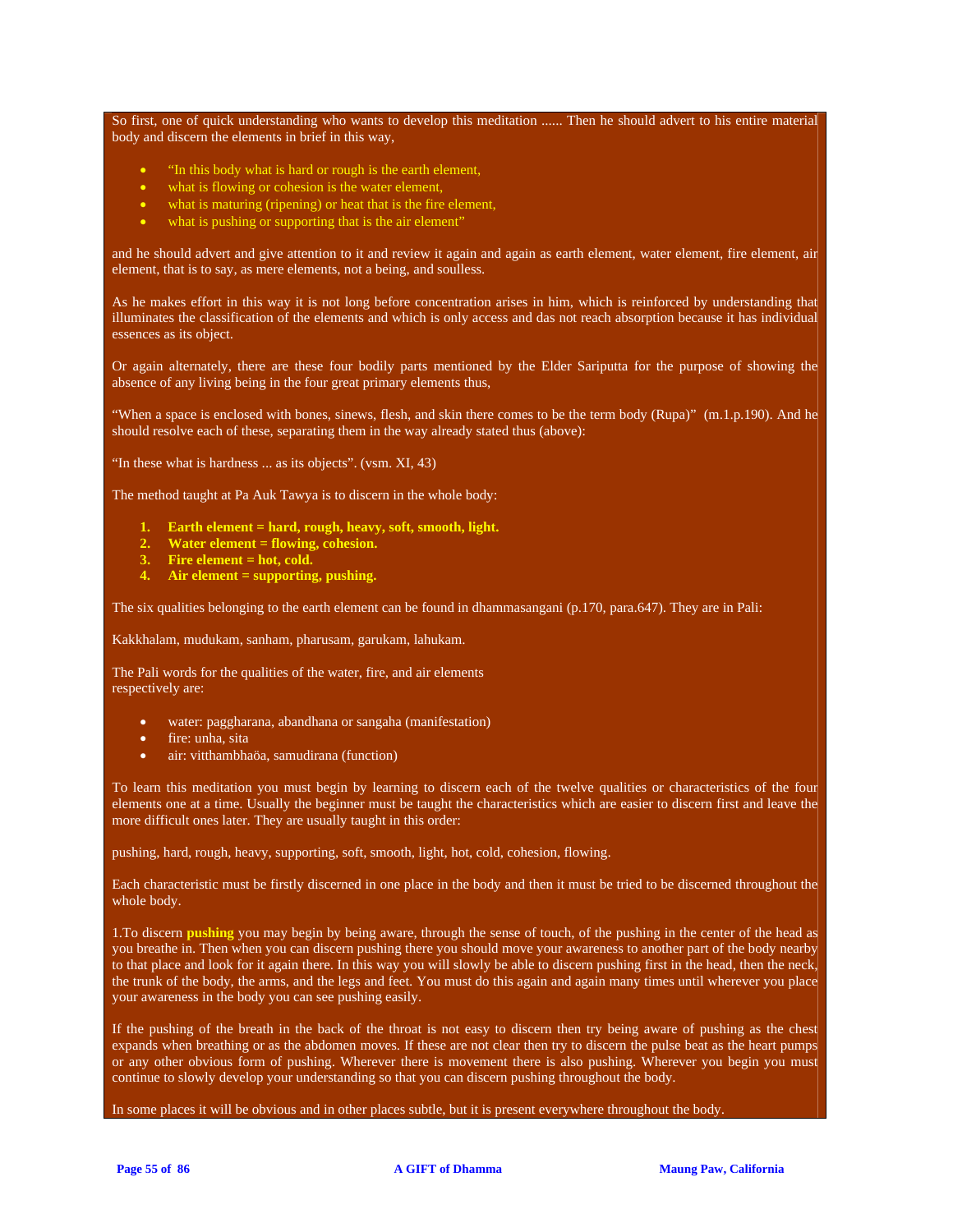2.When you are satisfied that you can do this then try to discern **hardness**. Begin by discerning hardness in the teeth. Bite your teeth together and feel how hard they are. Then relax your bite and feel the hardness of the teeth. After you can feel this then try to discern hardness throughout the body in a systematic way from head to feet in the same way as you used to discern pushing. Care should be taken not to deliberately tense the body.

When you can discern hardness throughout the whole body then again look for pushing throughout the whole body. Alternate between these two, pushing and hardness, again and again discerning pushing throughout the whole body and then hardness throughout the whole body from head to feet.

Repeat this process many times until you are satisfied that you can do it.

3. When you can discern pushing and hardness then try to discern **roughness**. Rub your tongue over the edge of your teeth and you will feel roughness, or brush your hand over the skin of your other arm and you will feel roughness. Now try to discern roughness throughout the whole body in a systematic way as above. If you can't feel roughness try looking at pushing and hardness again and you may discern it together with them. When you can discern roughness then continue again and again to discern pushing, hardness, roughness, one at a time throughout the whole body from head to feet.

4. When you are satisfied that you can discern these three characteristics then look for **heaviness** throughout the whole body. Begin by placing one hand on top of another in your lap and you will feel that the top hand feels heavy, or you can feel the heaviness of the head by bending it forward. Continue to practice systematically until you can discern heaviness throughout the whole body and then you should continue to look for four characteristics pushing, hard, rough, and heavy in turn throughout the whole body.

5. When you are satisfied that you can discern these four characteristics then look for **supporting** throughout the whole body. Begin by relaxing your back so that your body bends forward. Then straighten your body and keep it straight and erect. The force which keeps the body straight, still, and erect is supporting. Continue to practice systematically until you can discern supporting throughout the body from head to feet. If you have difficulty in doing this then you can try to discern supporting together with hardness as this can make it easier to discern supporting. Then when you can discern supporting easily you should look for pushing, hard, rough, heavy, and supporting throughout the whole body.

6. When you can discern these five then look for **softness** by pressing your tongue against the inside of your lip to feel its softness. Then continue to practice systematically until you can discern softness throughout the whole body. Then you should relax your body and continue to practice systematically until you can discern softness throughout the whole body. You can now look for pushing, hard, rough, heavy, supporting, and softness throughout the whole body.

7. Next look for **smoothness** by wetting your lips and rubbing your tongue from side to side over them. Then practice as above until you can discern smoothness throughout the whole body and then look for seven characteristics throughout the whole body, one at a time.

8. Next look for **lightness** by raising a single finger up and down and feeling its lightness. Practice until you can discern lightness throughout the whole body and then look for eight characteristics as explained above.

9. Next look for **heat** (or warmth) throughout the whole body. This is usually very easy to do. You can now discern nine characteristics.

10. Next look for **cold** by feeling the coldness of the breath as it enters the nostrils and then discern it systematically throughout the body. You can now discern ten characteristics.

Note: The above ten characteristics are all known directly through the sense of touch, but the last two characteristics, flowing and cohesion, are known by inference based upon the other ten characteristics. That is a good reason to teach them last.

11. To discern **cohesion** be aware of how the body is being held together by the skin, flesh, and sinews. The skin, like water in a balloon, is holding the blood in. Without cohesion the body would fall into separate pieces and particles. The force of gravity, which keeps the body stuck to the earth, is also cohesion. Develop it as above.

12. To discern **flowing** begin by being aware of the flowing of saliva into the mouth, the flowing of blood through the veins, the flowing of air into the lungs, or the flowing of heat throughout the body. Develop it as above. If you experience difficulty trying to discern flowing or cohesion then you should first discern the other ten qualities again and again one at a time throughout the whole body. When you become skilled in this you will find that the quality of cohesion also becomes clear to you. If cohesion still das not become clear then pay attention again and again to just the qualities of pushing and hardness.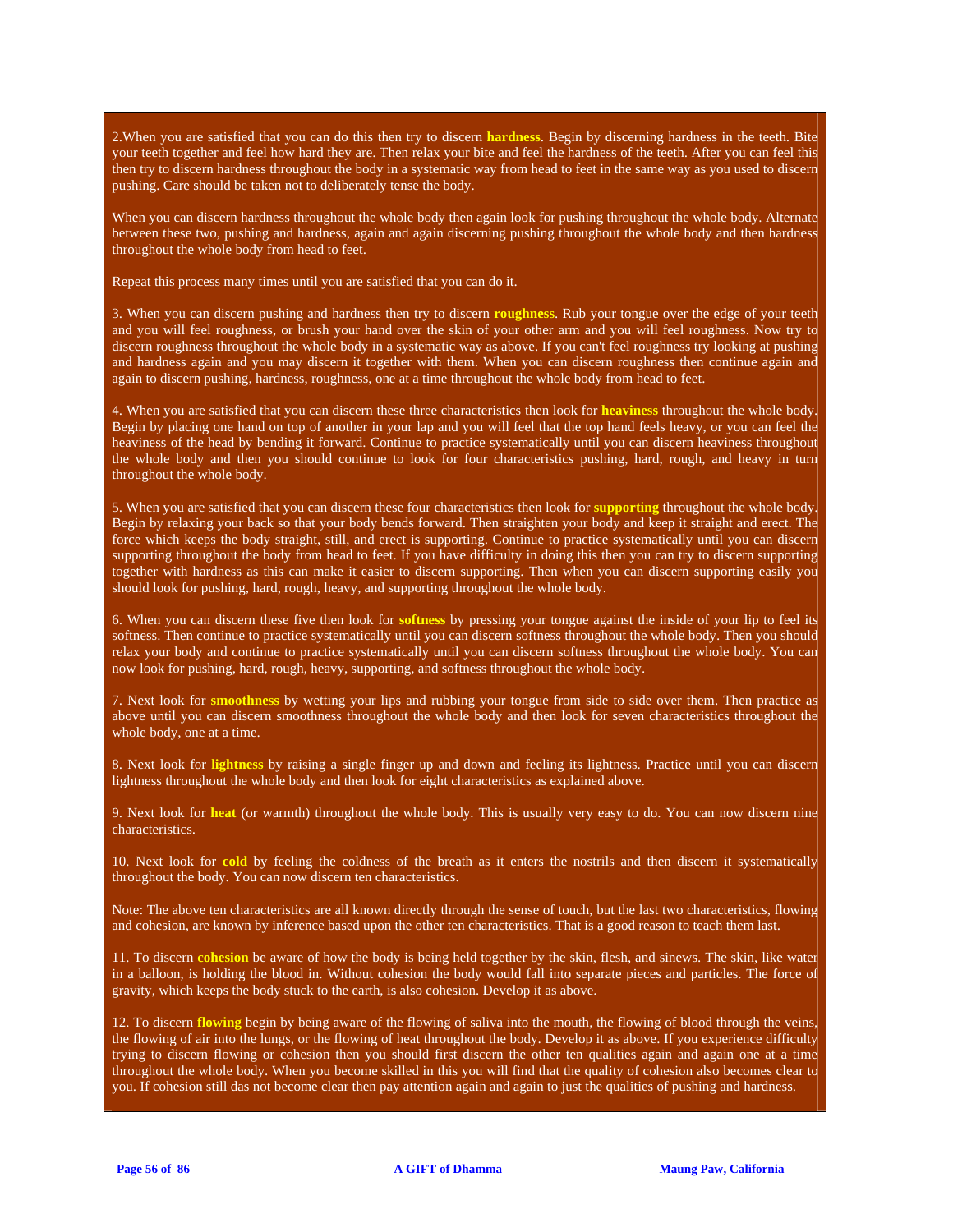Eventually you should feel as if the whole body is wrapped up in the coils of a rope. Then you can discern this as the quality of cohesion. If the quality of flowing das not become clear then pays attention together with the qualities of cold, heat, or pushing and you should then be able to discern the quality of flowing.

When you can discern all these twelve characteristics clearly throughout the whole body from head to toe you should continue to discern them again and again in this same order. When you are satisfied that you can do this you should rearrange the order to the one first given above which was:

**hard, rough, heavy, soft, smooth, light, flowing, cohesion, heat, cold, supporting, pushing.** 

Continue to use this order and try to discern each characteristic one at a time from head to toe. You should try to develop this until you can do it quickly, even up to three rounds in a minute.

While practicing in this way for some meditators the elements will not be balanced and there may be a tendency for some elements to become excessive and unbearable. In particular, hardness, hotness, and pushing can become excessively strong. If this should occur you should pay more attention to the quality opposite of the one that is in excess and continue to develop concentration in that way. You may find that this will balance the elements again and it is for this purpose that twelve characteristics have been taught in the first place. When the elements are balanced it is easier to attain concentration.

In balancing the elements the pairs of opposites are:

- **Hard and soft,**
- **rough and smooth,**
- **heavy and light,**
- **flowing and cohesion,**
- **hot and cold,**
- **supporting and pushing.**

If one member of these pairs is in excess, balance it by paying attention to its opposite. For example if flowing is in excess pay more attention to cohesion, or if supporting is in excess pay more attention to pushing. The rest can be treated in a similar way.

Having become skillful in the discernment of the twelve characteristics in the whole body and the characteristics having become clear, you should note the first six together at one sight as the earth element, the next two together at one sight as the water element, the next two as the fire element, and the last two as the air element. You should continue to discern as earth, water, fire, and air, in order to calm the mind and attain concentration. You should continue to do this again and again for hundreds, thousands, or millions of times.

At this point a good method to use is to take an overview of the body all at once and to continue to contemplate the four elements.

In order to keep the mind calm and concentrated you should therefore not to move the awareness from one part of the body to another, as before, but instead take an overall view of the body. It is usually best to take the overview as if you were looking from behind the shoulders. It can also be done as if looking from behind the head down, but this may lead to tension and imbalance of the elements in some meditators.

The sub-commentary to visuddhimagga also says to develop concentration by giving attention in ten ways: In order, not too fast, not too slow, warding off distractions, going beyond the concept, discarding what is not clear, discerning the characteristics, and developing according to adhicitta sutta, anuttarasitibhava sutta, and bojjhanga sutta.

- **1. In order = anupubbato . The order refers to the order taught by the Buddha, which is earth, water, fire, and air.**
- **2. Not too fast = natisighato**
- **3. Not too slow = natisanikato**

If you note too fast then the four elements, which are the object of this meditation, will not be clearly seen. If you note too slowly you will not reach the end of the meditation.

4. Warding off distractions = vikkhepapatibahanato You should be sure to keep the mind only with the object of meditation, the four elements, and to not let it wander off to other objects.

5. Going beyond the concept = pannattisamatikkamanato . You should not just mentally recite, "earth, water, fire, air", but be aware of the actual realities they represent: hard, rough, heavy, soft, smooth, light, flowing, cohesion, hot, cold, supporting,